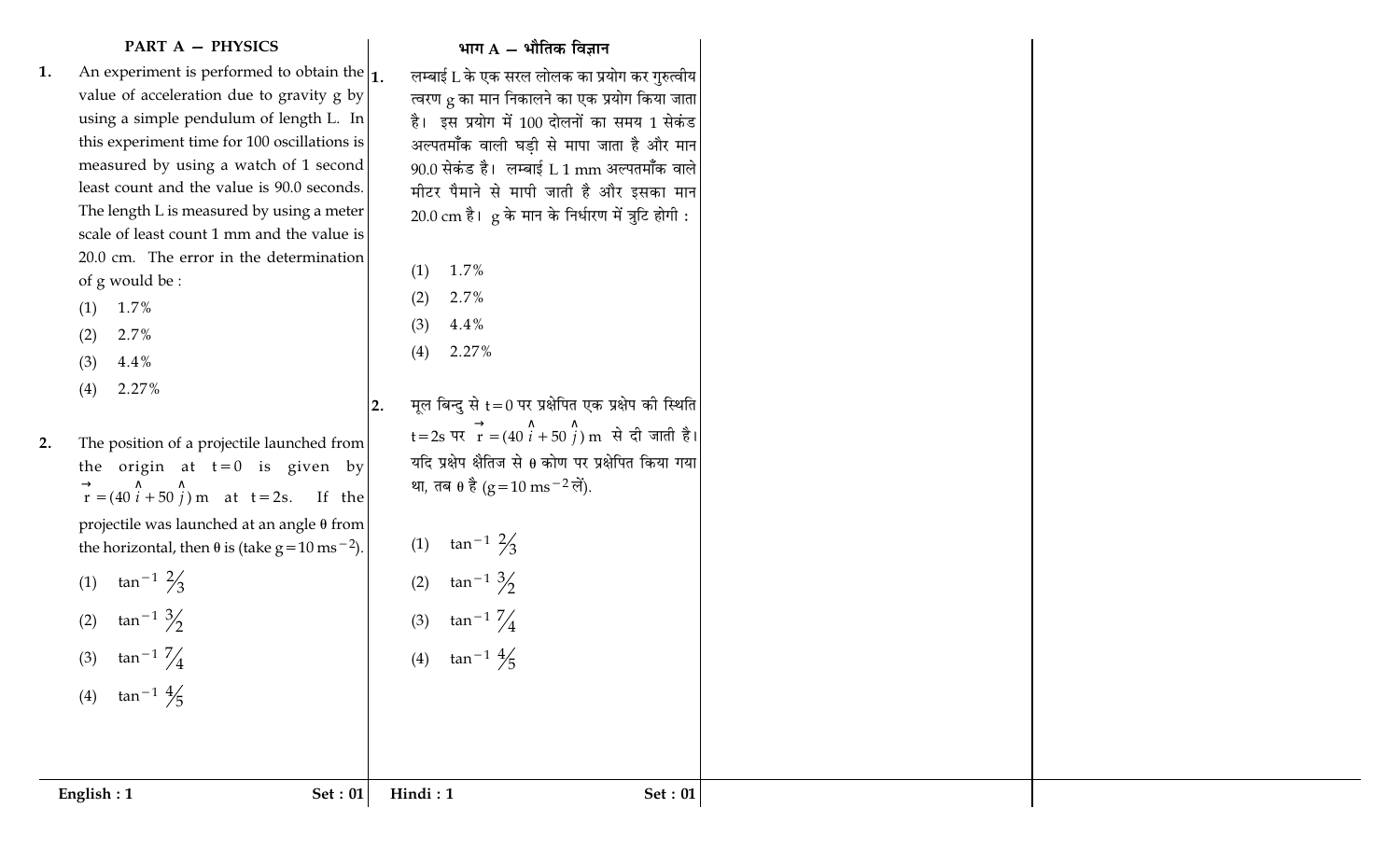Water is flowing at a speed of 1.5 ms<sup>-1</sup>|3.  $3.$ through a horizontal tube of cross-sectional area  $10^{-2}$  m<sup>2</sup> and you are trying to stop the flow by your palm. Assuming that the water stops immediately after hitting the palm, the minimum force that you must exert should be (density of water =  $10^3$  kgm<sup>-3</sup>).  $(1)$  15 N

| ( L )  | 10. IN |  |
|--------|--------|--|
| $\sim$ | --     |  |

- 22.5 N  $(2)$
- 33.7 N  $(3)$
- 45 N  $(4)$

30 N

25 N

27 N

48 N

 $(1)$ 

 $(2)$ 

 $(3)$ 

 $(4)$ 

A block A of mass 4 kg is placed on  $|4$ . 4. another block B of mass 5 kg, and the block B rests on a smooth horizontal table. If the minimum force that can be applied on A so that both the blocks move together is 12 N, the maximum force that can be applied on B for the blocks to move together will be :

 $10^{-2}$  m<sup>2</sup> के अनुप्रस्थ काट वाली क्षैतिज नली से  $1.5~{\rm ms}^{-1}$  की गति से पानी प्रवाहित हो रहा है और आप अपनी हथेली से बहाव को रोकने का प्रयास कर रहे हैं। यह मानते हुये कि पानी हथेली से टकराते ही रुक जाता है. आपको अपनी हथेली से कम से कम इतना बल लगाना पडेगा। (पानी का घनत्व =  $10^3$  kgm<sup>-3</sup>).

- 15 N  $(1)$ 22.5 N  $(2)$
- 33.7 N  $(3)$ 45 N  $(4)$
- द्रव्यमान  $4 \text{ kg}$  के एक ब्लाक A को एक दूसरे द्रव्यमान  $5\,\mathrm{kg}$  के एक ब्लाक B के ऊपर रखा है और ब्लाक B एक चिकनी क्षैतिज मेज पर विश्राम अवस्था में रखा है। यदि ब्लाक A पर वह न्यूनतम बल, जिससे कि दोनों ब्लाक एक साथ गतिशील हों, 12 N है तब ब्लाक B पर लगाया गया अधिकतम बल, जिससे कि दोनों ब्लाक गतिशील हों, होगा :
	- 30 N  $(1)$
- 25 N  $(2)$
- 27 N  $(3)$  $(4)$ 48 N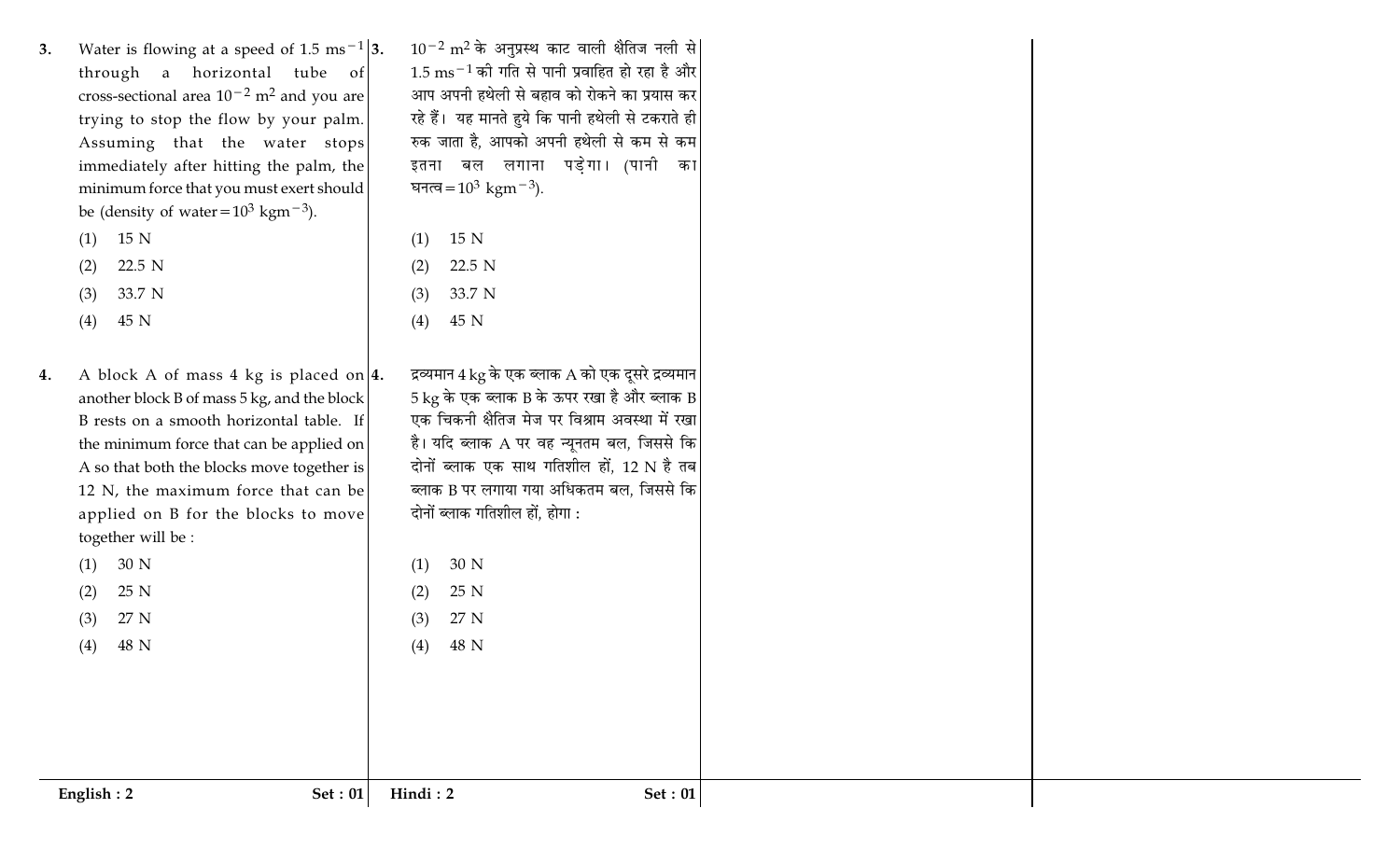Two bodies of masses 1 kg and 4 kg are  $|5$ .  $5.$ connected to a vertical spring, as shown in the figure. The smaller mass executes simple harmonic motion of angular frequency 25 rad/s, and amplitude 1.6 cm while the bigger mass remains stationary on the ground. The maximum force exerted by the system on the floor is (take  $g = 10$  ms<sup>-2</sup>).

|     | 1 kg            |  |
|-----|-----------------|--|
|     | 4 kg            |  |
| (1) | 20 N            |  |
| (2) | 10 <sub>N</sub> |  |
| (3) | 60 N            |  |
| (4) | 40 N            |  |
|     |                 |  |

द्रव्यमान 1 kg एवं 4 kg की दो वस्तुऐं एक ऊर्ध्वाधर कमानी द्वारा चित्र के अनुसार जोड़ी गयी हैं। अल्पतर द्रव्यमान कोणीय आवृत्ति 25 rad/s एवं आयाम 1.6 cm की सरल आवर्त गति कर रहा है जबकि बृहत्तर द्रव्यमान स्थिर रहता है। निकाय द्वारा फर्श पर गया अधिकतम लगाया बल  $(g=10 \text{ ms}^{-2} \text{ m}^2)$ .

 $1 \text{ kg}$ 7*777*)  $00000$  $\mathbb{N}$ 4 kg 20 N  $(1)$  $(2)$  $10\ \mathrm{N}$ 60 N  $(3)$  $40\ {\rm N}$  $(4)$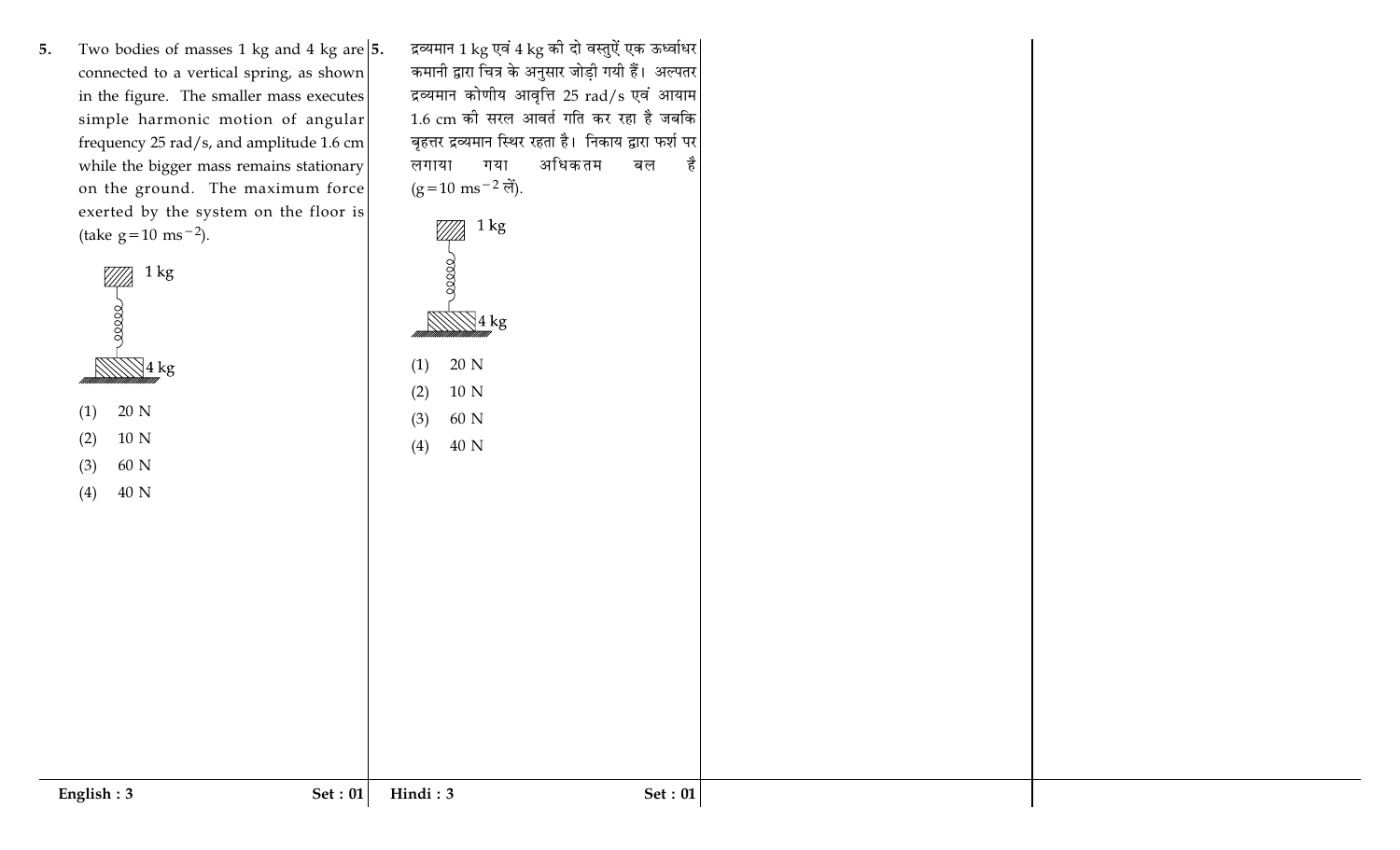A cylinder of mass  $M_c$  and sphere of mass 6. 6. M<sub>s</sub> are placed at points A and B of two inclines, respectively. (See Figure). If they roll on the incline without slipping such that their accelerations are the same, then the ratio  $\frac{\sin \theta_c}{\sin \theta_s}$  is :





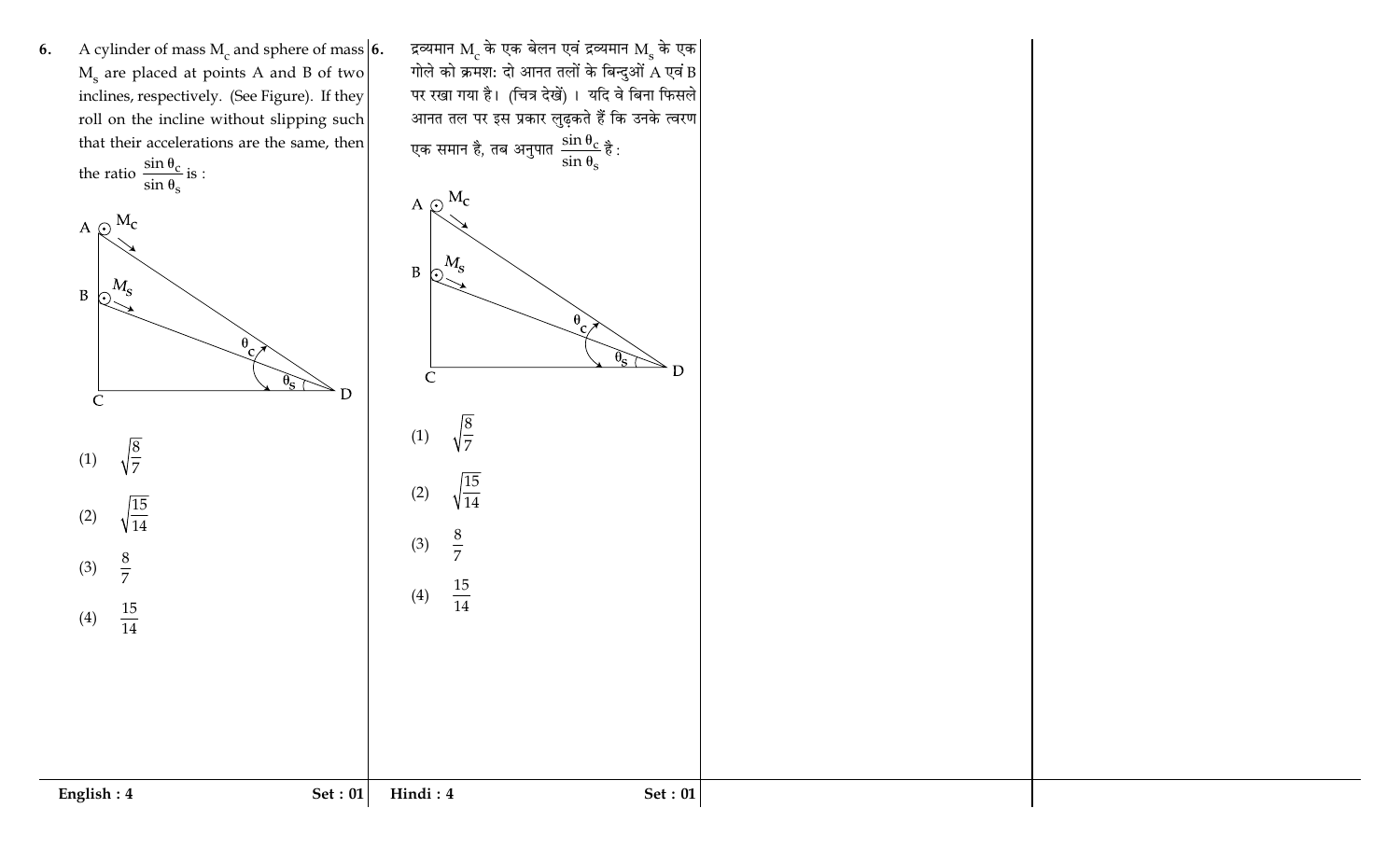India's Mangalyan was sent to the Mars 7. 7. by launching it into a transfer orbit EOM around the sun. It leaves the earth at E and meets Mars at M. If the semi-major axis of Earth's orbit is  $a_e = 1.5 \times 10^{11}$  m, that of Mar's orbit  $a_m = 2.28 \times 10^{11}$  m, taken Kepler's laws give the estimate of time for Mangalyan to reach Mars from Earth to be close to:



English:  $5$ 

भारत का मंगलयान मंगल ग्रह के लिये सूर्य के चारों ओर स्थानान्तरण कक्ष EOM में प्रक्षेपित किया गया। इसने पृथ्वी को E पर छोड़ा और मंगल ग्रह से यह M पर मिलता है। यदि पृथ्वी की अर्द्ध-दीर्घ अक्ष  $a_e = 1.5 \times 10^{11} \text{ m}$  है और मंगल ग्रह की अर्द्ध-दीर्घ अक्ष  $a_m = 2.28 \times 10^{11}$  m है, तब केपलर के नियम के अनुसार पृथ्वी से मंगलग्रह तक मंगलयान के पहुँचने का समय लगभग होगा :



Set: 01

 $(4)$ 

Hindi: 5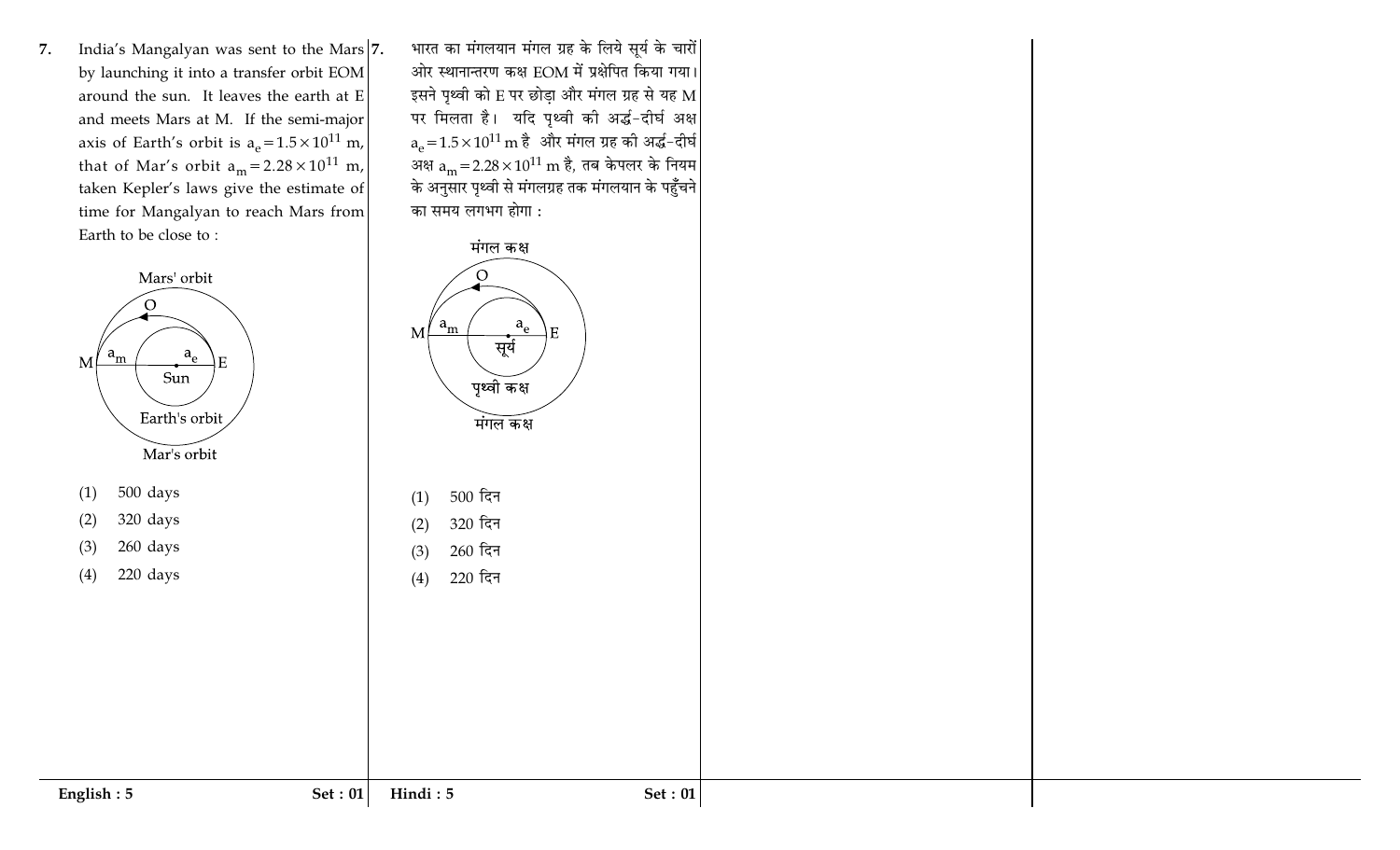- In materials like aluminium and copper,  $|8$ . 8. the correct order of magnitude of various elastic modulii is:
	- Young's modulii < shear modulii  $(1)$ < bulk modulii.
	- Bulk modulii < shear modulii  $(2)$ < Young's modulii.
	- Shear modulii < Young's modulii  $(3)$ < bulk modulii.
	- Bulk modulii < Young's modulii  $(4)$ < shear modulii.
- The amplitude of a simple pendulum,  $|9$ . 9. oscillating in air with a small spherical bob, decreases from 10 cm to 8 cm in 40 seconds. Assuming that Stokes law is valid, and ratio of the coefficient of viscosity of air to that of carbon dioxide is 1.3, the time in which amplitude of this pendulum will reduce from 10 cm to 5 cm in carbondioxide will be close to  $(ln 5 = 1.601,$  $ln 2 = 0.693$ .

एल्युमिनियम एवं ताँबे जैसे पदार्थों के लिये विभिन्न प्रत्यास्थता गुणॉॅंकों के परिमाण का सही क्रम है :

- यंग प्रत्यास्थता गुणाँक < अपरूपण प्रत्यास्थता  $(1)$ गुणॉॅंक < आयतन प्रत्यास्थता गुणॉॅंक.
- आयतन प्रत्यास्थता गुणॉॅंक < अपरूपण  $(2)$ प्रत्यास्थता गुणॉॅंक < यंग प्रत्यास्थता गुणॉॅंक.
- अपरूपण प्रत्यास्थता गुणॉॅंक < यंग प्रत्यास्थता  $(3)$ गणॉॅंक < आयतन प्रत्यास्थता गणॉॅंक.
- आयतन प्रत्यास्थता गुणॉॅंक < यंग प्रत्यास्थता  $(4)$ गुणॉॅंक < अपरूपण प्रत्यास्थता गुणॉॅंक.
- वायु में दोलन कर रहे एक तनु गोलीय बाब वाले सरल लोलक का आयाम 40 सेकंड में 10 cm से 8 cm तक घट जाता है । यह मान लें कि स्टोक का नियम सही है और वायु का कार्बन डाईऑक्साइड से श्यानता गुणांक का अनुपात 1.3 है, तब कार्बन डाई ऑक्साइड में इस लोलक के आयाम को 10 cm से 5 cm तक घटने में लगा समय लगभग होगा  $(ln 5 = 1.601, ln 2 = 0.693).$

231 s

208 s

 $161 s$ 

142 s

 $(1)$ 

 $(2)$ 

 $(3)$ 

 $(4)$ 

 $231 s$ 

208 s

 $161 s$ 

 $142s$ 

 $(1)$ 

 $(2)$ 

 $(3)$ 

 $(4)$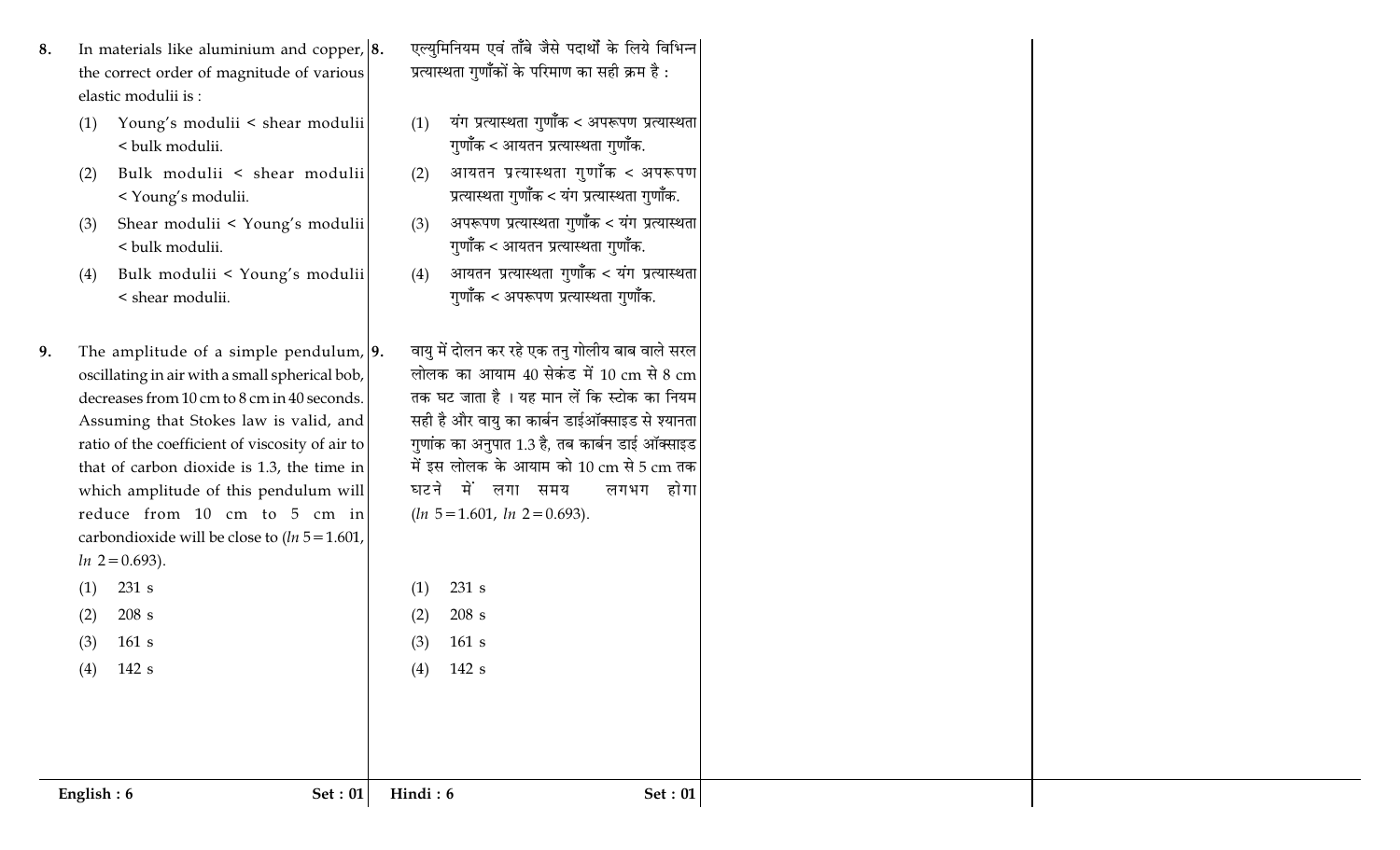- 10. A capillary tube is immersed vertically in  $|10$ . water and the height of the water column is  $x$ . When this arrangement is taken into a mine of depth d, the height of the water column is  $\psi$ . If R is the radius of earth, the ratio  $\frac{x}{-}$  is :
	- $\left(1-\frac{2d}{R}\right)$  $(2)$  $\left(\frac{R-d}{R+d}\right)$  $(3)$  $\left(\frac{R+d}{R-d}\right)$  $(4)$

 $\left(1-\frac{d}{R}\right)$ 

 $(1)$ 

- 11. Water of volume 2 L in a closed container  $|11$ . is heated with a coil of 1 kW. While water is heated, the container loses energy at a rate of 160 J/s. In how much time will the temperature of water rise from 27°C to 77°C ? (Specific heat of water is 4.2  $k$ ]/ $kg$  and that of the container is negligible).
- एक केशनलिका को ऊर्ध्वाधर पानी में डुबोया जाता है| और तब पानी के स्तम्भ की ऊँचाई  $\chi$  हो जाती है। जब इस विन्यास को एक गहराई d वाली एक खान में ले जाया जाता है, तब पानी के स्तम्भ की ऊँचाई 11 है। यदि पृथ्वी की त्रिज्या R है, तब अनुपात  $\frac{x}{x}$  है :  $\left(1-\frac{d}{R}\right)$  $(1)$  $\left(1-\frac{2d}{R}\right)$  $(2)$  $\left(\frac{R-d}{R+d}\right)$  $(3)$  $\left(\frac{R+d}{R-d}\right)$  $(4)$ एक बन्द पात्र में 2 L आयतन पानी को 1 kW की
- कुण्डली से गर्म किया जाता है। जब पानी गर्म हो रहा है, तब पात्र 160 J/s की दर से ऊर्जा का क्षय कर रहा है। कितने समय में पानी का तापमान 27°C से 77°C पहुँचेगा? (पानी की विशिष्ट ऊष्मा  $4.2$  kJ/kg है और पात्र की विशिष्ट ऊष्मा नगण्य है)

8 मिनट 20 सेकंड

6 मिनट 2 सेकंड

7 मिनट

14 मिनट

 $(1)$ 

 $(2)$ 

 $(3)$ 

 $(4)$ 

- 8 min 20 s  $(1)$
- $6 \text{ min } 2 \text{ s}$  $(2)$
- 7 min  $(3)$
- $(4)$  $14 \text{ min}$

English: 7

**Set: 01** Hindi: 7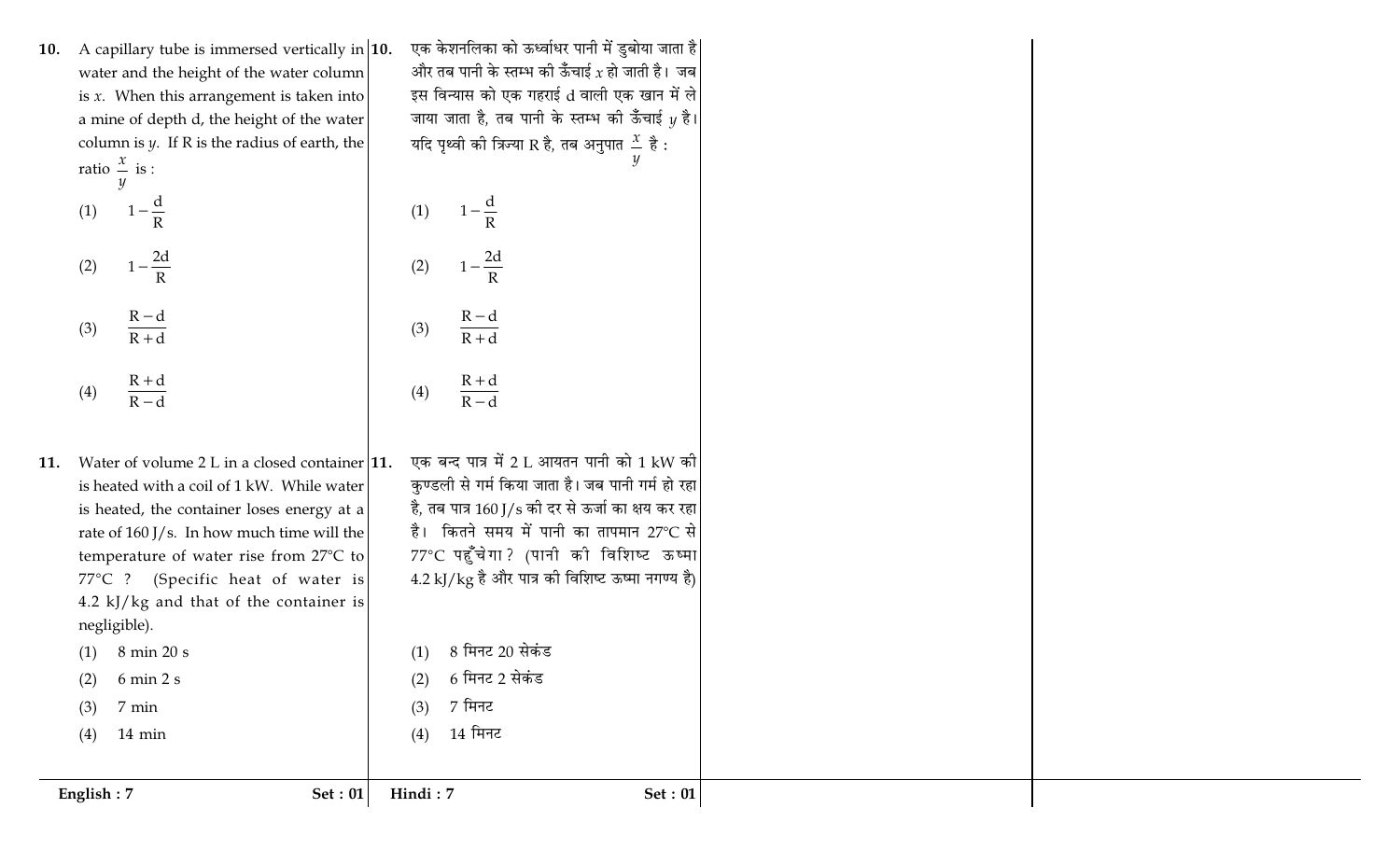12. The equation of state for a gas is given by  $|12$ .  $PV = nRT + \alpha V$ , where n is the number of moles and  $\alpha$  is a positive constant. The initial temperature and pressure of one mole of the gas contained in a cylinder are  $T_{o}$  and  $P_{o}$  respectively. The work done by the gas when its temperature doubles isobarically will be :

(1) 
$$
\frac{P_o T_o R}{P_o - \alpha}
$$
 (1)  
 $\frac{P_o T_o R}{P_o}$  (2)

(2) 
$$
\frac{1}{P_0 + \alpha}
$$
  
(3)  $P_0 T_0 R ln 2$ 

(4) 
$$
P_0 T_0 R
$$

13. Modern vacuum pumps can evacuate a vessel down to a pressure of  $4.0 \times 10^{-15}$  atm. at room temperature (300 K). Taking  $R = 8.3$  JK<sup>-1</sup> mole<sup>-1</sup>, 1 atm = 10<sup>5</sup> Pa and  $N_{Avogadro} = 6 \times 10^{23}$  mole<sup>-1</sup>, the mean distance between molecules of gas in an evacuated vessel will be of the order of :  $0.2 \mu m$  $(1)$  $0.2$  mm  $(2)$ 

> $0.2 \text{ cm}$  $(3)$

 $(4)$  $0.2$  nm  $(\mathbf{F})$  $\circ$ <sup>1</sup> $\circ$ 

धनात्मक स्थिराँक है। एक बेलन में रखे गैस के एक मोल का प्रारम्भिक तापमान एवं दाब क्रमश: T एवं  $P_{o}$  है। जब इसका तापमान समदाब पर दोगुना हो जाऐगा, तब गैस द्वारा किया गया कार्य होगा :

एक गैस की अवस्था का समीकरण PV = nRT +  $\alpha \mathrm{V} |$ 

से दिया जाता है, जहाँ n मोल की संख्या है और  $\alpha$  एक

(1) 
$$
\frac{P_o T_o R}{P_o - \alpha}
$$
  
\n(2)  $\frac{P_o T_o R}{P_o + \alpha}$   
\n(3)  $P_o T_o R ln 2$   
\n(4) P T R

13. आधुनिक निर्वात पम्प कमरे के तापमान (300 K) पर  
\n
$$
4.0 \times 10^{-15}
$$
 एटमास्फीयर दाब तक एक बर्तन को  
निर्वातित कर सकता है। R=8.3 JK<sup>-1</sup> मोल<sup>-1</sup>,  
\n1 एटमास्फीयर=10<sup>5</sup> पास्कल और एवोगेड्रो संख्या  
\n=6×10<sup>23</sup> मोल<sup>-1</sup> लेते हुये एक निर्वातित बर्तन में  
\गैस के अणुओं के बीच माध्य दूरी का मान लगभग  
\�तना होगा :

$$
(1) \quad 0.2 \text{ }\mu\text{m}
$$
\n
$$
(2) \quad 0.2 \text{ }\text{mm}
$$

 $(3)$ 

 $(4)$ 

Hindi: 8

**Set: 01** 

 $0.2 \text{ cm}$ 

 $0.2$  nm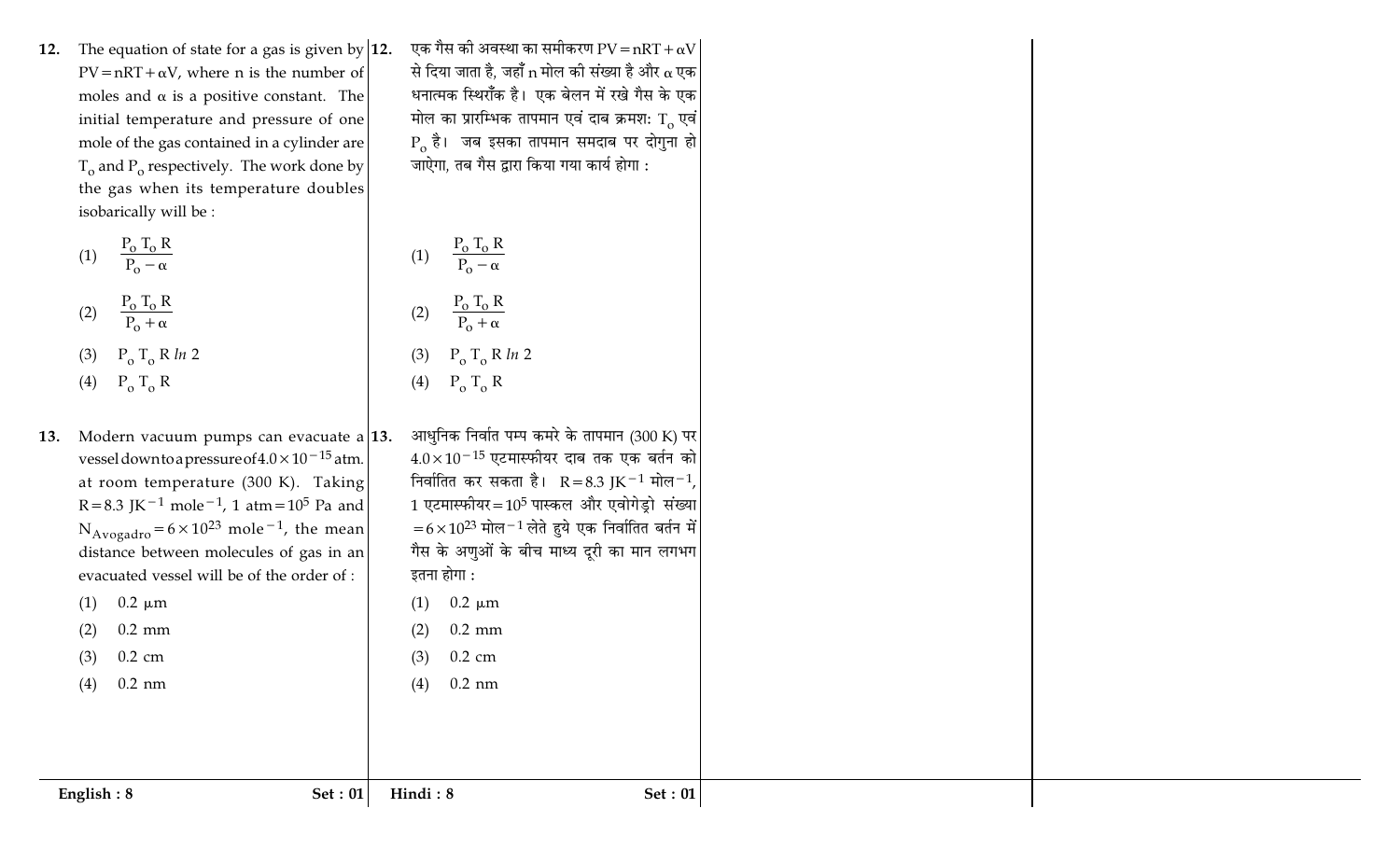**14.** A particle which is simultaneously  $\begin{bmatrix} 14. \\ 14. \end{bmatrix}$  subjected to two perpendicular simple harmonic motions represented by ;<br>  $x=a_1 \cos \omega t$  and  $y=a_2 \cos 2\omega t$  traces a curve given by :





एक कण, जिस पर एक साथ दो लम्बवत् सरल आवर्त| गतियाँ  $x = a_1 \cos \omega t$  और  $y = a_2 \cos 2\omega t$  लग रही हैं, इस वक्र को दर्शायेगा :









Set:  $01$ 

Hindi: 9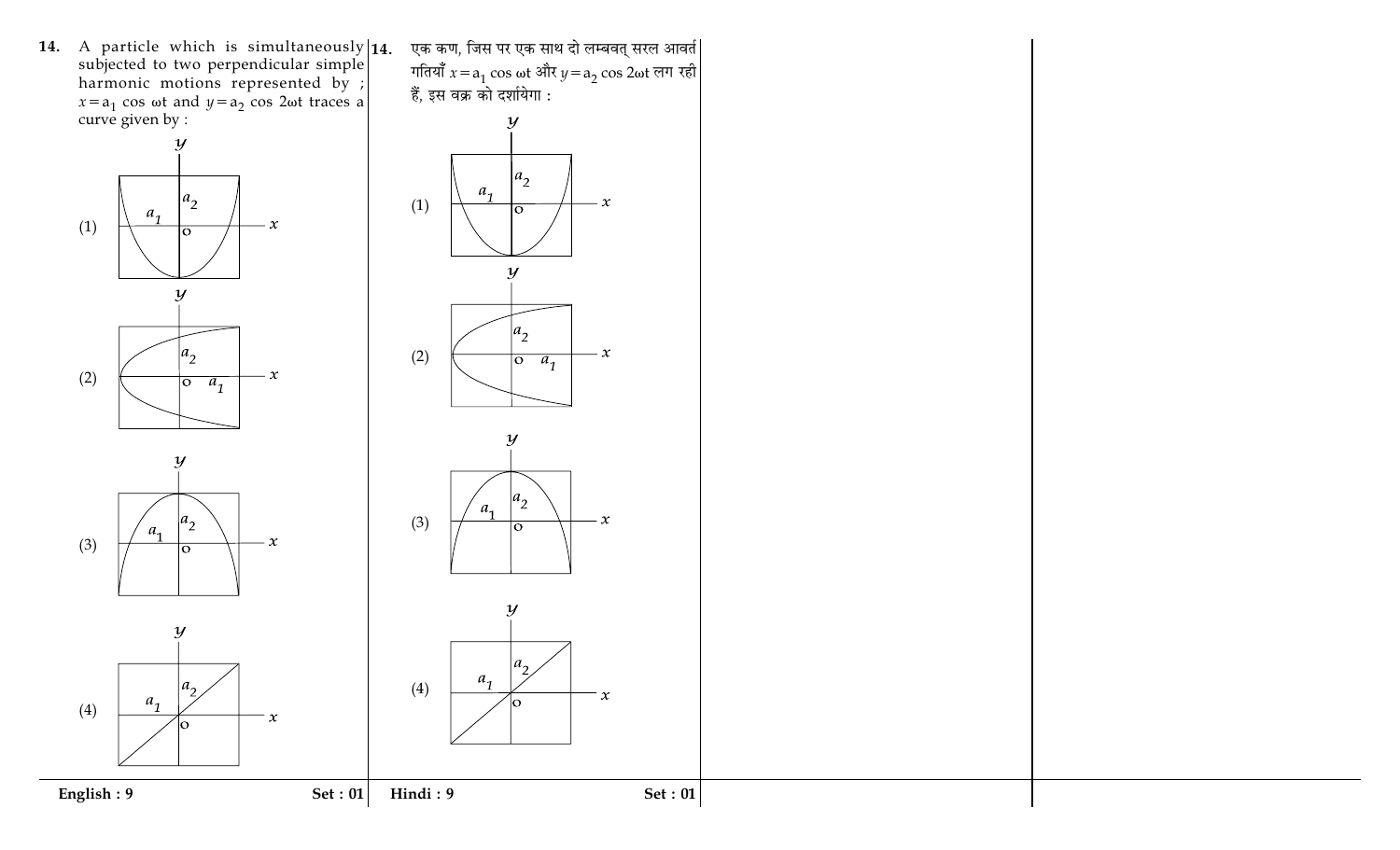15. A transverse wave is represented by :

For what value of the wavelength the

wave velocity is twice the maximum

 $y = \frac{10}{\pi} \sin \left( \frac{2\pi}{T} t - \frac{2\pi}{\lambda} x \right)$ 

## 15. एक अनुप्रस्थ तरंग इससे दर्शायी जाती है:

$$
y = \frac{10}{\pi} \sin\left(\frac{2\pi}{T}t - \frac{2\pi}{\lambda}x\right)
$$

 $+670$  kC

 $-670$  kC

 $-680$  kC

 $+680$  kC

 $(1)$ 

 $(2)$ 

 $(3)$ 

 $(4)$ 

तरंगदैर्ध्य के किस मान के लिऐ तरंग वेग का मान अधिकतम कण वेग का दोगुना होगा?

| (1) | 40 cm |
|-----|-------|
|     |       |

particle velocity?

20 cm  $(2)$ 

10 cm  $(3)$ 

60 cm  $(4)$ 

16. The magnitude of the average electric field  $|16$ . normally present in the atmosphere just above the surface of the Earth is about 150 N/C, directed inward towards the center of the Earth. This gives the total net surface charge carried by the Earth to be :

```
[Given \epsilon_0 = 8.85 \times 10^{-12} C<sup>2</sup>/N-m<sup>2</sup>,
R_F = 6.37 \times 10^6 m]
        +670 kC
(1)(2)
```
 $-670$  kC  $-680$  kC

 $+680$  kC  $(4)$ 

| (1) | $40 \text{ cm}$                                                         |  |
|-----|-------------------------------------------------------------------------|--|
|     | $(2)$ 20 cm                                                             |  |
|     | $(3)$ 10 cm                                                             |  |
| (4) | 60 cm                                                                   |  |
|     |                                                                         |  |
|     | पृथ्वी के पृष्ठ से जरा ऊपर वातावरण में साधारणतया                        |  |
|     | उपस्थित औसत विद्युत क्षेत्र का परिमाण                                   |  |
|     | 150 N/C के लगभग है जिसकी दिशा पृथ्वी के केन्द्र                         |  |
|     | की ओर अन्तरमुखी है। यह पृथ्वी द्वारा वाहक परिणामी                       |  |
|     | पृष्ठ आवेश देगा :                                                       |  |
|     | [दिया है $\epsilon_0 = 8.85 \times 10^{-12} \text{ C}^2/\text{N-m}^2$ , |  |
|     | $R_E = 6.37 \times 10^6$ m]                                             |  |

 $(3)$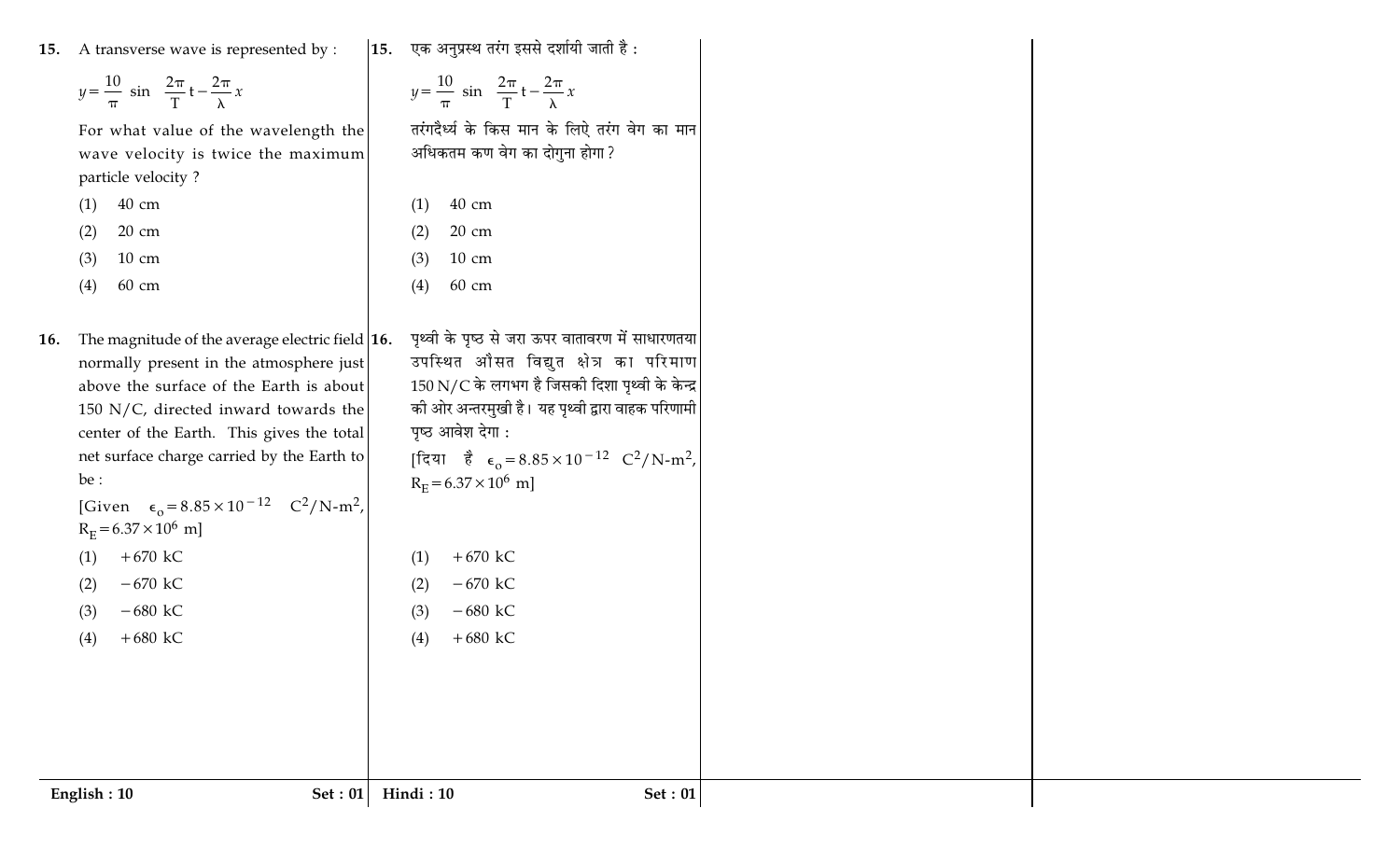| 17. Three capacitances, each of $3 \mu$ F, are 17.<br>provided. These cannot be combined to<br>provide the resultant capacitance of :<br>$1 \mu F$<br>(1)<br>$2 \mu F$<br>(2)<br>$4.5 \mu F$<br>(3)<br>$6 \mu F$<br>(4)                                                                                                                                                                                  | प्रत्येक 3 µF के तीन संधारित्र दिये गये हैं।  इनका<br>किसी भी प्रकार का संयोजन निम्न में से कौन सा<br>परिणामी धारिता नहीं देगा ?<br>$1 \mu F$<br>(1)<br>$2 \mu F$<br>(2)<br>$4.5 \mu F$<br>(3)<br>$6 \mu F$<br>(4)                                                                                                                                                                            |  |
|----------------------------------------------------------------------------------------------------------------------------------------------------------------------------------------------------------------------------------------------------------------------------------------------------------------------------------------------------------------------------------------------------------|-----------------------------------------------------------------------------------------------------------------------------------------------------------------------------------------------------------------------------------------------------------------------------------------------------------------------------------------------------------------------------------------------|--|
| A d.c. main supply of e.m.f. 220 V is $ 18$ .<br>18.<br>connected across a storage battery of<br>e.m.f. 200 V through a resistance of 1 $\Omega$ .<br>The battery terminals are connected to an<br>external resistance 'R'. The minimum<br>value of 'R', so that a current passes<br>through the battery to charge it is :<br>7 $\Omega$<br>(1)<br>$9\Omega$<br>(2)<br>11 $\Omega$<br>(3)<br>Zero<br>(4) | विद्युत वाहक बल 220 V की एक दिष्ट धारा मुख्य<br>सप्लाई को एक 1 $\Omega$ के प्रतिरोध द्वारा विद्युत वाहक<br>बल 200 V की एक संभारित बैटरी से जोड़ा जाता है।<br>बैटरी के टर्मिनल को एक बाह्य प्रतिरोध 'R' से जोड़ा<br>जाता है। 'R' का न्यूनतम मान, जिससे कि बैटरी में<br>धारा प्रवाहित होकर उसे आवेशित करे, है :<br>7 $\Omega$<br>(1)<br>9 $\Omega$<br>(2)<br>11 $\Omega$<br>(3)<br>(4)<br>शून्य |  |
| English: 11<br><b>Set: 01</b>                                                                                                                                                                                                                                                                                                                                                                            | <b>Set: 01</b><br>Hindi: 11                                                                                                                                                                                                                                                                                                                                                                   |  |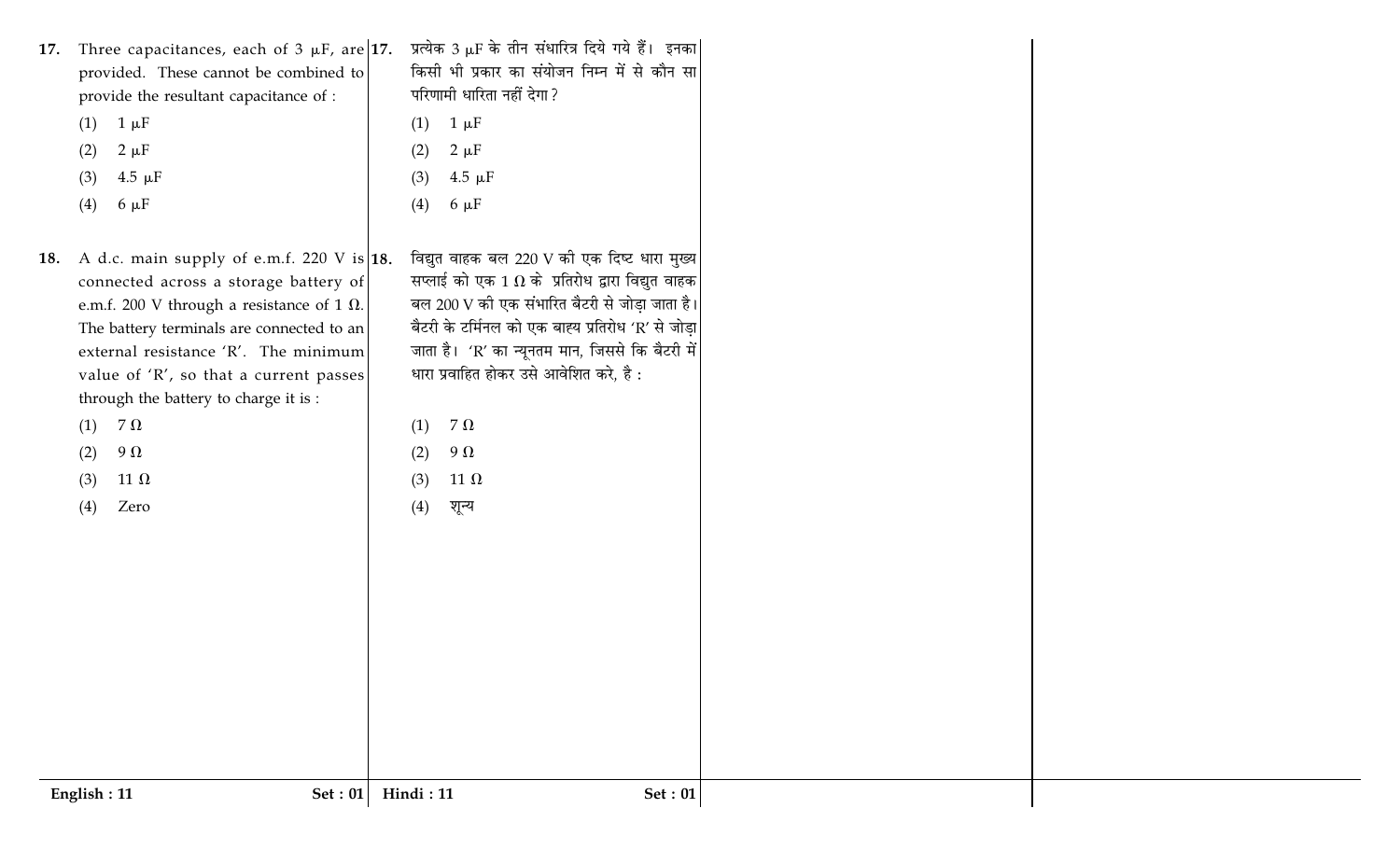19. The mid points of two small magnetic  $|19$ . dipoles of length d in end-on positions, are separated by a distance  $x$ ,  $(x \gt\gt d)$ . The force between them is proportional to  $x^{-n}$  where n is :



20. The magnetic field of earth at the equator is approximately  $4 \times 10^{-5}$  T. The radius of earth is  $6.4 \times 10^6$  m. Then the dipole moment of the earth will be nearly of the order of :

(1)  $10^{23}$  A m<sup>2</sup>

 $(2)$ 

 $(3)$ 

 $(4)$ 

 $10^{20}$  A m<sup>2</sup>

 $10^{16}$  A m<sup>2</sup>

 $10^{10}$  A m<sup>2</sup>

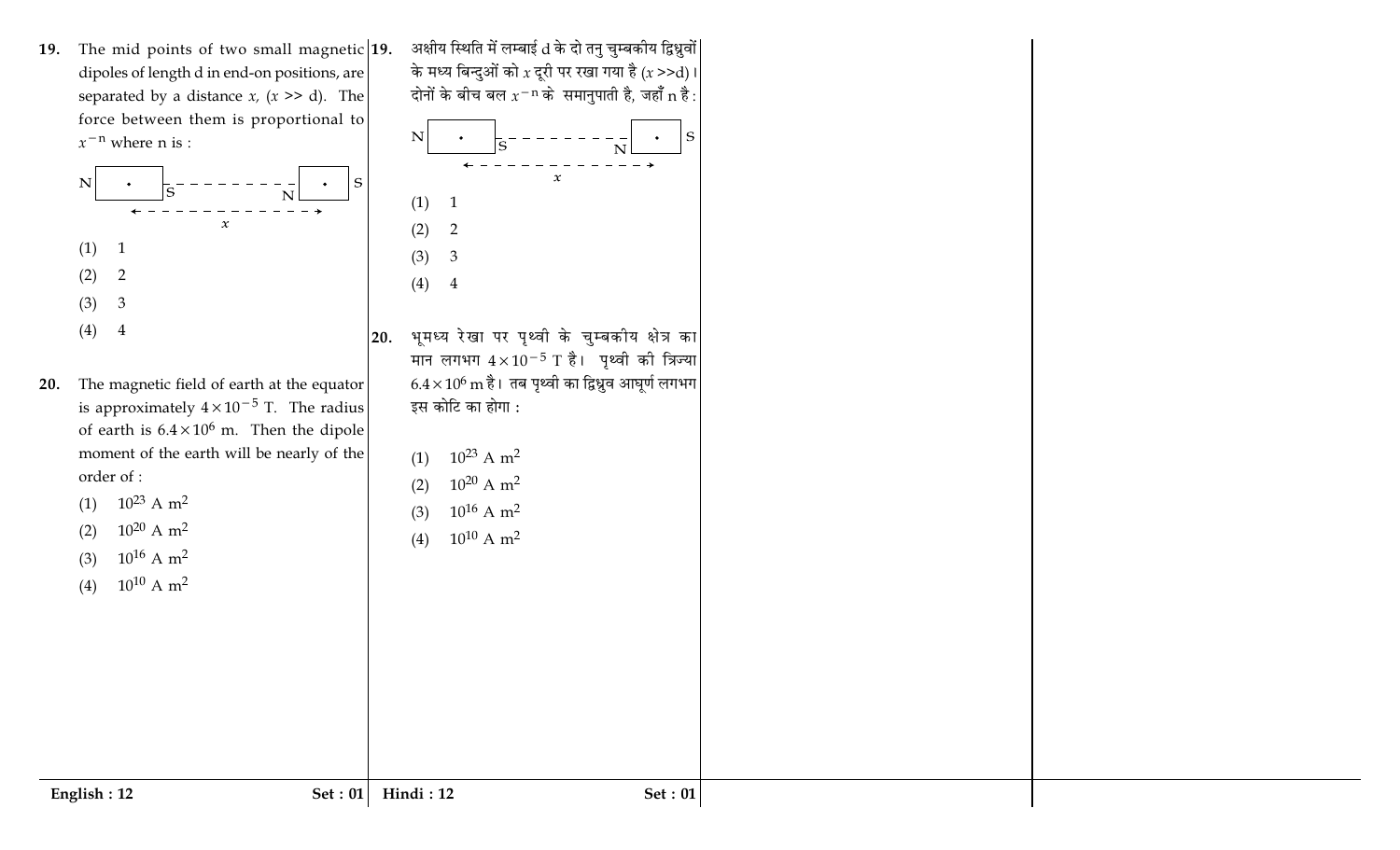| 21. When the rms voltages $V_L$ , $V_C$ and $V_R$ are 21.<br>measured respectively across the inductor<br>L, the capacitor $C$ and the resistor $R$ in a<br>series LCR circuit connected to an<br>AC source, it is found that the ratio<br>$V_L : V_C : V_R = 1 : 2 : 3$ . If the rms voltage<br>of the AC source is 100 V, then $V_R$ is close<br>to :<br>50 V<br>(1) | एक प्रत्यावर्ती धारा श्रोत से जुड़े श्रेणी LCR<br>परिपथ में प्रेरकत्व L संधारित C और प्रतिरोधक R पर<br>मापे गये वर्ग-माध्य-मूल वोल्टताऐं क्रमश:<br>$V_L$ , $V_C$ एवं $V_R$ हैं, तब यह पाया जाता है कि<br>$V_L : V_C : V_R = 1 : 2 : 3 + 4$ दि प्रत्यावर्ती धारा श्रोत<br>की वर्ग-माध्य-मूल वोल्टता 100 V हैं, तब $\rm V_R$ का $\rm  $<br>मान लगभग है :<br>50 V<br>(1) |  |
|------------------------------------------------------------------------------------------------------------------------------------------------------------------------------------------------------------------------------------------------------------------------------------------------------------------------------------------------------------------------|-----------------------------------------------------------------------------------------------------------------------------------------------------------------------------------------------------------------------------------------------------------------------------------------------------------------------------------------------------------------------|--|
| 70 V<br>(2)                                                                                                                                                                                                                                                                                                                                                            | 70 V<br>(2)                                                                                                                                                                                                                                                                                                                                                           |  |
| 90 V<br>(3)                                                                                                                                                                                                                                                                                                                                                            | 90 V<br>(3)                                                                                                                                                                                                                                                                                                                                                           |  |
| (4)<br>100 V                                                                                                                                                                                                                                                                                                                                                           | 100 V<br>(4)                                                                                                                                                                                                                                                                                                                                                          |  |
|                                                                                                                                                                                                                                                                                                                                                                        |                                                                                                                                                                                                                                                                                                                                                                       |  |
|                                                                                                                                                                                                                                                                                                                                                                        |                                                                                                                                                                                                                                                                                                                                                                       |  |
| English: 13<br>Set: $01$                                                                                                                                                                                                                                                                                                                                               | Hindi: 13<br>Set: $01$                                                                                                                                                                                                                                                                                                                                                |  |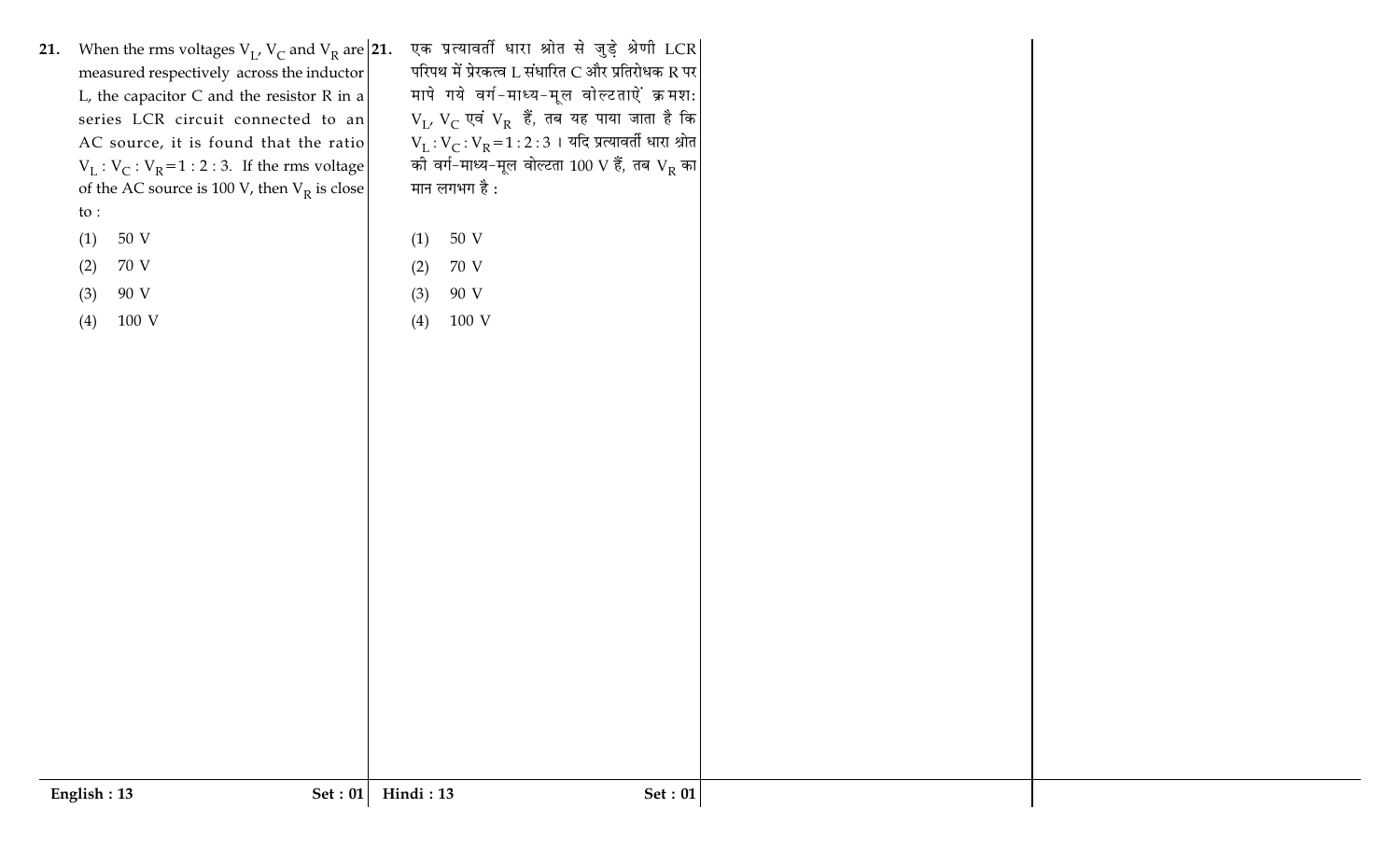22. Match List I (Wavelength range of  $|22$ . electromagnetic spectrum) with List II. (Method of production of these waves) and select the correct option from the options given below the lists.

|                   | List I                        |      | List II                                                                                                                                                                  |
|-------------------|-------------------------------|------|--------------------------------------------------------------------------------------------------------------------------------------------------------------------------|
| (a)               | 700 nm to<br>1 mm             | (i)  | Vibration of atoms<br>and molecules.                                                                                                                                     |
| (b)               | 1 nm to<br>400 nm             | (ii) | Inner shell electrons<br>in atoms moving from<br>one energy level to a<br>lower level.                                                                                   |
|                   | (c) $ < 10^{-3}$ nm $ $ (iii) |      | Radioactive decay of<br>the nucleus.                                                                                                                                     |
| (d)               | 1 mm to<br>0.1 m              |      | (iv) Magnetron valve.                                                                                                                                                    |
| (1)<br>(2)<br>(4) |                               |      | (a)-(iv), (b)-(iii), (c)-(ii), (d)-(i)<br>(a)-(iii), (b)-(iv), (c)-(i), (d)-(ii)<br>(3) (a)-(ii), (b)-(iii), (c)-(iv), (d)-(i)<br>(a)-(i), (b)-(ii), (c)-(iii), (d)-(iv) |

**सूची I** (विद्युत चुम्बकीय स्पेक्ट्रम की तरंगदैर्ध्य रेन्ज)| को **सूची II** (इन तरंगों के निर्माण की विधि) से सुमेलित कीजिएे और सूची के नीचे दिये गये विकल्पों में से **सही** विकल्प चुनिए।

|            | सूची I                      |       | सूची II                                                                                                                                                                      |
|------------|-----------------------------|-------|------------------------------------------------------------------------------------------------------------------------------------------------------------------------------|
| (a)        | 700 nm से                   | (i)   | अणुओं एवं परमाणुओं के                                                                                                                                                        |
|            | $1 \text{ mm}$              |       | कम्पन से                                                                                                                                                                     |
|            | 1 nm से<br>400 nm           |       | परमाणुओं के आन्तरिक शैल<br>(ii) <mark>इलेक्ट्रानों की एक ऊर्जा स्तर</mark><br>.<br>से निचले स्तर की गति से                                                                   |
|            | $(c)$ < 10 <sup>-3</sup> nm | (iii) | नाभिक के रेडियो सक्रिय<br>क्षय से                                                                                                                                            |
| (d)        | 1 mm से<br>$0.1 \text{ m}$  |       | (iv) मैग्नेट्रॉॅंन वाल्व से                                                                                                                                                  |
| (1)<br>(2) |                             |       | (a)-(iv), (b)-(iii), (c)-(ii), (d)-(i)<br>(a)-(iii), (b)-(iv), (c)-(i), (d)-(ii)<br>(3) (a)-(ii), (b)-(iii), (c)-(iv), (d)-(i)<br>(4) (a)-(i), (b)-(ii), (c)-(iii), (d)-(iv) |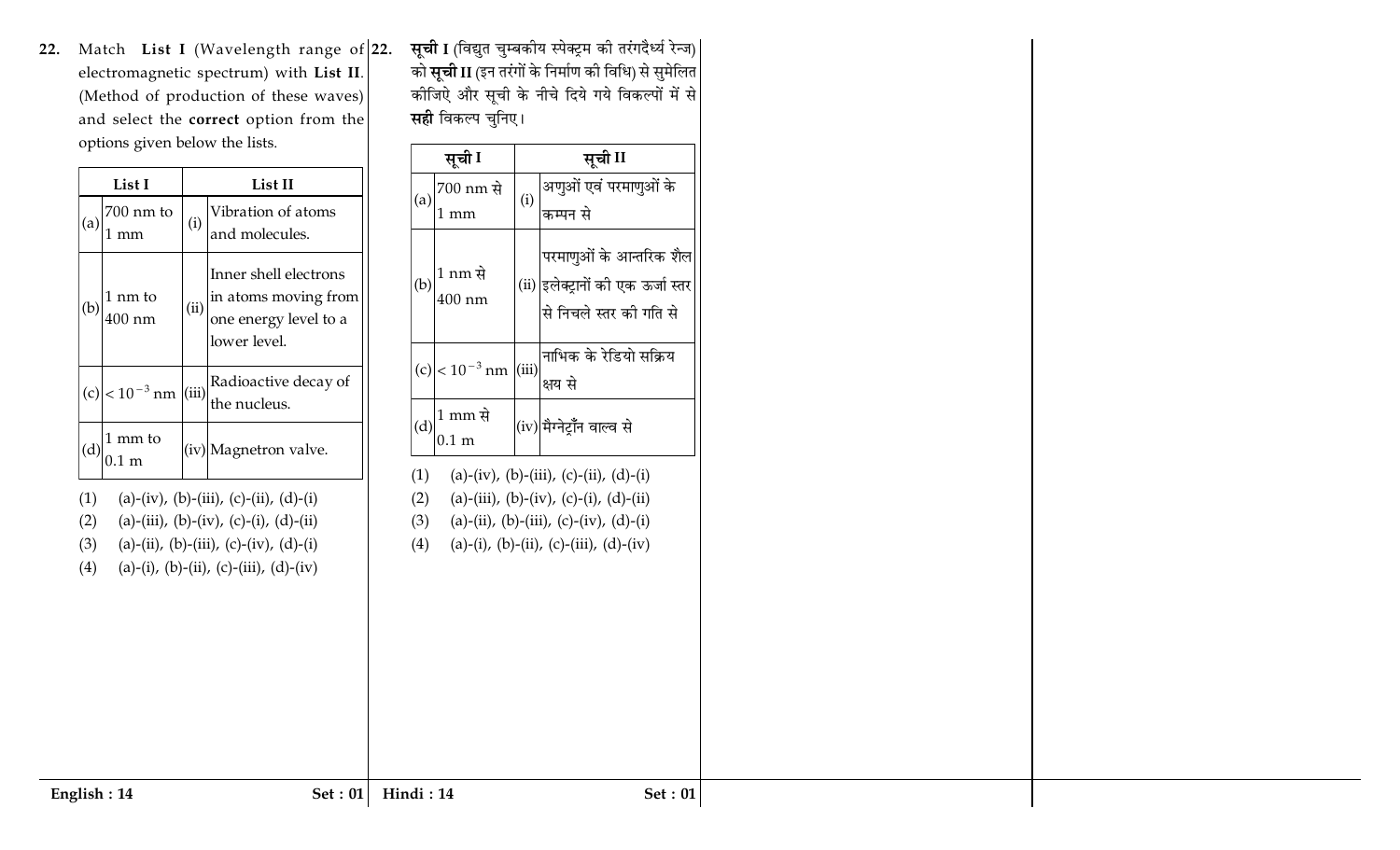23. A diver looking up through the water sees  $|23$ . the outside world contained in a circular horizon. The refractive index of water is  $\frac{4}{3}$ , and the diver's eyes are 15 cm below the surface of water. Then the radius of the circle is :

$$
(1) \quad 15 \times 3 \times \sqrt{5} \text{ cm}
$$

$$
(2) \quad 15 \times 3\sqrt{7} \text{ cm}
$$

$$
(3) \quad \frac{15 \times \sqrt{7}}{3} \text{ cm}
$$

$$
(4) \quad \frac{15 \times 3}{\sqrt{7}} \text{ cm}
$$

एक गोताखोर पानी के अन्दर से बाहर की दुनिया को| एक वृत्तीय क्षैतिज में निहित देखता है। पानी का अपवर्तनॉंक $\left| \frac{4}{3} \right|$  है और गोताखोर की आँख पानी के<br>पृष्ठ से 15 cm नीचे हैं। तब वृत्त की त्रिज्या है :

(1)  $15 \times 3 \times \sqrt{5}$  cm

(2) 
$$
15 \times 3\sqrt{7}
$$
 cm  
(3)  $\frac{15 \times \sqrt{7}}{2}$  cm

 $\overline{3}$ 

- cm

$$
(4) \quad \frac{15 \times 3}{\sqrt{7}} \text{ cm}
$$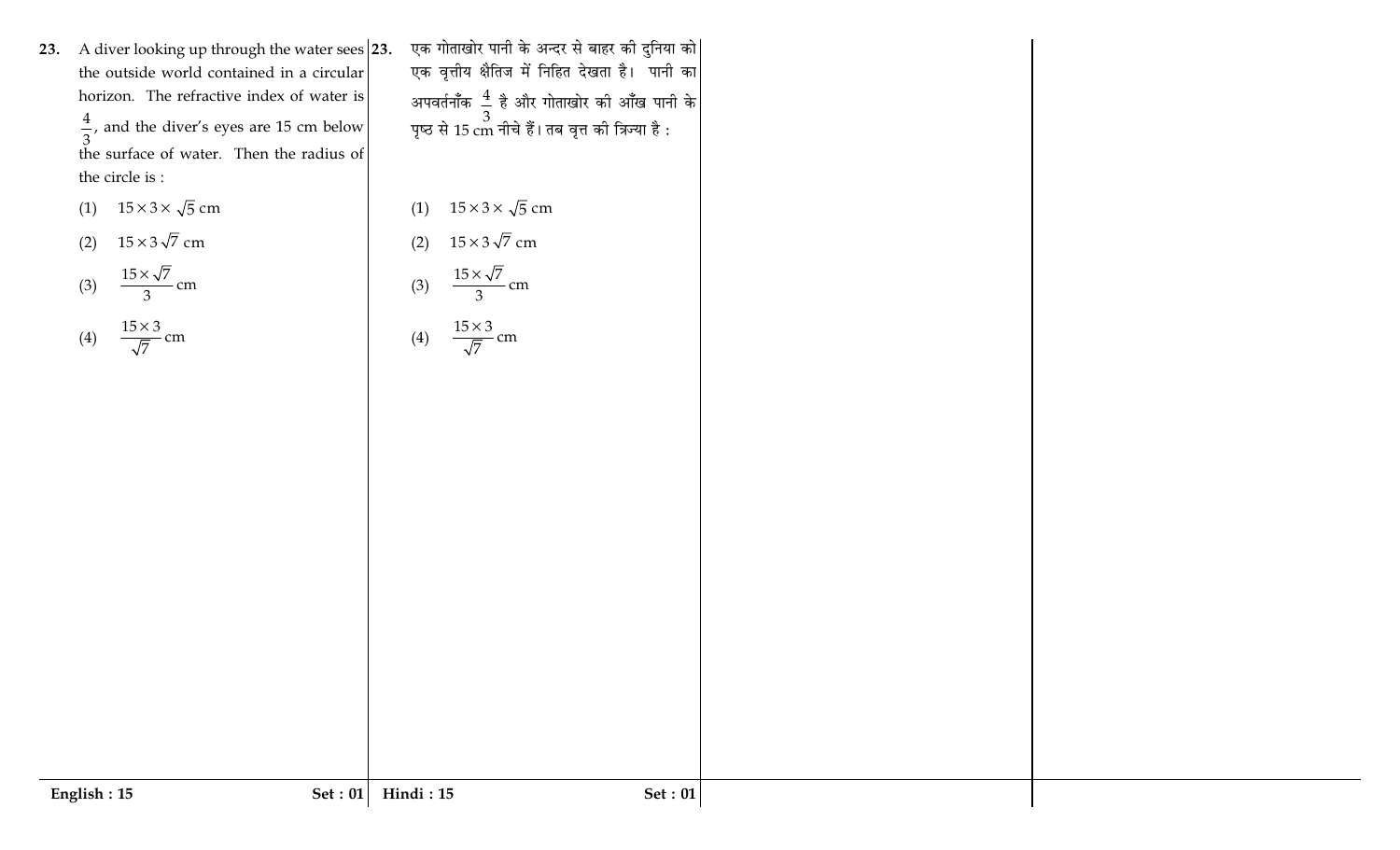24. Using monochromatic light of wavelength 24.  $\lambda$ , an experimentalist sets up the Young's double slit experiment in three ways as shown.

> If she observes that  $y = \beta'$ , the wavelength of light used is :



तरंगदैर्घ्य λ के एकवर्णी प्रकाश के प्रयोग से एक वैज्ञानिक | यंग के द्विछिद्र प्रयोग को दर्शाये गये तीन प्रकार से व्यवस्थित करती है।

Set:  $01$ 

यदि वह पाती है कि  $y = \beta'$ , तब प्रयोग किये गये प्रकाश की तरंगदैर्घ्य है :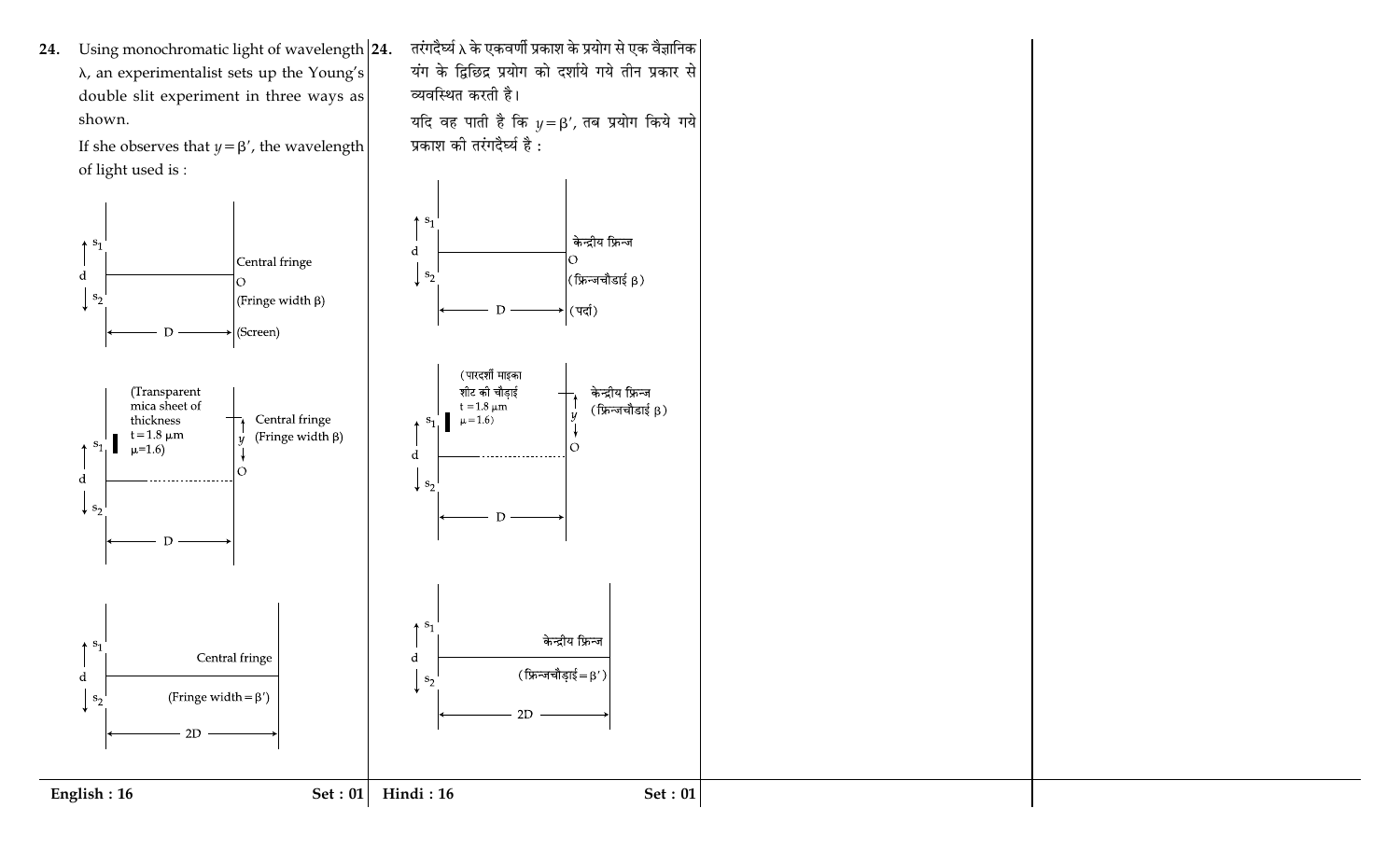520 nm  $(1)$ 

540 nm  $(2)$ 

- 560 nm  $(3)$
- 580 nm  $(4)$
- 520 nm  $(1)$
- 540 nm  $(2)$
- $(3)$ 560 nm
- $(4)$ 580 nm

एक गैलिलियन दूरदर्शी के अभिदुश्यक एवं नेत्रिका

लेन्स की फ़ोकस लम्बाइयाँ क्रमश: 30 cm एवं

3.0 cm है। दूरदर्शी नेत्रिका लेन्स से सुस्पष्ट दर्शन

की न्यूनतम दूरी पर एक अत्यन्त दूर की वस्तु का

आभासी, सीधा प्रतिबिम्ब बनाता है। इस स्थिति में,

गैलिलियन दूरदर्शी की आवर्धन क्षमता होगी :

- The focal lengths of objective lens and eye  $25.$ lens of a Gallelian Telescope are  $|25|$ . respectively 30 cm and 3.0 cm. Telescope produces virtual, erect image of an object situated far away from it at least distance of distinct vision from the eye lens. In this condition, the Magnifying Power of the Gallelian Telescope should be :
	- $+11.2$  $(1)$
	- $-11.2$  $(2)$
	- $-8.8$  $(3)$
	- $+8.8$  $(4)$
- 26. For which of the following particles will it be most difficult to experimentally verify  $|_{26}$ . the de-Broglie relationship?
	- an electron  $(1)$
	- a proton  $(2)$
	- an  $\alpha$ -particle  $(3)$
	- a dust particle  $(4)$
- $+11.2$  $(1)$  $(2)$  $-11.2$  $-8.8$  $(3)$  $(4)$  $+8.8$
- निम्नलिखित कणों में से किस कण के लिये डी-ब्राग्ली सम्बन्ध का प्रायोगिक सत्यापन अत्यधिक मुश्किल होगा? एक इलेक्ट्रान.  $(1)$ एक प्रोटॉन  $(2)$ एक  $\alpha$ -कण  $(3)$ एक धूल का कण  $(4)$

English: 17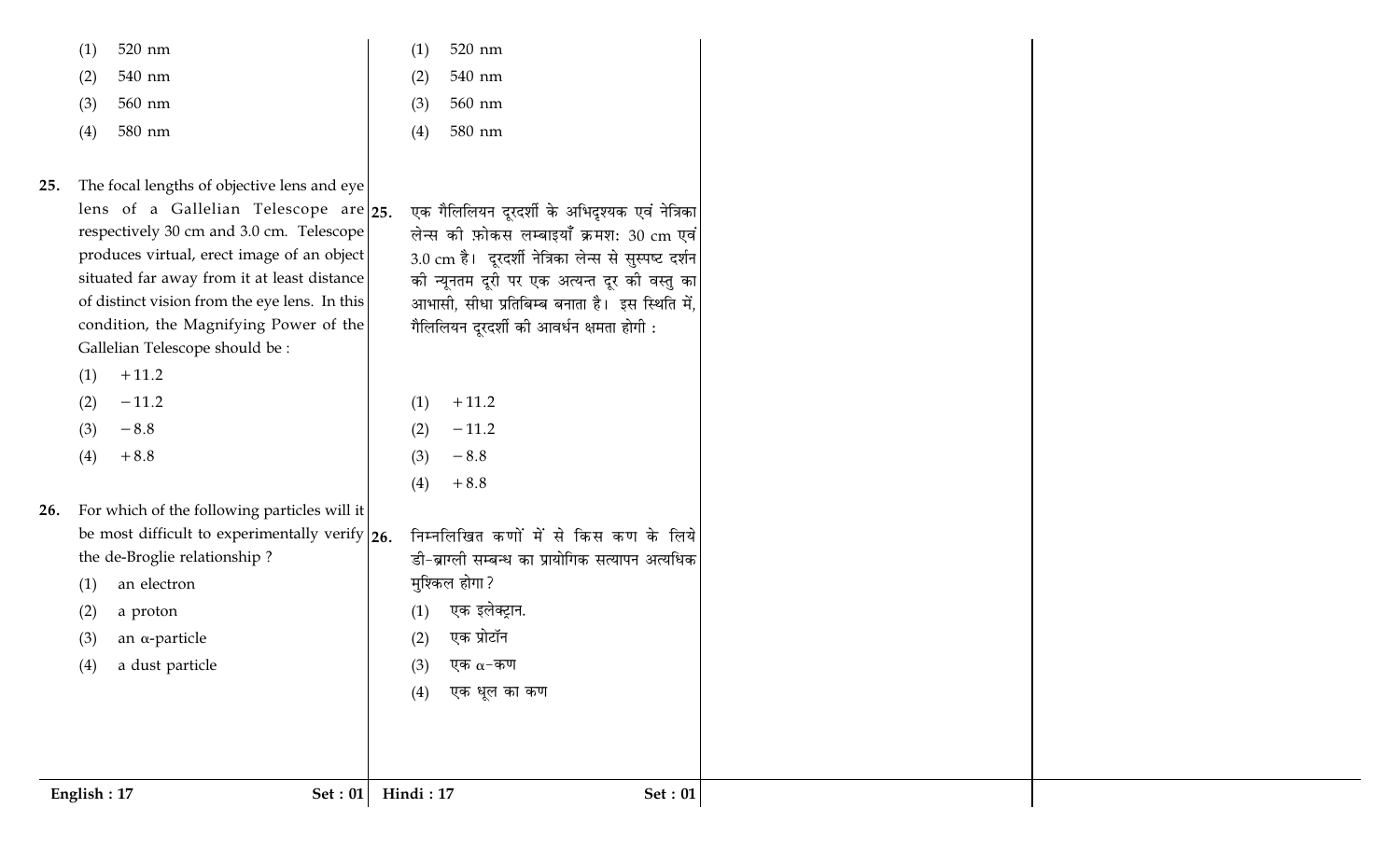- 27. If the binding energy of the electron in a  $|27$ . hydrogen atom is 13.6 eV, the energy required to remove the electron from the first excited state of  $Li^{++}$  is :
	- 122.4 eV  $(1)$
	- 30.6 eV  $(2)$
	- 13.6 eV  $(3)$
	- 3.4 eV  $(4)$
- Identify the gate and match A, B, Y in 28. bracket to check. 28.



- AND  $(A=1, B=1, Y=1)$  $(1)$
- OR  $(A=1, B=1, Y=0)$  $(2)$
- NOT  $(A=1, B=1, Y=1)$  $(3)$
- XOR  $(A = 0, B = 0, Y = 0)$  $(4)$
- A transmitting antenna at the top of a 29. tower has a height 32 m and the height of the receiving antenna is 50 m. What is the  $|^{29}$ . maximum distance between them for satisfactory communication in line of sight (LOS) mode ?
	- 55.4 km  $(1)$ 45.5 km  $(2)$
	- 54.5 km  $(3)$
	- 455 km  $(4)$

English: 18

- यदि हाइड्रोजन परमाणु में इलेक्ट्रान की बन्धन ऊर्जा  $13.6$  eV है, तब  $Li^{++}$  की प्रथम उत्तेजित अवस्था से इलेक्ट्रान बाहर निकालने में आवश्यक ऊर्जा है:
- 122.4 eV  $(1)$
- 30.6 eV  $(2)$ 13.6 eV  $(3)$
- $(4)$ 3.4 eV
- गेट को पहचानिऐ और कोष्टक में  $\rm A$ , B, Y के मान से सुमेलित कर जाँच कीजिऐ।



- AND  $(A=1, B=1, Y=1)$  $(1)$ OR  $(A=1, B=1, Y=0)$  $(2)$
- NOT  $(A=1, B=1, Y=1)$  $(3)$
- XOR  $(A=0, B=0, Y=0)$  $(4)$

एक मीनार के शीर्ष पर प्रेषण एन्टिना की ऊँचाई 32 m है और अभिग्राही एन्टिना की ऊँचाई 50 m है। दृष्टिरेखीय (LOS) मोड में संतोषप्रद संचरण के लिए दोनों एन्टिना के बीच अधिकतम दुरी क्या है? 55.4 km  $(1)$ 45.5 km  $(2)$ 

54.5 km  $(3)$ 455 km  $(4)$ 

Set : 01

Hindi: 18

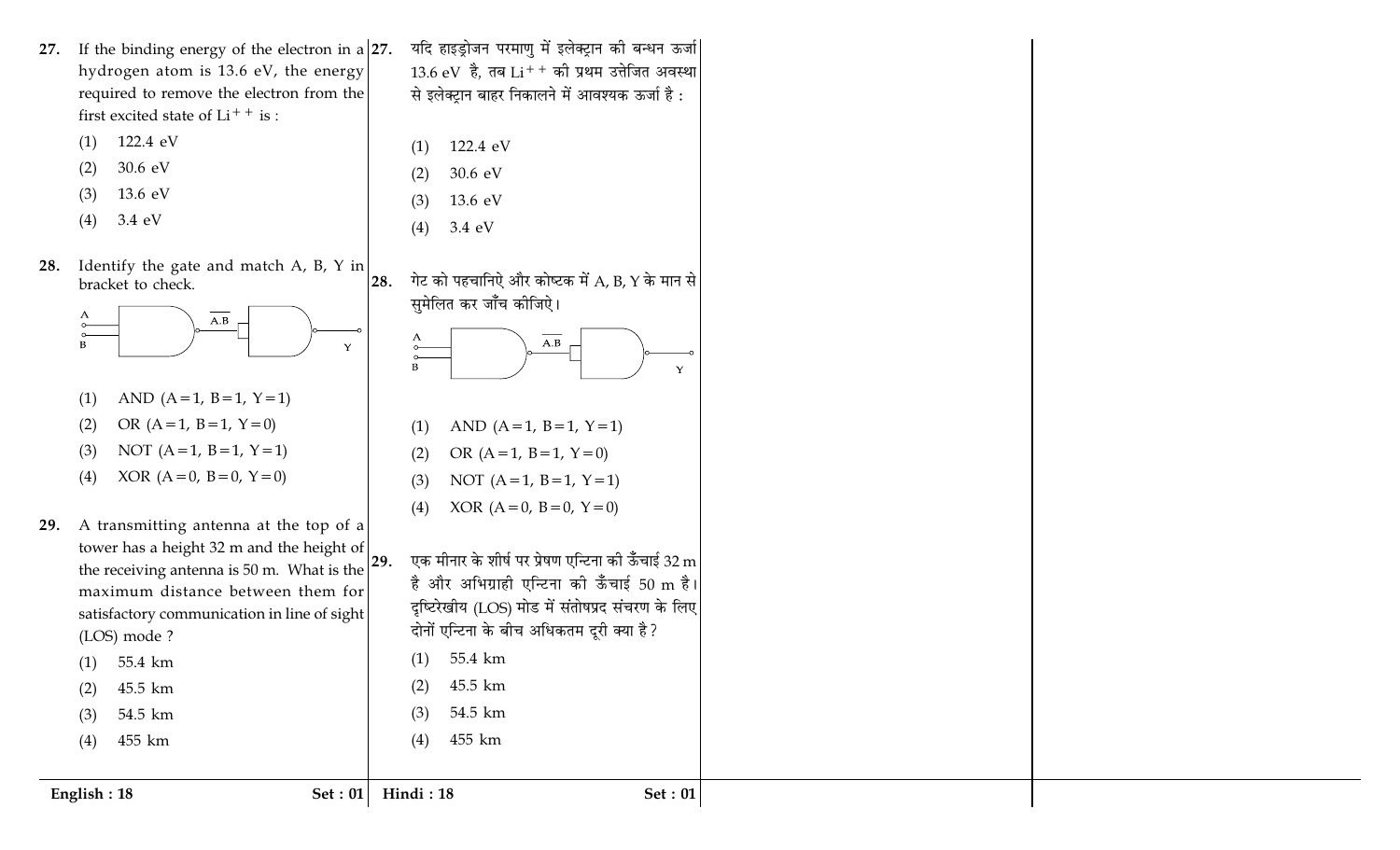- 30. An n-p-n transistor has three leads  $30$ . A, B and C. Connecting B and C by moist fingers, A to the positive lead of an ammeter, and C to the negative lead of the ammeter, one finds large deflection. Then, A, B and C refer respectively to:
	- Emitter, base and collector  $(1)$
	- Base, emitter and collector  $(2)$
	- Base, collector and emitter  $(3)$
	- Collector, emitter and base.  $(4)$

एक n-p-n ट्रान्जिस्टर में तीन चालक तार A, B एवं C हैं। गीली अंगुलियों से B एवं C को जोड़ने पर, एक धारामापी को धनात्मक चालक तार को A से जोड़ने पर और धारामापी की ऋणात्मक चालक तार को C से जोड़ने पर एक प्रेक्षक अत्यधिक विक्षेप पाता है। तब A, B एवं C का संदर्भ क्रमश: इनसे है :

- उत्सर्जक, आधार एवं संग्राही  $(1)$
- आधार, उत्सर्जक एवं संग्राही  $(2)$
- आधार, संग्राही एवं उत्सर्जक  $(3)$
- संग्राही, उत्सर्जक एवं आधार  $(4)$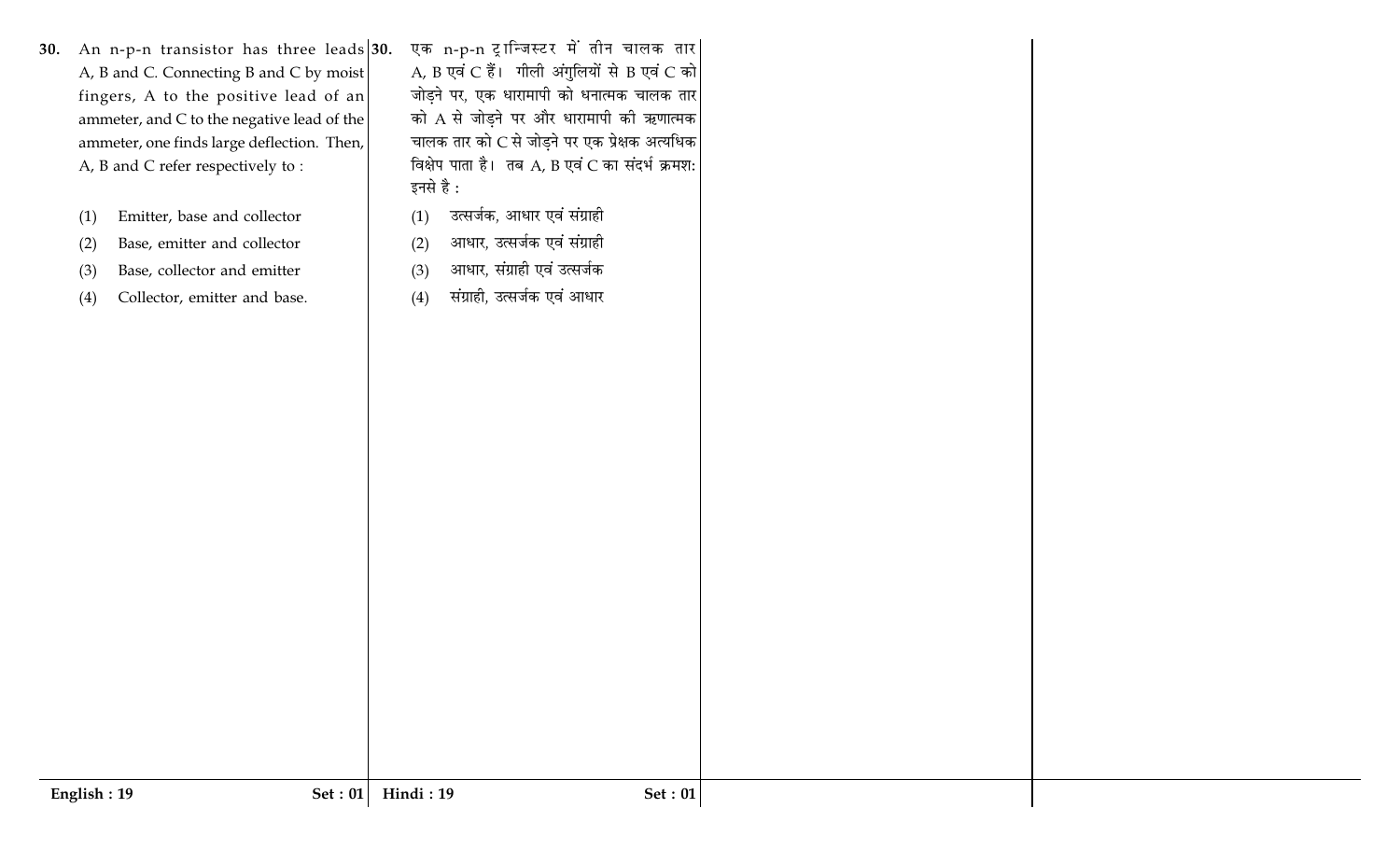|             | <b>PART B - CHEMISTRY</b>                                 | भाग B $-$ रसायन विज्ञान                                   |
|-------------|-----------------------------------------------------------|-----------------------------------------------------------|
|             | 31. In a face centered cubic lattice atoms $A$ 31.        | एक फलक केन्द्रित घनाकार जालक में A के परमाणु              |
|             | are at the corner points and atoms B at                   | कोनों के बिन्दुओं पर हैं और B के परमाणु फलक               |
|             | the face centered points. If atom B is                    | केन्द्रों पर हैं। यदि B परमाणु एक फलक केन्द्र पर न        |
|             | missing from one of the face centered                     | हो तो आयनिक यौगिक का सूत्र होगा :                         |
|             | points, the formula of the ionic compound                 |                                                           |
| is:         |                                                           | AB <sub>2</sub><br>(1)                                    |
| (1)         | $AB_2$                                                    | (2)<br>$A_5B_2$                                           |
| (2)         | $A_5B_2$                                                  | (3)<br>$A_2B_3$                                           |
| (3)         | $A_2B_3$                                                  | (4)<br>$A_2B_5$                                           |
| (4)         | $A_2B_5$                                                  |                                                           |
|             |                                                           | एक गैस के लिये वान्डर वाल समीकरण<br>32.                   |
| 32.         | Van der Waal's equation for a gas is stated               |                                                           |
| as,         |                                                           | $p = {nRT \over V - nb} - a \left(\frac{n}{V}\right)^2$ . |
|             | $p = {nRT \over V - nb} - a \left(\frac{n}{V}\right)^2$ . | होता है। यह समीकरण आदर्श गैस समीकरण का                    |
|             |                                                           | रूप, $p = \frac{nRT}{V}$ धारण कर लेगा जब :                |
|             | This equation reduces to the perfect gas                  |                                                           |
|             | equation, $p = \frac{nRT}{V}$ when,                       |                                                           |
|             |                                                           | ताप पर्याप्त उच्च होगा और दाब न्यून होगा।<br>(1)          |
| (1)         | temperature is sufficiently high and                      |                                                           |
|             | pressure is low.                                          | ताप पर्याप्त न्यून होगा और दाब उच्च होगा।<br>(2)          |
| (2)         | temperature is sufficiently low and                       |                                                           |
|             | pressure is high.                                         | ताप और दाब दोनों बहुत उच्च होंगे।<br>(3)                  |
| (3)         | both temperature and pressure are<br>very high.           |                                                           |
| (4)         | both temperature and pressure are                         | ताप और दाब दोनों बहुत न्यून होंगे।<br>(4)                 |
|             | very low.                                                 |                                                           |
|             |                                                           |                                                           |
|             |                                                           |                                                           |
| English: 20 |                                                           | $Set: 01$ Hindi: 20<br><b>Set: 01</b>                     |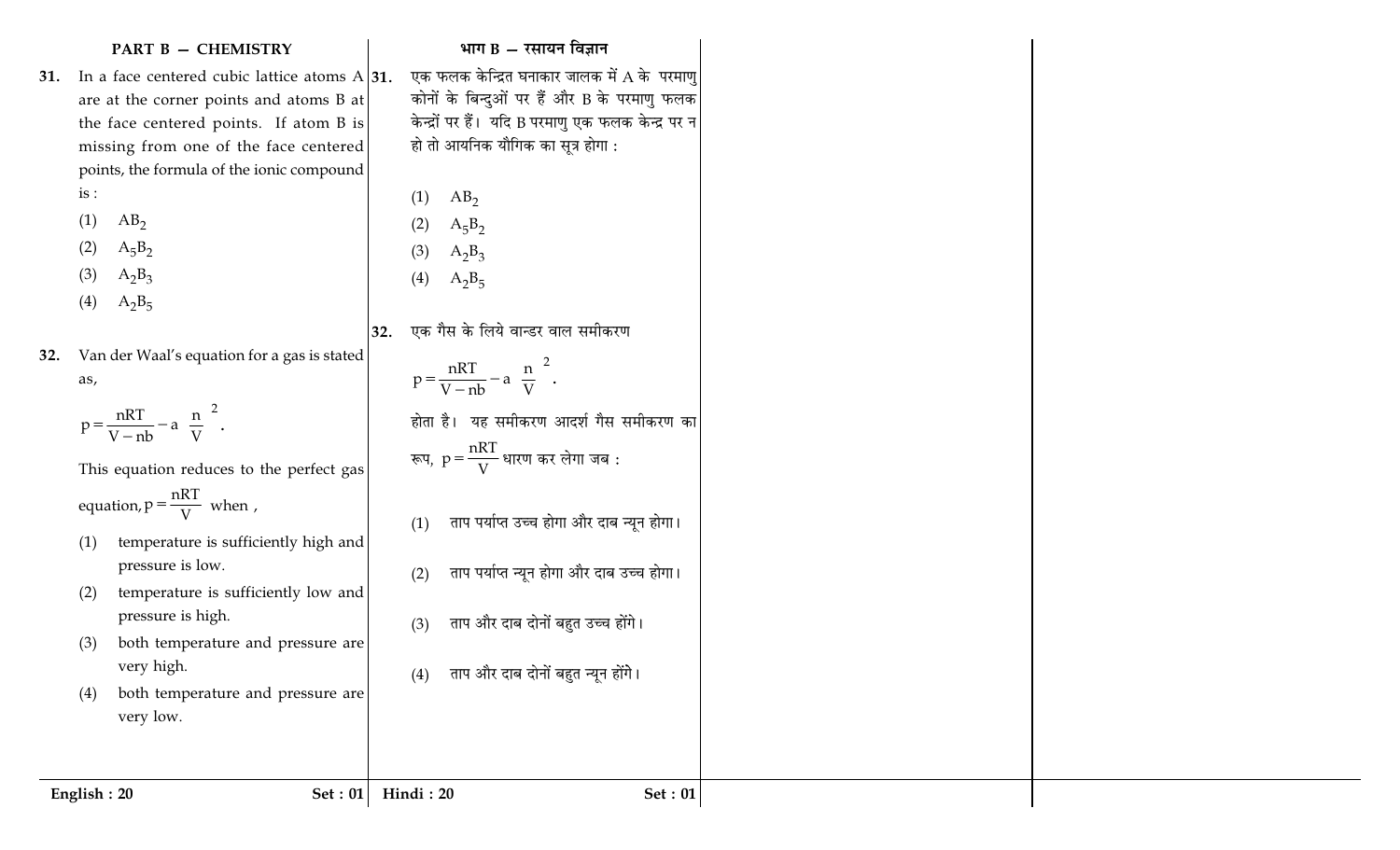| 33. | The standard electrode potentials 33. चार धातुओं A, B, C और D के स्टैन्डर्ड (मानक) |                |                                                                                 |                |
|-----|------------------------------------------------------------------------------------|----------------|---------------------------------------------------------------------------------|----------------|
|     | $\left(E_{\text{M}^+\text{/M}}^{\text{o}}\right)$ of four metals A, B, C and D are |                | इलैक्ट्रोड विभव $\left(\mathtt{E}_{_{\text{M}^{+}/\text{M}}}^{\text{o}}\right)$ | क्रमानुसार     |
|     | $-1.2$ V, 0.6 V, 0.85 V and $-0.76$ V,                                             |                | $-1.2$ V, 0.6 V, 0.85 V और $-0.76$ V हैं। विभव                                  |                |
|     | respectively. The sequence of deposition<br>of metals on applying potential is :   |                | लागू करने पर धातु जमने का क्रम होगा :                                           |                |
|     | A, C, B, D<br>(1)                                                                  | (1)            | A, C, B, D                                                                      |                |
|     | B, D, C, A<br>(2)                                                                  | (2)            | B, D, C, A                                                                      |                |
|     | C, B, D, A<br>(3)                                                                  | (3)            | C, B, D, A                                                                      |                |
|     | D, A, B, C<br>(4)                                                                  | (4)            | D, A, B, C                                                                      |                |
|     |                                                                                    |                |                                                                                 |                |
|     |                                                                                    |                |                                                                                 |                |
| 34. | At a certain temperature, only $50\%$ HI is 34.                                    |                | एक ताप विशेष साम्यपर केवल 50% HI, H <sub>2</sub> और                             |                |
|     | dissociated into $H_2$ and $I_2$ at equilibrium.                                   |                | $I_2$ में विभाजित होता है। साम्य स्थिरांक का मान होगा :                         |                |
|     | The equilibrium constant is :                                                      |                |                                                                                 |                |
|     | 1.0<br>(1)                                                                         | (1)            | 1.0                                                                             |                |
|     | (2)<br>3.0<br>0.5                                                                  | (2)            | 3.0<br>0.5                                                                      |                |
|     | (3)<br>(4)<br>0.25                                                                 | (3)<br>(4)     | 0.25                                                                            |                |
|     |                                                                                    |                |                                                                                 |                |
| 35. | Dissolving 120 g of a compound of $35$ .                                           |                | एक यौगिक (अणुभार 60) की 120 ग्राम मात्रा को                                     |                |
|     | (mol. wt. 60) in 1000 g of water gave a                                            |                | 1000 ग्राम जल में घोलने पर प्राप्त हुए विलयन का                                 |                |
|     | solution of density 1.12 $g/mL$ . The                                              |                | घनत्व 1.12 ग्राम प्रति मिलि लिटर है। विलयन की                                   |                |
|     | molarity of the solution is :                                                      | मोलैरिटी होगी: |                                                                                 |                |
|     | $(1)$ 1.00 M                                                                       | (1)            | $1.00\ \mathrm{M}$                                                              |                |
|     | $2.00\,$ M<br>(2)                                                                  | (2)            | $2.00\,$ M                                                                      |                |
|     | 2.50 M<br>(3)                                                                      | (3)            | 2.50 M                                                                          |                |
|     | 4.00 M<br>(4)                                                                      | (4)            | 4.00 M                                                                          |                |
|     |                                                                                    |                |                                                                                 |                |
|     | Set: 01<br>English: 21                                                             | Hindi: 21      |                                                                                 | <b>Set: 01</b> |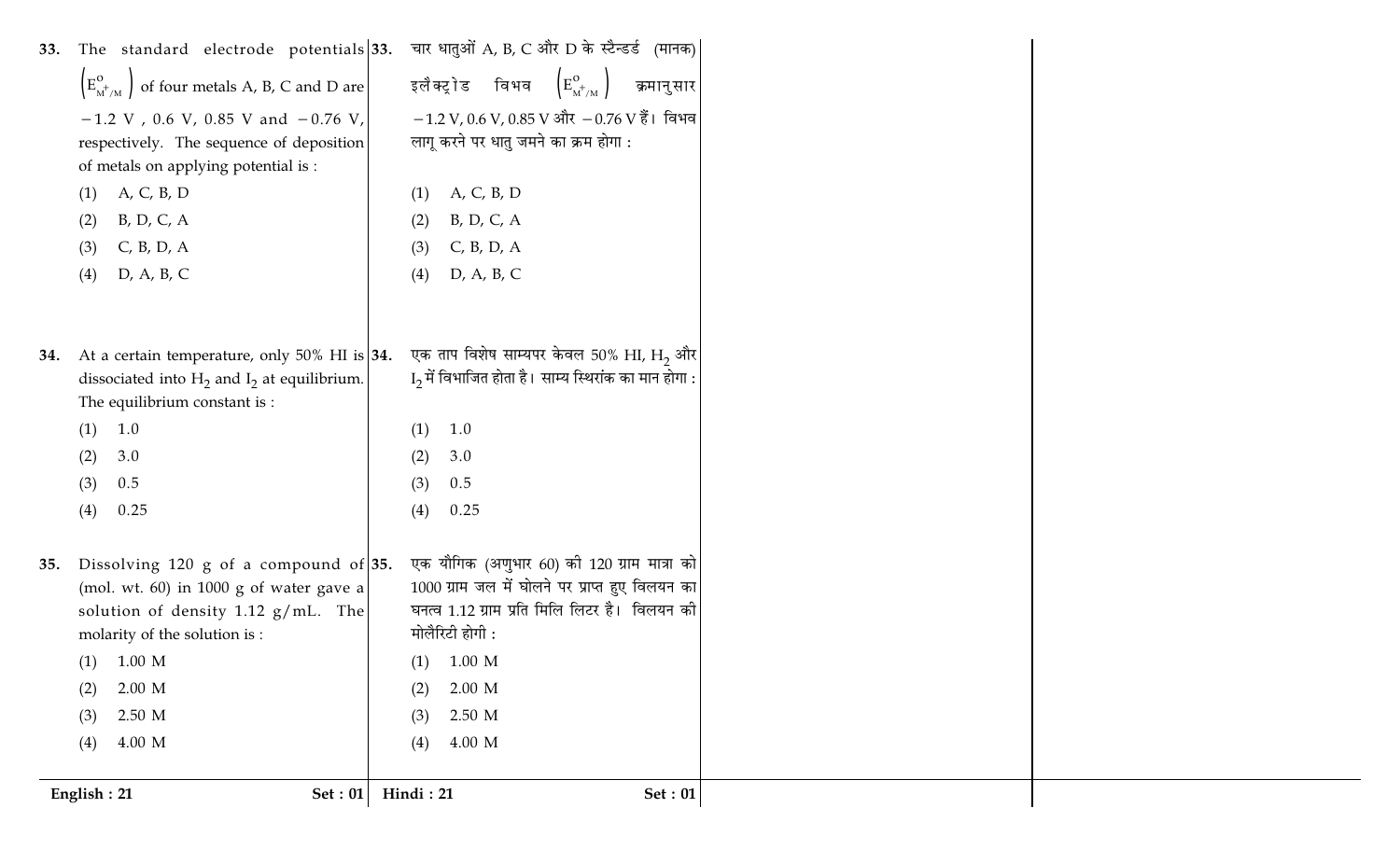| 36. | (2)<br>(3)<br>(4)        | The half-life period of a first order reaction $36$ .<br>is 15 minutes. The amount of substance<br>left after one hour will be :<br>(1) $\frac{1}{4}$ of the original amount<br>$\frac{1}{8}$ of the original amount<br>$\frac{1}{16}$ of the original amount<br>$\frac{1}{2}$ of the original amount             | (1)<br>(2)<br>(3)<br>(4) | एक प्रथम कोटि की अभिक्रिया का अर्ध-आयु काल<br>15 मिनट है। एक घण्टा पश्चात् पदार्थ की शेष रही<br>मात्रा होगी :<br>प्रारम्भिक मात्रा का $\frac{1}{4}$ भाग<br>प्रारम्भिक मात्रा का $\frac{1}{8}$ भाग<br>प्रारम्भिक मात्रा का $\frac{1}{16}$ भाग<br>प्रारम्भिक मात्रा का $\frac{1}{32}$ भाग |
|-----|--------------------------|-------------------------------------------------------------------------------------------------------------------------------------------------------------------------------------------------------------------------------------------------------------------------------------------------------------------|--------------------------|-----------------------------------------------------------------------------------------------------------------------------------------------------------------------------------------------------------------------------------------------------------------------------------------|
|     | (1)<br>(2)<br>(3)<br>(4) | 37. A current of 10.0 A flows for 2.00 h 37.<br>through an electrolytic cell containing a<br>molten salt of metal X. This results in the<br>decomposition of 0.250 mol of metal X at<br>the cathode. The oxidation state of X in<br>the molten salt is : $(F = 96,500 \text{ C})$<br>$1+$<br>$2+$<br>$3+$<br>$4+$ | (1)<br>(2)<br>(3)<br>(4) | धातु $X$ के पिघले हुए लवण धारक इलैक्ट्रोलिटिक<br>सैल में से 2.00 घण्टे के लिये 10.0 A की विद्युत<br>धारा चलाने पर 0.250 मोल X धातु का जमाव हुआ।<br>पिघले हुए लवण में धातु $X$ की आक्सीकृत अवस्था<br>होगी : (जबकि F = 96,500 C)<br>$1+$<br>$2+$<br>$3+$<br>$4+$                          |
|     | English: 22              | <b>Set: 01</b>                                                                                                                                                                                                                                                                                                    | Hindi: 22                | Set: 01                                                                                                                                                                                                                                                                                 |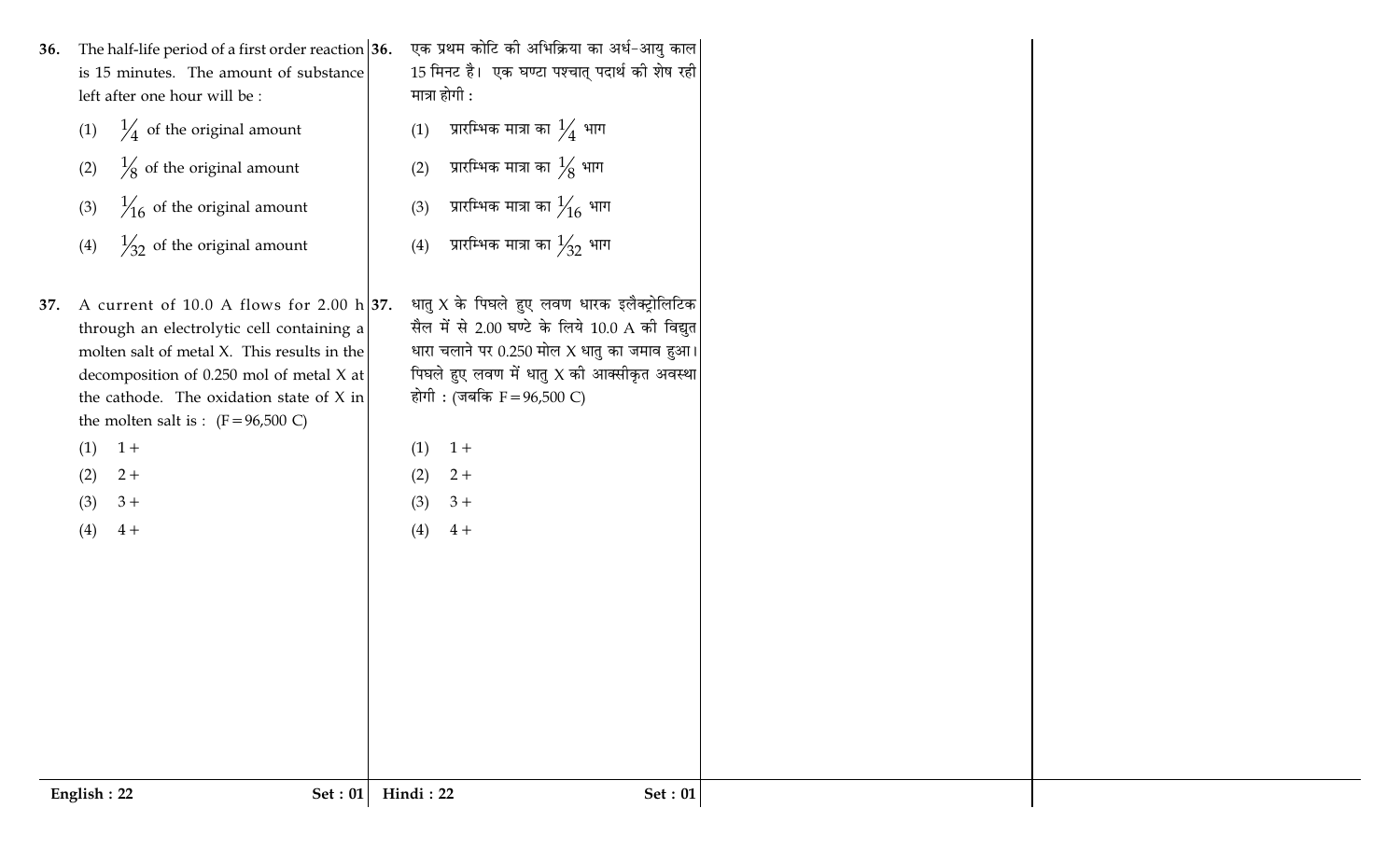| of electron in the excited state of $Li^{2+}$ is : |                                                                |                                                                                                                                                                                                                                                                                                                                                                                                                                                |                                                                                                                                                                                                                                                                                                                                                                                                                                                                                                                                                                                                                                                           |
|----------------------------------------------------|----------------------------------------------------------------|------------------------------------------------------------------------------------------------------------------------------------------------------------------------------------------------------------------------------------------------------------------------------------------------------------------------------------------------------------------------------------------------------------------------------------------------|-----------------------------------------------------------------------------------------------------------------------------------------------------------------------------------------------------------------------------------------------------------------------------------------------------------------------------------------------------------------------------------------------------------------------------------------------------------------------------------------------------------------------------------------------------------------------------------------------------------------------------------------------------------|
| $-27.2$ eV<br>(1)                                  |                                                                | $-27.2$ eV                                                                                                                                                                                                                                                                                                                                                                                                                                     |                                                                                                                                                                                                                                                                                                                                                                                                                                                                                                                                                                                                                                                           |
| 30.6 eV<br>(2)                                     |                                                                | $30.6 \text{ eV}$                                                                                                                                                                                                                                                                                                                                                                                                                              |                                                                                                                                                                                                                                                                                                                                                                                                                                                                                                                                                                                                                                                           |
| $-30.6$ eV<br>(3)                                  |                                                                | $-30.6$ eV                                                                                                                                                                                                                                                                                                                                                                                                                                     |                                                                                                                                                                                                                                                                                                                                                                                                                                                                                                                                                                                                                                                           |
| 27.2 eV<br>(4)                                     |                                                                | 27.2 eV                                                                                                                                                                                                                                                                                                                                                                                                                                        |                                                                                                                                                                                                                                                                                                                                                                                                                                                                                                                                                                                                                                                           |
|                                                    |                                                                |                                                                                                                                                                                                                                                                                                                                                                                                                                                |                                                                                                                                                                                                                                                                                                                                                                                                                                                                                                                                                                                                                                                           |
|                                                    |                                                                |                                                                                                                                                                                                                                                                                                                                                                                                                                                |                                                                                                                                                                                                                                                                                                                                                                                                                                                                                                                                                                                                                                                           |
|                                                    |                                                                |                                                                                                                                                                                                                                                                                                                                                                                                                                                |                                                                                                                                                                                                                                                                                                                                                                                                                                                                                                                                                                                                                                                           |
| (Atomic masses : He = $4 u$ , O = $16 u$ )         |                                                                |                                                                                                                                                                                                                                                                                                                                                                                                                                                |                                                                                                                                                                                                                                                                                                                                                                                                                                                                                                                                                                                                                                                           |
|                                                    |                                                                |                                                                                                                                                                                                                                                                                                                                                                                                                                                |                                                                                                                                                                                                                                                                                                                                                                                                                                                                                                                                                                                                                                                           |
| 300 K<br>(1)                                       |                                                                | 300 K                                                                                                                                                                                                                                                                                                                                                                                                                                          |                                                                                                                                                                                                                                                                                                                                                                                                                                                                                                                                                                                                                                                           |
| 600 K<br>(2)                                       |                                                                | 600 K                                                                                                                                                                                                                                                                                                                                                                                                                                          |                                                                                                                                                                                                                                                                                                                                                                                                                                                                                                                                                                                                                                                           |
| 1200 K<br>(3)                                      |                                                                | 1200 K                                                                                                                                                                                                                                                                                                                                                                                                                                         |                                                                                                                                                                                                                                                                                                                                                                                                                                                                                                                                                                                                                                                           |
| 2400 K<br>(4)                                      |                                                                | 2400 K                                                                                                                                                                                                                                                                                                                                                                                                                                         |                                                                                                                                                                                                                                                                                                                                                                                                                                                                                                                                                                                                                                                           |
|                                                    |                                                                |                                                                                                                                                                                                                                                                                                                                                                                                                                                |                                                                                                                                                                                                                                                                                                                                                                                                                                                                                                                                                                                                                                                           |
|                                                    |                                                                |                                                                                                                                                                                                                                                                                                                                                                                                                                                |                                                                                                                                                                                                                                                                                                                                                                                                                                                                                                                                                                                                                                                           |
|                                                    |                                                                |                                                                                                                                                                                                                                                                                                                                                                                                                                                |                                                                                                                                                                                                                                                                                                                                                                                                                                                                                                                                                                                                                                                           |
|                                                    |                                                                |                                                                                                                                                                                                                                                                                                                                                                                                                                                |                                                                                                                                                                                                                                                                                                                                                                                                                                                                                                                                                                                                                                                           |
| $-712$ kJ/mol, the average bond enthalpy           |                                                                |                                                                                                                                                                                                                                                                                                                                                                                                                                                |                                                                                                                                                                                                                                                                                                                                                                                                                                                                                                                                                                                                                                                           |
| of N – H bond in NH <sub>3</sub> is :              |                                                                |                                                                                                                                                                                                                                                                                                                                                                                                                                                |                                                                                                                                                                                                                                                                                                                                                                                                                                                                                                                                                                                                                                                           |
|                                                    |                                                                |                                                                                                                                                                                                                                                                                                                                                                                                                                                |                                                                                                                                                                                                                                                                                                                                                                                                                                                                                                                                                                                                                                                           |
| $-964$ kJ/mol                                      |                                                                | −964 kJ/मोल                                                                                                                                                                                                                                                                                                                                                                                                                                    |                                                                                                                                                                                                                                                                                                                                                                                                                                                                                                                                                                                                                                                           |
| $+352$ kJ/mol                                      |                                                                | +352 kJ/मोल                                                                                                                                                                                                                                                                                                                                                                                                                                    |                                                                                                                                                                                                                                                                                                                                                                                                                                                                                                                                                                                                                                                           |
| $+1056$ kJ/mol                                     |                                                                | $+1056$ kJ/मोल                                                                                                                                                                                                                                                                                                                                                                                                                                 |                                                                                                                                                                                                                                                                                                                                                                                                                                                                                                                                                                                                                                                           |
|                                                    |                                                                |                                                                                                                                                                                                                                                                                                                                                                                                                                                |                                                                                                                                                                                                                                                                                                                                                                                                                                                                                                                                                                                                                                                           |
|                                                    |                                                                |                                                                                                                                                                                                                                                                                                                                                                                                                                                | <b>Set: 01</b>                                                                                                                                                                                                                                                                                                                                                                                                                                                                                                                                                                                                                                            |
|                                                    | (1) $-1102 \text{ kJ/mol}$<br>(2)<br>(3)<br>(4)<br>English: 23 | The energy of an electron in first Bohr orbit $ 38$ .<br>of H - atom is $-13.6$ eV. The energy value<br>The temperature at which oxygen 39.<br>molecules have the same root mean square<br>speed as helium atoms have at 300 K is :<br>The standard enthalpy of formation of $ 40.$<br>NH <sub>3</sub> is $-46.0$ kJ/mol. If the enthalpy of<br>formation of $H_2$ from its atoms is<br>$-436$ kJ/mol and that of N <sub>2</sub> is<br>Set: 01 | H-परमाणु के प्रथम बोहर आर्बिट में इलैक्ट्रान की<br>ऊर्जा $-13.6$ eV है। Li $^{2+}$ की उत्तेजित अवस्था में<br>इलैक्ट्रान का ऊर्जा मान होगा :<br>(1)<br>(2)<br>(3)<br>(4)<br>ताप, जिस पर ऑक्सीजन अणुओं की वर्ग माध्यमूल<br>स्पीड का मान वही होता है जो हीलियम परमाणुओं का<br>300 K पर होता है,<br>(परमाणु द्रव्यमान: He = 4 मात्रक, O = 16 मात्रक)<br>होगा :<br>(1)<br>(2)<br>(3)<br>(4)<br>NH <sub>3</sub> बनने की मानक ऊर्जा -46.0 kJ/मोल है।<br>यदि अपने परमाणुओं से $H_2$ बनने की ऊर्जा<br>$-436$ kJ/मोल और N <sub>2</sub> की $-712$ kJ/मोल हो तो<br>$N-H$ की $NH_3$ में औसत बाँड ऊर्जा होगी :<br>$(1)$ – 1102 kJ/मोल<br>(2)<br>(3)<br>(4)<br>Hindi: 23 |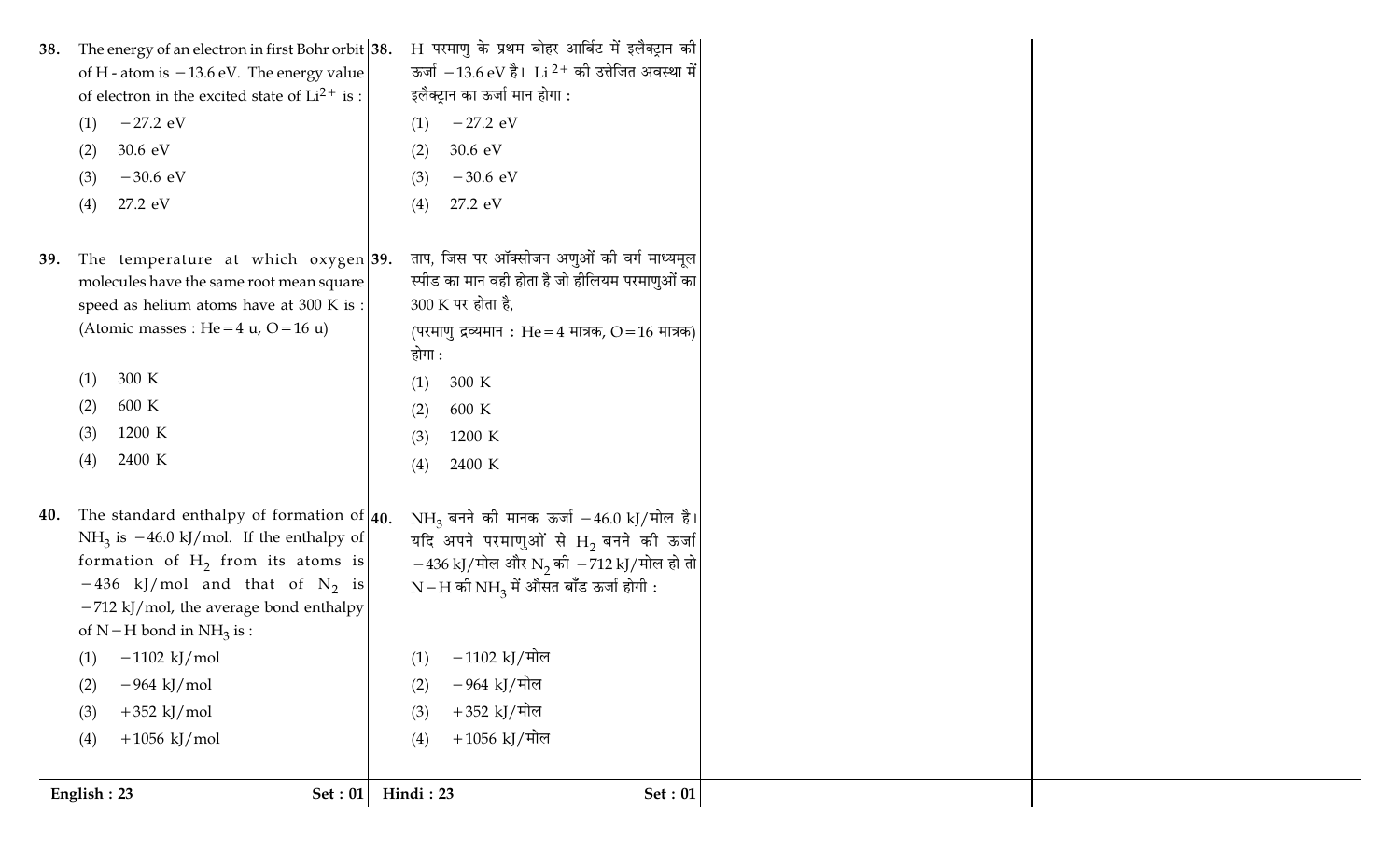| <b>41.</b> The amount of oxygen in 3.6 moles of water $ 41.$ 3.6 मोल जल में ऑक्सीजन की मात्रा होती है :                                                                                                                                                 |
|---------------------------------------------------------------------------------------------------------------------------------------------------------------------------------------------------------------------------------------------------------|
| 115.2 ग्राम<br>(1)                                                                                                                                                                                                                                      |
| 57.6 ग्राम<br>(2)                                                                                                                                                                                                                                       |
| 28.8 ग्राम<br>(3)                                                                                                                                                                                                                                       |
| 18.4 ग्राम<br>(4)                                                                                                                                                                                                                                       |
| $CaF_2$ और SiO <sub>2</sub> को सान्द्र $H_2SO_4$ के साथ गरम<br>The gas evolved on heating $CaF_2$ and $SiO_2$   42.<br>करने से प्राप्त हुई गैस हाइड्रालेसिस पर एक सफ़ेद<br>जैल जैसा अवक्षेप देती है। यह अवक्षेप होगा:<br>हाइड्रोफ्लोसिलिसिक ऐसिड<br>(1) |
| सिलिका जैल                                                                                                                                                                                                                                              |
| (2)<br>सिलिसिक ऐसिड<br>(3)                                                                                                                                                                                                                              |
| कैल्शियमफ्लोरोसिलिकेट<br>(4)                                                                                                                                                                                                                            |
|                                                                                                                                                                                                                                                         |
| वैनेडियम का एक क्लोरो यौगिक 1.73 BM का केवल<br>Chloro compound of Vanadium has only $ 43$ .<br>मैग्नेटिक<br>मोमैन्ट<br>रखता<br>है<br>स्पिन<br>(V का परमाणू क्रमांक = 23) इस वैनेडियम क्लोराइड<br>का सूत्र होता है :                                     |
| VCl <sub>2</sub><br>(1)<br>$\text{VCl}_4$<br>(2)                                                                                                                                                                                                        |
| $\mathrm{VCl}_3$<br>(3)                                                                                                                                                                                                                                 |
| (4)<br>$\text{VCl}_5$                                                                                                                                                                                                                                   |
|                                                                                                                                                                                                                                                         |
|                                                                                                                                                                                                                                                         |
| Hindi: 24<br><b>Set: 01</b>                                                                                                                                                                                                                             |
|                                                                                                                                                                                                                                                         |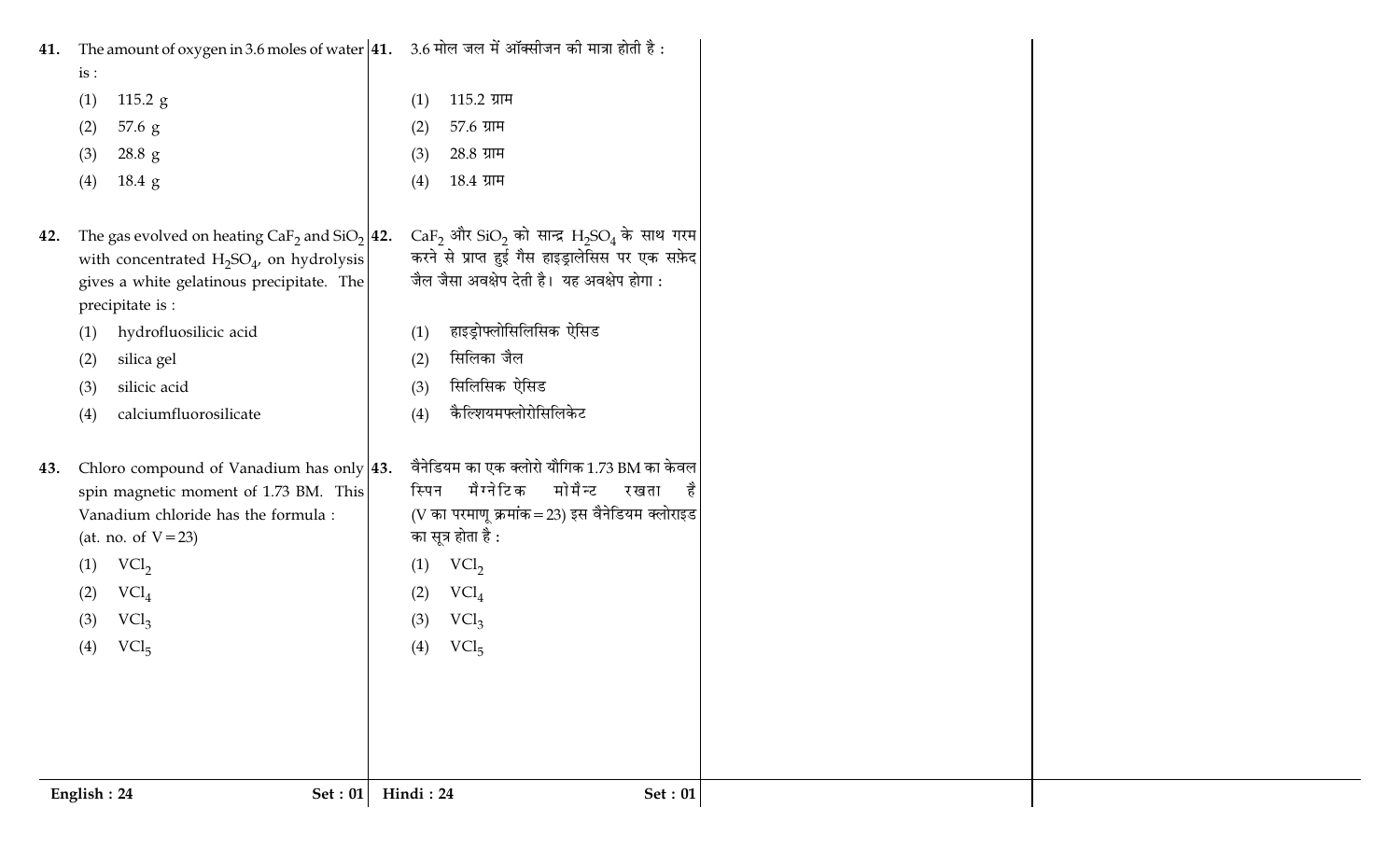| English: 25 | <b>Set: 01</b>                                                                                     | Hindi: 25                                                                                          | $\operatorname{\mathsf{Set}}:01$ |
|-------------|----------------------------------------------------------------------------------------------------|----------------------------------------------------------------------------------------------------|----------------------------------|
|             |                                                                                                    |                                                                                                    |                                  |
|             |                                                                                                    |                                                                                                    |                                  |
| (4)         | $O_2^{2-}$                                                                                         | $O_2^{2-}$<br>(4)                                                                                  |                                  |
| (3)         | $N_2^{2+}$                                                                                         | $N_2^{2+}$<br>(3)                                                                                  |                                  |
| (2)         | $O_2^-$                                                                                            | $O_2^-$<br>(2)                                                                                     |                                  |
| (1)         | electron(s) ?<br>$N_2$                                                                             | (1)<br>$N_2$                                                                                       |                                  |
| 46.         | Which of the following has unpaired                                                                | हैं ?                                                                                              |                                  |
|             |                                                                                                    | 46. इन में से किस में अयुग्मित इलैक्ट्रान होता है या होते                                          |                                  |
| (3)<br>(4)  | $K_2SO_4$<br>S                                                                                     | (4)<br>${\mathsf S}$                                                                               |                                  |
| (2)         | $Cr_2(SO_4)_{3}$                                                                                   | $K_2SO_4$<br>(3)                                                                                   |                                  |
| (1)         | CrSO <sub>4</sub>                                                                                  | $Cr_2(SO_4)_{3}$<br>(2)                                                                            |                                  |
|             | solution?                                                                                          | CrSO <sub>4</sub><br>(1)                                                                           |                                  |
| 45.         | Which of the following is <b>not</b> formed when $ 45$ .<br>$H_2S$ reacts with acidic $K_2Cr_2O_7$ | अम्लीय $K_2Cr_2O_7$ घोल की $H_2S$ के साथ अभिक्रिया<br>होने पर निम्नों में से कौन <b>नहीं</b> बनता? |                                  |
|             |                                                                                                    |                                                                                                    |                                  |
| (3)<br>(4)  | $d^2sp^3$<br>$dsp^3d$                                                                              | $d^2sp^3$<br>(3)<br>$\mathrm{dsp}^3\mathrm{d}$<br>(4)                                              |                                  |
| (2)         | $\rm{dsp^2}$                                                                                       | $\rm{dsp^2}$<br>(2)                                                                                |                                  |
| (1)         | $sp^3d^2$                                                                                          | $sp^3d^2$<br>(1)                                                                                   |                                  |
|             | in the formation of the complex is :                                                               | होगा :                                                                                             |                                  |
|             | diamagnetic. The hybridisation involved                                                            | होता है। इस संकर के बनने से सम्बन्धित संकरण                                                        |                                  |
|             | 44. An octahedral complex of $Co^{3+}$ is 44.                                                      | $Co^{3+}$ का एक अष्टफलकीय संकर प्रतिचुम्बकीय                                                       |                                  |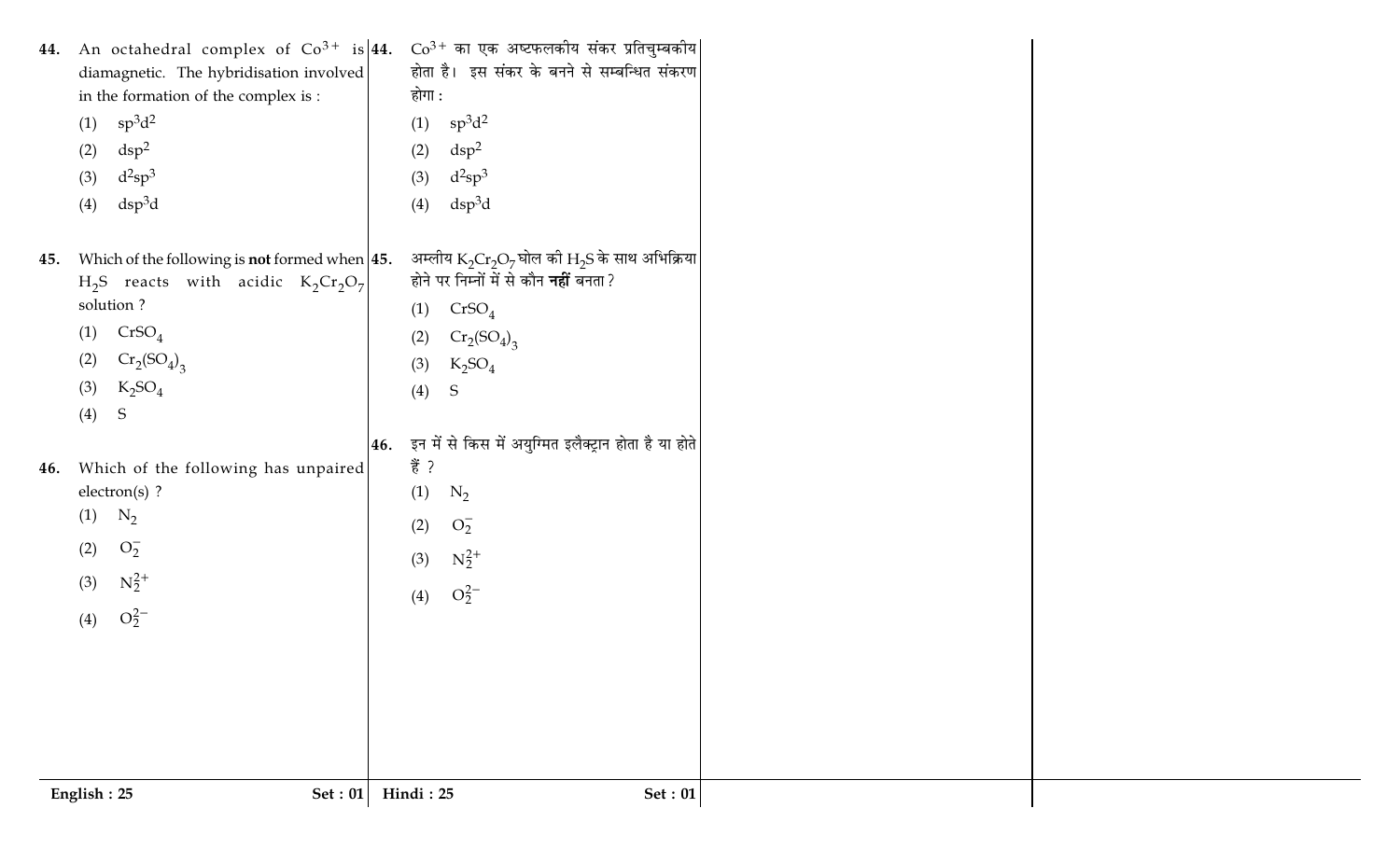| 47. | In the following sets of reactants which $ 47$ .               | क्रिया कारकों के निम्न सेटों में से किस दो में                                         |
|-----|----------------------------------------------------------------|----------------------------------------------------------------------------------------|
|     | two sets best exhibit the amphoteric                           | $\mathrm{Al}_2\mathrm{O}_3$ . $x\mathrm{H}_2\mathrm{O}$ का उभय धर्मी व्यवहार देखा जाता |
|     | character of $\text{Al}_2\text{O}_3$ . $x\text{H}_2\text{O}$ ? | है ?                                                                                   |
|     | Set $1: Al_2O_3$ . $xH_2O$ (s) and OH <sup>-</sup> (aq)        | Set $1: Al_2O_3$ . $xH_2O$ (s) और OH <sup>-</sup> (जलीय)                               |
|     | Set 2 : $Al_2O_3$ . $xH_2O$ (s) and $H_2O$ (l)                 | Set 2 : Al <sub>2</sub> O <sub>3</sub> . $xH_2O$ (s) और H <sub>2</sub> O (द्रव)        |
|     | Set 3 : $Al_2O_3$ . $xH_2O$ (s) and $H^+(aq)$                  | Set 3 : Al <sub>2</sub> O <sub>3</sub> . $xH_2O$ (s) और H <sup>+</sup> (जलीय)          |
|     | Set $4: Al_2O_3$ . $xH_2O$ (s) and NH <sub>3</sub> (aq)        | Set $4: Al_2O_3$ . $xH_2O$ (s) और NH <sub>3</sub> (जलीय)                               |
|     | 1 and 2<br>(1)                                                 | 1 और 2<br>(1)                                                                          |
|     | 1 and 3<br>(2)                                                 | 1 और 3<br>(2)                                                                          |
|     | $2$ and $4$<br>(3)                                             | 2 और 4<br>(3)                                                                          |
|     | 3 and 4<br>(4)                                                 | 3 और 4<br>(4)                                                                          |
|     |                                                                |                                                                                        |
| 48. | The number and type of bonds in $C_2^{2-}$ ion 48.             | $CaC_2$ के $C_2^{2-}$ आयन में आबन्धों की संख्या एवं                                    |
|     | in $CaC2$ are :                                                | प्रकार निम्न कौनसी है?                                                                 |
|     | One $\sigma$ bond and one $\pi$ - bond<br>(1)                  | एक $\sigma$ आबन्ध और एक $\pi-$ आबन्ध<br>(1)                                            |
|     | One $\sigma$ bond and two $\pi$ - bonds<br>(2)                 | एक $\sigma$ आबन्ध और दो $\pi-$ आबन्ध<br>(2)                                            |
|     | Two $\sigma$ bonds and two $\pi$ - bonds<br>(3)                | दो $\sigma$ आबन्ध और दो $\pi-$ आबन्ध<br>(3)                                            |
|     | Two $\sigma$ bonds and one $\pi$ - bond<br>(4)                 | दो $\sigma$ आबन्ध और एक $\pi-$ आबन्ध<br>(4)                                            |
|     |                                                                |                                                                                        |
| 49. | The form of iron obtained from blast $ 49.$                    | झोंका भट्टी से प्राप्त हुए लोहे का रूप कहलाता है :                                     |
|     | furnace is :                                                   |                                                                                        |
|     | Steel<br>(1)                                                   | इस्पात (Steel)<br>(1)                                                                  |
|     | Cast Iron<br>(2)                                               | ढलवाँ लोहा (Cast Iron)<br>(2)                                                          |
|     | (3) Pig Iron                                                   | कच्चा लोहा (Pig Iron)<br>(3)                                                           |
|     | Wrought Iron<br>(4)                                            | पिटवां लोहा (Wrought Iron)<br>(4)                                                      |
|     |                                                                |                                                                                        |
|     |                                                                |                                                                                        |
|     |                                                                |                                                                                        |
|     | English: 26<br>Set : $01$                                      | Hindi: 26<br>Set: 01                                                                   |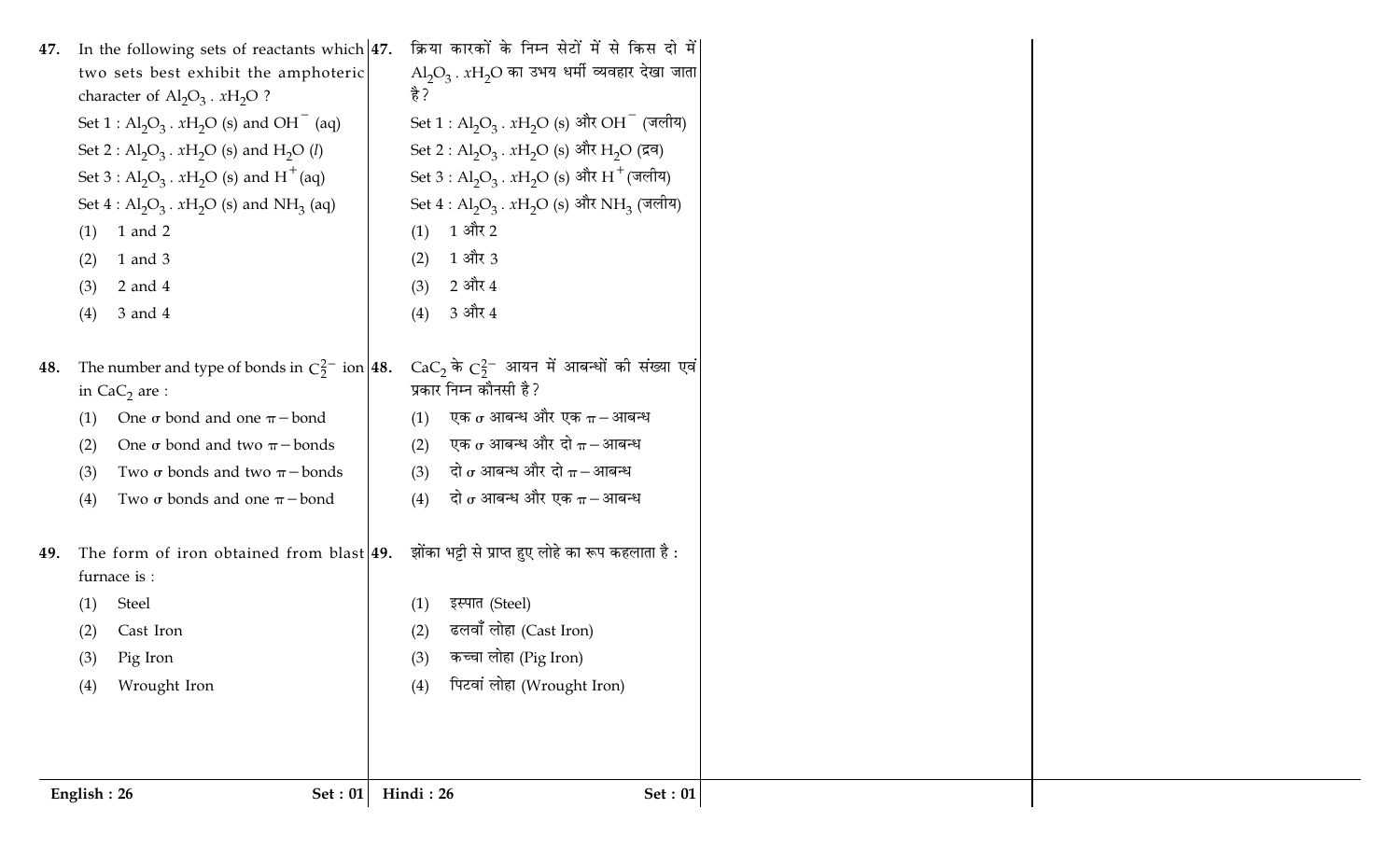| 50.        | The correct statement about the magnetic $ 50$ .<br>properties of $[Fe(CN)_6]^{3-}$ and $[FeF_6]^{3-}$<br>is : $(Z = 26)$ .           | $[Fe(CN)_{6}]^{3-}$ और $[FeF_{6}]^{3-}$ के चुम्बकीय गुणों<br>का यथार्थ विवरण है : (Z = 26).                     |
|------------|---------------------------------------------------------------------------------------------------------------------------------------|-----------------------------------------------------------------------------------------------------------------|
| (1)        | both are paramagnetic.                                                                                                                | दोनों अनुचुम्बकीय हैं।<br>(1)<br>दोनों प्रति चुम्बकीय हैं।                                                      |
| (2)<br>(3) | both are diamagnetic.<br>$[Fe(CN)6]$ <sup>3-</sup> is diamagnetic,<br>$[FeF6]$ <sup>3-</sup> is paramagnetic.                         | (2)<br>$[Fe(CN)_6]^{3}$ प्रतिचुम्बकीय और<br>(3)<br>$[FeF6]$ <sup>3 –</sup> अनुचुम्बकीय है।                      |
| (4)        | $[Fe(CN)6]$ <sup>3-</sup> is paramagnetic,<br>$[FeF6]$ <sup>3-</sup> is diamagnetic.                                                  | [Fe $(CN)_6$ ] <sup>3 –</sup> अनुचुम्बकीय और [FeF <sub>6</sub> ] <sup>3 –</sup><br>(4)<br>प्रतिचुम्बकीय है।     |
| 51.        | Which one of the following reactions will $ 51$ .<br>not result in the formation of carbon-<br>carbon bond?                           | इन अभिक्रियाओं में से किस में कार्बन - कार्बन<br>आबन्ध नहीं प्राप्त होगा ?                                      |
| (1)        | Reimer-Tieman reaction                                                                                                                | रोमर - टीमन अभिक्रिया।<br>(1)                                                                                   |
| (2)        | Friedel Craft's acylation                                                                                                             | फ्रीडल क्राफट ऐसीलेशन।<br>(2)                                                                                   |
| (3)        | Wurtz reaction                                                                                                                        | वुर्टज़ अभिक्रिया।<br>(3)                                                                                       |
| (4)        | Cannizzaro reaction                                                                                                                   | कैनीज़ैरो अभिक्रिया।<br>(4)                                                                                     |
| 52.        | In the hydroboration - oxidation reaction $ 52$ .<br>of propene with diborane, $H_2O_2$ and<br>NaOH, the organic compound formed is : | प्रोपीन के डाइबोरेन, $H_2O_2$ और NaOH के साथ<br>हाइड्रोबोरेशन-ऑक्सीकरण अभिक्रिया में बना कार्बनिक<br>यौगिक है : |
| (1)        | $CH_3CH_2OH$                                                                                                                          | CH <sub>3</sub> CH <sub>2</sub> OH<br>(1)                                                                       |
| (2)        | CH <sub>3</sub> CHOHCH <sub>3</sub>                                                                                                   | CH <sub>3</sub> CHOHCH <sub>3</sub><br>(2)                                                                      |
| (3)        | $CH_3CH_2CH_2OH$                                                                                                                      | (3)<br>$CH_3CH_2CH_2OH$                                                                                         |
| (4)        | $\overline{\text{CH}_3)}_3\text{COH}$                                                                                                 | $\left(\text{CH}_3\right)_{3}\text{COH}$<br>(4)                                                                 |
|            |                                                                                                                                       |                                                                                                                 |
|            | English: 27<br><b>Set: 01</b>                                                                                                         | Hindi: 27<br>Set: 01                                                                                            |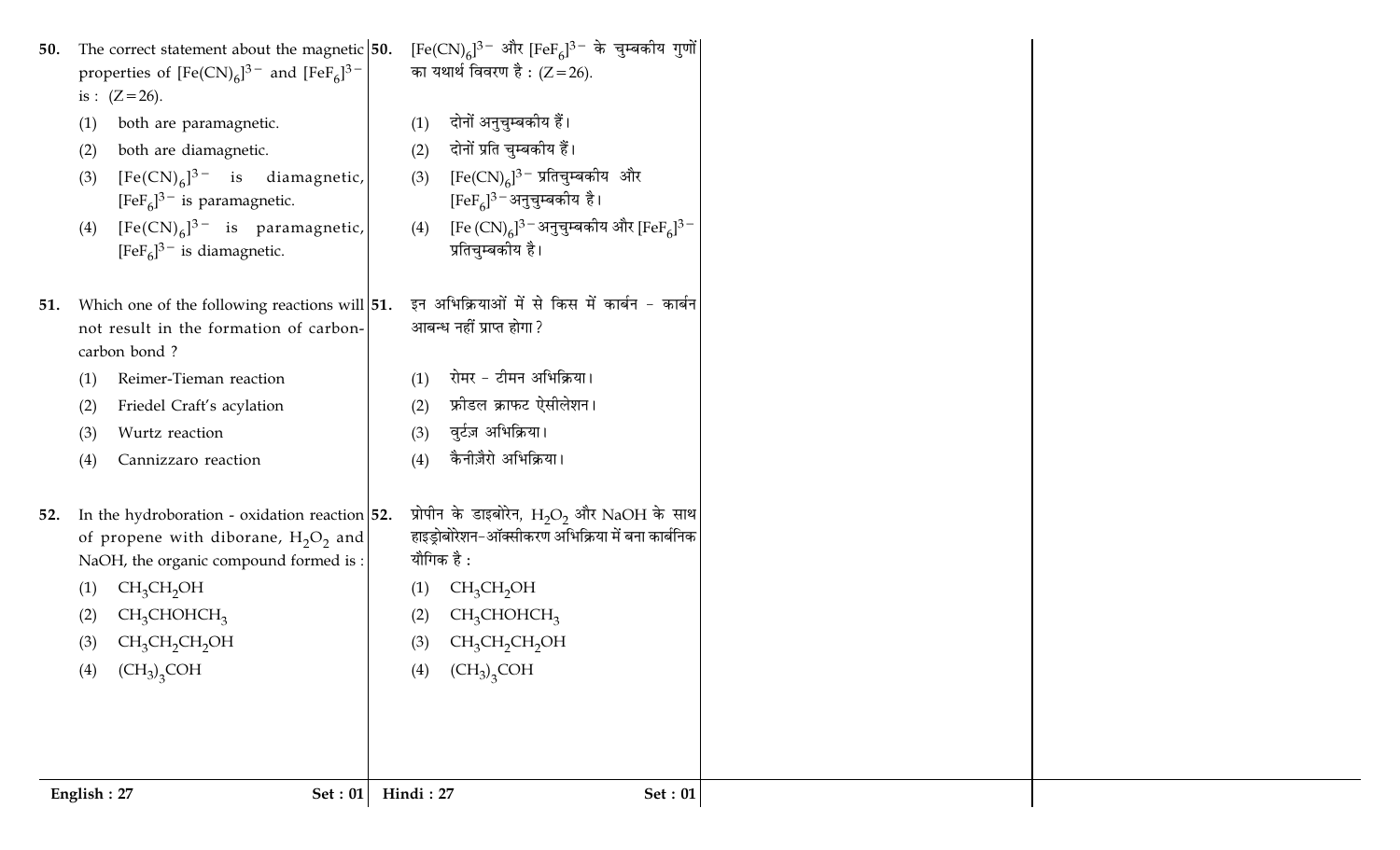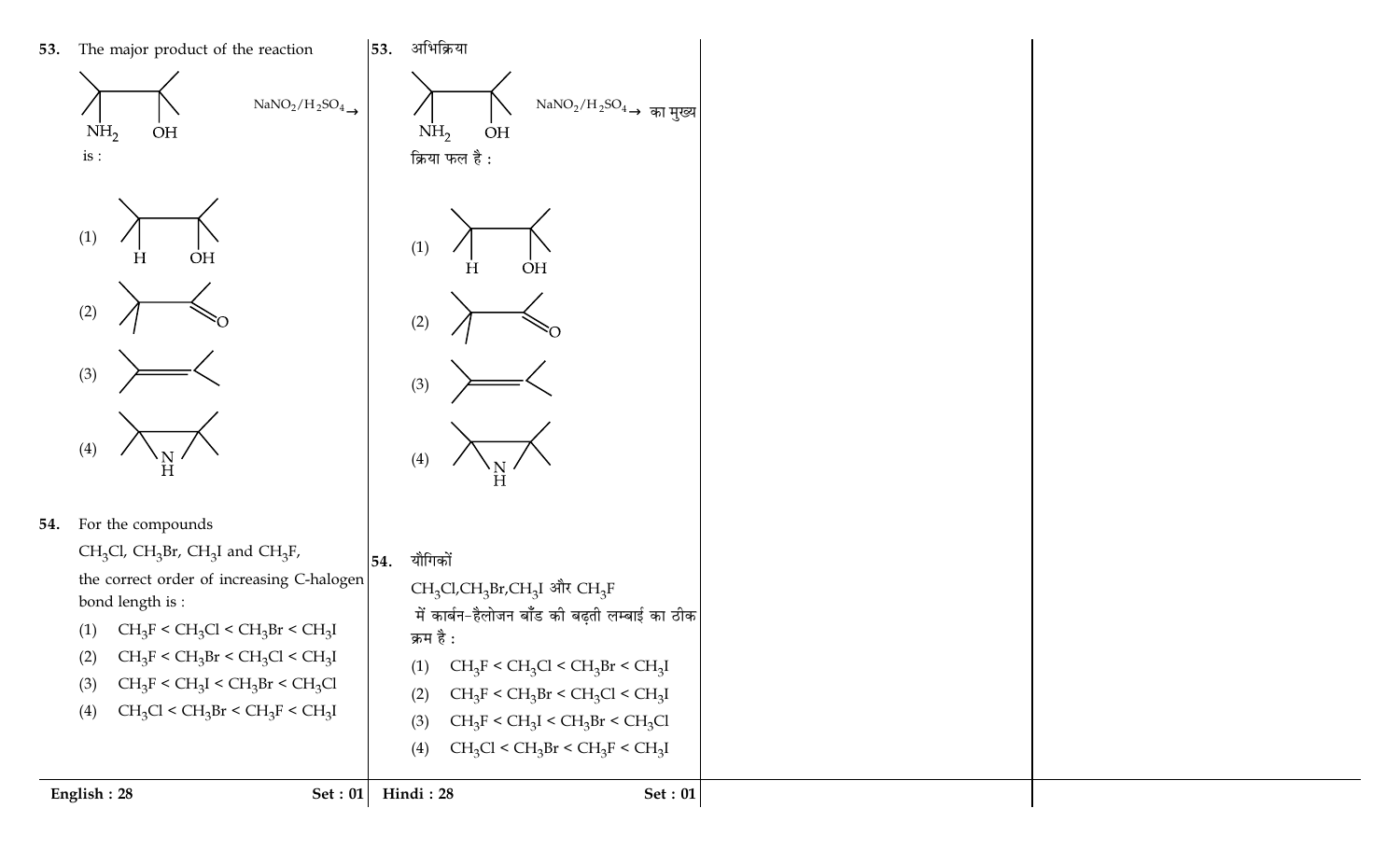| Allyl phenyl ether can be prepared by $ 55$ .<br>55.                       | एलाइल फिनाइल ईथर इन्हें गरम कर बनाया जा सकता           |
|----------------------------------------------------------------------------|--------------------------------------------------------|
| heating :                                                                  | है :                                                   |
| $C_6H_5Br + CH_2 = CH - CH_2 - ONa$                                        | $C_6H_5Br + CH_2=CH-CH_2-ONa$                          |
| (1)                                                                        | (1)                                                    |
| $CH2=CH-CH2-Br+C6H5ONa$                                                    | $CH2=CH-CH2-Br+C6H5ONa$                                |
| (2)                                                                        | (2)                                                    |
| $C_6H_5$ – CH = CH – Br + CH <sub>3</sub> – ONa                            | $C_6H_5$ – CH = CH – Br + CH <sub>3</sub> – ONa        |
| (3)                                                                        | (3)                                                    |
| $CH2=CH-Br+C6H5-CH2-ONa$                                                   | $CH_2=CH-Br+C_6H_5-CH_2-ONa$                           |
| (4)                                                                        | (4)                                                    |
| In a nucleophilic substitution reaction :                                  | न्यूक्लियस स्नेही अदल बदल अभिक्रिया:                   |
| 56.                                                                        | 56.                                                    |
| $R - Br + Cl^ \xrightarrow{DMF}$ $R-Cl + Br^-$ ,                           | $R - Br + Cl \xrightarrow{DMF} R-Cl + Br^{-}$ ,        |
| which one of the following undergoes                                       | में निम्न पदार्थों से कौन व्यवस्था का संपूर्ण बदल कर   |
| complete inversion of configuration?                                       | लेता है ?                                              |
| $C_6H_5CHC_6H_5Br$                                                         | $C_6H_5CHC_6H_5Br$                                     |
| (1)                                                                        | (1)                                                    |
| $C_6H_5CH_2Br$                                                             | $C_6H_5CH_2Br$                                         |
| (2)                                                                        | (2)                                                    |
| $C_6H_5CHCH_3Br$                                                           | $C_6H_5CHCH_3Br$                                       |
| (3)                                                                        | (3)                                                    |
| $C_6H_5CCH_3C_6H_5Br$                                                      | $C_6H_5CCH_3C_6H_5Br$                                  |
| (4)                                                                        | (4)                                                    |
| In which of the following pairs A is more $ 57$ .<br>57.<br>stable than B? | निम्न युग्मों में से किसमें $A$ , अधिक स्थाई है B से ? |
| ${\bf A}$                                                                  | $\bf{B}$                                               |
| $\bf{B}$                                                                   | $\mathbf A$                                            |
| (1)                                                                        | (1)                                                    |
| (2)                                                                        | (2)                                                    |
| (3)                                                                        | (3)                                                    |
| (4) $Ph_3C^{\bullet}$ , $(CH_3)_3C^{\bullet}$                              | (4) $Ph_3C^{\bullet}$ , $(CH_3)_3C^{\bullet}$          |
| English: 29                                                                | Hindi: 29                                              |
| Set: 01                                                                    | <b>Set: 01</b>                                         |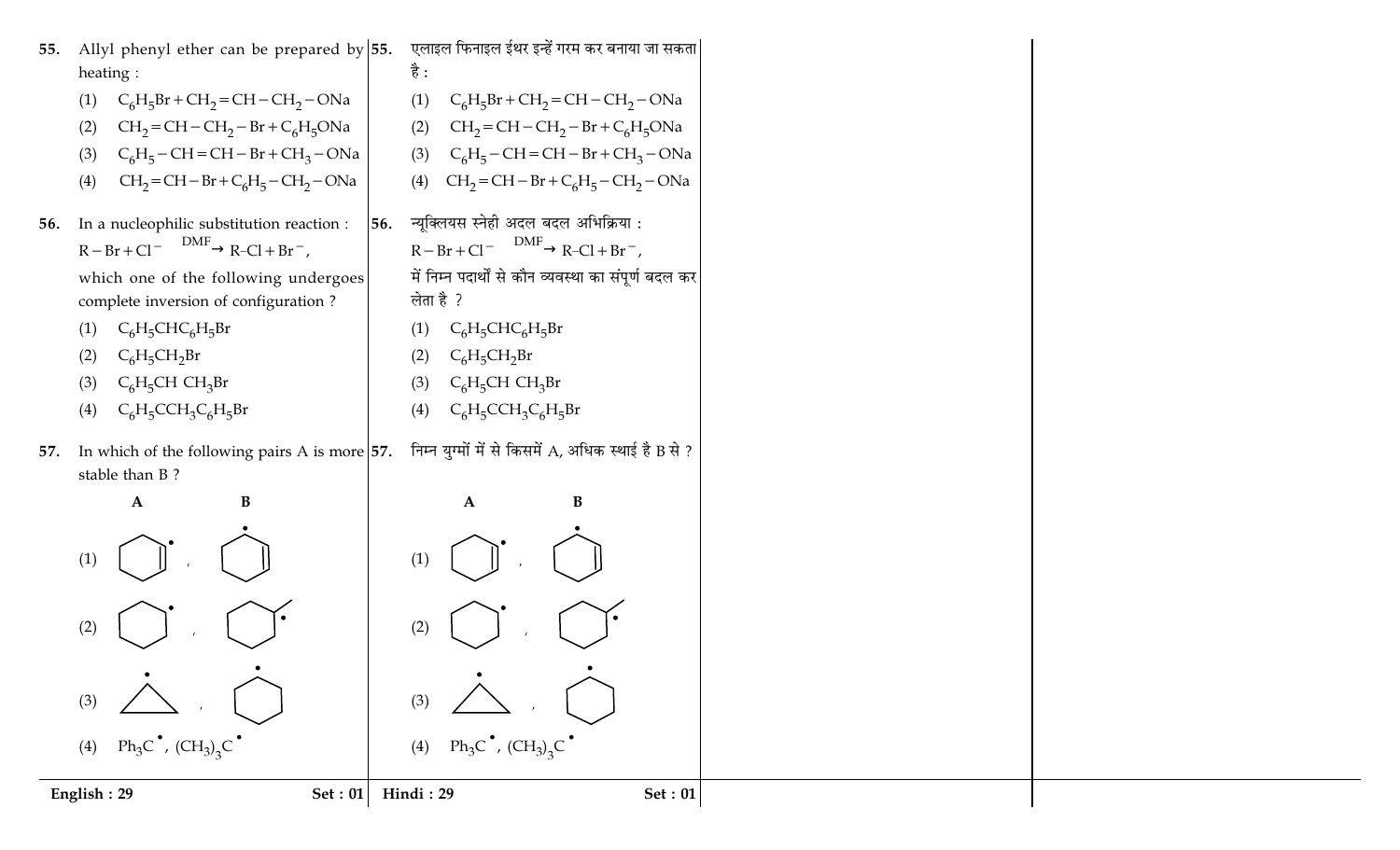|     | Set: $01$<br>English: 30                                                                                   | Hindi: 30<br><b>Set: 01</b>                                               |
|-----|------------------------------------------------------------------------------------------------------------|---------------------------------------------------------------------------|
|     | Poly-amide<br>(4)                                                                                          | पॉली-एमाइड<br>(4)                                                         |
|     | Poly-ester<br>(3)                                                                                          | पॉली-ऐस्टर<br>(3)                                                         |
|     | Poly-ene<br>(2)                                                                                            | पॉली-ईन<br>(2)                                                            |
|     | Poly-yne<br>(1)                                                                                            | पॉली-आइन<br>(1)                                                           |
|     | of acetylene?                                                                                              |                                                                           |
| 60. | Which one of the following class of $60$ .<br>compounds is obtained by polymerization                      | एसिटिलीन के बहुलकीकरण से कौनसा निम्न प्रकार<br>का यौगिक प्राप्त होता है ? |
|     |                                                                                                            |                                                                           |
|     | Acetophenone<br>(4)                                                                                        | ऐसीटो फिनोन<br>(4)                                                        |
|     | Iodoform<br>(3)                                                                                            | आयोडोफ़ार्म<br>(3)                                                        |
|     | Acetic acid<br>(2)                                                                                         | एसीटिक ऐसिड<br>(2)                                                        |
|     | Iodoacetone<br>(1)                                                                                         | आयोडोऐसीटोन<br>(1)                                                        |
|     | potassium hydroxide?                                                                                       | के साथ गरम किया जाता है?                                                  |
|     | acetone is heated with iodine and                                                                          | ऐसीटोन को आयोडीन और पोटैशियम हाइड्राक्साइड                                |
| 59. | Which is the major product formed when $ 59$ .                                                             | कौन सी बड़ी मात्रा में क्रिया फल प्राप्त होता है जब                       |
|     |                                                                                                            |                                                                           |
|     | (4) $\begin{array}{ccc}\n & C1 & & C1 \\ (-CH_2-C=CH-CH_2-)_n & & (4) & (-CH_2-C=CH-CH_2-)_n\n\end{array}$ |                                                                           |
|     |                                                                                                            | (3) $(-CH_2-CH=CH-CH_2-CH-CH_2-)_{n}$<br>CN                               |
|     | $(-CH_2-CH=CH-CH_2-CH-CH_2-)_{n}$<br>CN<br>(3)                                                             |                                                                           |
|     |                                                                                                            |                                                                           |
|     | $(-CH_2-CH=CH-CH_2-CH-CH_2-)_{n}$<br>C <sub>6</sub> H <sub>5</sub><br>(2)                                  | (2) $(-CH_2-CH=CH-CH_2-CH-CH_2-1)_n$<br>$C_6H_5$                          |
|     |                                                                                                            |                                                                           |
|     | CH <sub>3</sub><br>$(-CH_2-C=CH-CH_2-)_{n}$ (1) $CH_3$<br>$(-CH_2-C=CH-CH_2-)_{n}$<br>(1)                  |                                                                           |
|     |                                                                                                            |                                                                           |
|     | given. Which one represents Buna-S?                                                                        | से कौन बूना-S की सूचक है?                                                 |
| 58. | Structure of some important polymers are 58.                                                               | कुछ प्रसिद्ध बहुलकों की संरचनाएं नीचे दी गई है इनमें                      |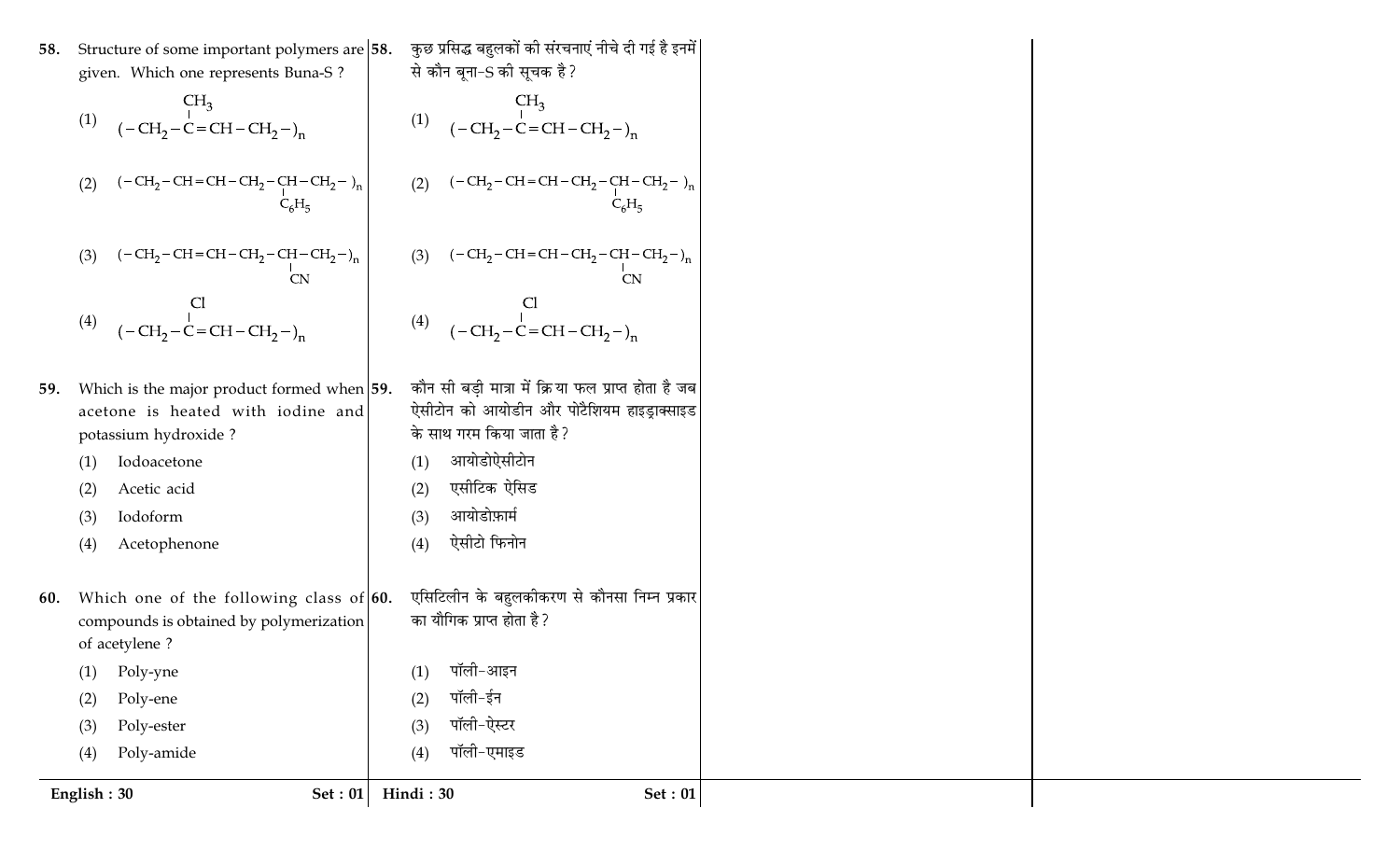## $PART C - MATHEMATICS$  | भाग  $C - 1$ णित |

|     | <b>PART C - MATHEMATICS</b>                                                                                                                                                                                              |                                 | भाग $C - \eta$ णित                                                                                                                                                                         |                |
|-----|--------------------------------------------------------------------------------------------------------------------------------------------------------------------------------------------------------------------------|---------------------------------|--------------------------------------------------------------------------------------------------------------------------------------------------------------------------------------------|----------------|
|     | 61. Let P be the relation defined on the set of $\vert 61$ .                                                                                                                                                             |                                 | मान P सभी वास्तविक संख्याओं पर परिभाषित एक                                                                                                                                                 |                |
|     | all real numbers such that                                                                                                                                                                                               |                                 | ऐसा संबंध है कि                                                                                                                                                                            |                |
|     | $P = \{(a, b) : \sec^2 a - \tan^2 b = 1\}$ . Then P is :                                                                                                                                                                 |                                 | P = {(a, b) : sec <sup>2</sup> a - tan <sup>2</sup> b = 1} $\dot{\vec{e}}$ , $\vec{d}$ P :                                                                                                 |                |
|     | reflexive and symmetric but not<br>(1)<br>transitive.                                                                                                                                                                    | (1)                             | स्वतुल्य तथा सममित है परन्तु संक्रामक नहीं <br>है।                                                                                                                                         |                |
|     | reflexive and transitive but not<br>(2)<br>symmetric.                                                                                                                                                                    | (2)                             | स्वतुल्य तथा संक्रामक है परन्तु सममित नहीं<br>है।                                                                                                                                          |                |
|     | symmetric and transitive but not<br>(3)<br>reflexive.                                                                                                                                                                    | (3)                             | सममित तथा संक्रामक है परन्तु स्वतुल्य नहीं <br>है।                                                                                                                                         |                |
|     | an equivalence relation.<br>(4)                                                                                                                                                                                          | (4)                             | एक तुल्यता संबंध है।                                                                                                                                                                       |                |
| 62. | Let w(Im $w \neq 0$ ) be a complex number. <b>62.</b><br>Then the set of all complex numbers z<br>satisfying the equation $w - \overline{w} z = k (1 - z)$ ,<br>for some real number k, is:                              |                                 | माना w(Im w ≠ 0) एक सम्मिश्र संख्या है, तो सभी<br>सम्मिश्र संख्याओं $z$ का समुच्चय, जो किसी वास्तविक<br>संख्या k के लिए, समीकरण $w - \overline{w} z = k (1-z)$<br>को संतुष्ट करता है, है : |                |
|     | ${z :  z =1}$<br>(1)<br>${z : z = \overline{z}}$<br>(2)<br>(3)<br>${z : z \neq 1}$                                                                                                                                       | (1)<br>(2)<br>(3)               | ${z :  z =1}$<br>$\{z : z = z\}$<br>${z : z \neq 1}$                                                                                                                                       |                |
|     | ${z :  z =1, z \neq 1}$<br>(4)                                                                                                                                                                                           | (4)                             | ${z :  z =1, z \neq 1}$                                                                                                                                                                    |                |
| 63. | $ax^{2} + bx + c = 0,  63.$<br>equations<br>If<br>(a, b, c $\in$ R, a $\neq$ 0) and $2x^2 + 3x + 4 = 0$ have<br>a common root, then $a : b : c$ equals :<br>(1)<br>1:2:3<br>2:3:4<br>(2)<br>4:3:2<br>(3)<br>3:2:1<br>(4) | यदि<br>(1)<br>(2)<br>(3)<br>(4) | समीकरणों<br>$ax^2 + bx + c = 0$ ,<br>(a, b, c ∈ R, a ≠ 0) तथा $2x^2 + 3x + 4 = 0$ का<br>एक मूल उभयनिष्ट है, तो a : b : c बराबर है :<br>1:2:3<br>2:3:4<br>4:3:2<br>3:2:1                    |                |
|     | English: 31<br><b>Set: 01</b>                                                                                                                                                                                            | Hindi: 31                       |                                                                                                                                                                                            | <b>Set: 01</b> |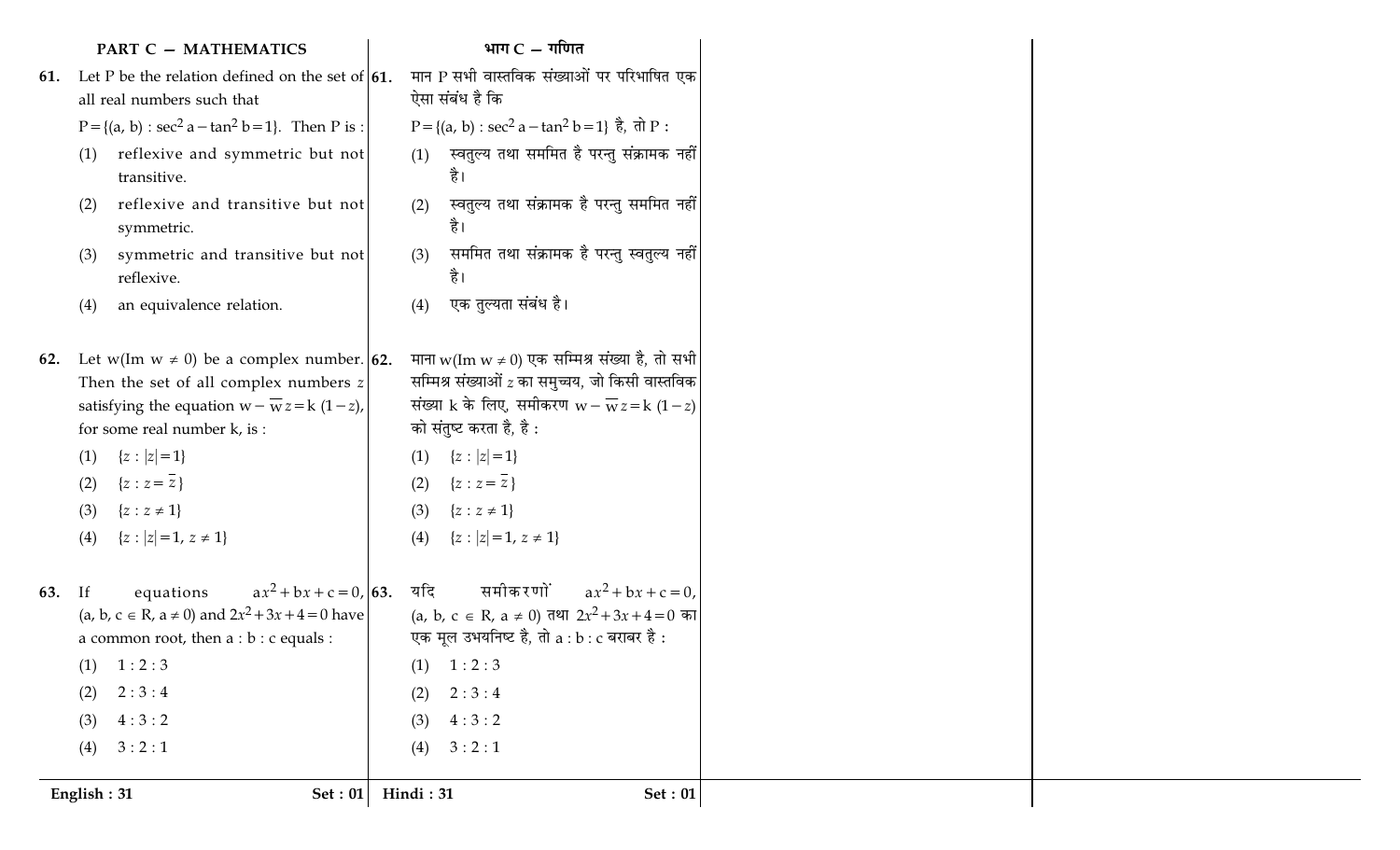|     | English: 32<br><b>Set: 01</b>                                                                                                                                                                                                                                                                | Hindi: 32                                                                                              | <b>Set: 01</b> |
|-----|----------------------------------------------------------------------------------------------------------------------------------------------------------------------------------------------------------------------------------------------------------------------------------------------|--------------------------------------------------------------------------------------------------------|----------------|
|     |                                                                                                                                                                                                                                                                                              |                                                                                                        |                |
|     |                                                                                                                                                                                                                                                                                              |                                                                                                        |                |
|     |                                                                                                                                                                                                                                                                                              |                                                                                                        |                |
|     |                                                                                                                                                                                                                                                                                              |                                                                                                        |                |
|     | (4)<br>$-1$                                                                                                                                                                                                                                                                                  | (4)<br>$-1$                                                                                            |                |
|     | abc<br>(2)<br>(3)<br>1                                                                                                                                                                                                                                                                       | abc<br>(2)<br>(3)                                                                                      |                |
|     | $(1)$ $a+b+c$                                                                                                                                                                                                                                                                                | $a+b+c$<br>(1)                                                                                         |                |
|     | $ab + bc + ca$ equals :                                                                                                                                                                                                                                                                      |                                                                                                        |                |
|     | $(c-1)z = x + y$ ,<br>has a non-trivial solution, then                                                                                                                                                                                                                                       | $(c-1)z = x + y$ ,<br>का एक अतुच्छ हल है, तो $ab + bc + ca$ बराबर है:                                  |                |
|     | $(b-1)y = z + x$ ,                                                                                                                                                                                                                                                                           | $(b-1)y = z + x$ ,                                                                                     |                |
|     | $(a-1)x = y + z$ ,                                                                                                                                                                                                                                                                           | $(a-1)x = y + z$ ,                                                                                     |                |
| 55. | If a, b, c are non - zero real numbers and if $\vert 65$ .<br>the system of equations                                                                                                                                                                                                        | यदि a, b, c शून्येतर वास्तविक संख्याएँ हैं तथा यदि<br>समीकरण निकाय                                     |                |
|     |                                                                                                                                                                                                                                                                                              |                                                                                                        |                |
|     | (3) $\sqrt{\alpha \beta}$ and $\alpha \beta$<br>(4) $\alpha^{-\frac{3}{2}}$ and $\beta^{-\frac{3}{2}}$                                                                                                                                                                                       | (3) $\sqrt{\alpha \beta}$ तथा $\alpha \beta$<br>(4) $\alpha^{-\frac{3}{2}}$ तथा $\beta^{-\frac{3}{2}}$ |                |
|     |                                                                                                                                                                                                                                                                                              |                                                                                                        |                |
|     | (2) $\alpha \beta^{1/2}$ and $\alpha^{1/2} \beta$                                                                                                                                                                                                                                            | (2) $\alpha \beta^{1/2}$ तथा $\alpha^{1/2} \beta$                                                      |                |
|     | (1) $\alpha^{3/2}$ and $\beta^{3/2}$                                                                                                                                                                                                                                                         | (1) $\alpha^{3/2}$ तथा $\beta^{3/2}$                                                                   |                |
|     | equation,<br>then<br>the<br>$x(x+b^3) + (a^3-3abx) = 0$ has roots :                                                                                                                                                                                                                          | $x(x+b^3) + (a^3-3abx) = 0$ के मूल हैं :                                                               |                |
|     |                                                                                                                                                                                                                                                                                              |                                                                                                        |                |
|     | 54. If $\frac{1}{\sqrt{\alpha}}$ and $\frac{1}{\sqrt{\beta}}$ are the roots of the 64. यदि $\frac{1}{\sqrt{\alpha}}$ तथा $\frac{1}{\sqrt{\beta}}$ समीकरण ax <sup>2</sup> +bx+1=0 equation, ax <sup>2</sup> +bx+1=0 (a ≠ 0, a, b ∈ <b>R</b> ), (a ≠ 0, a, b ∈ <b>R</b> ) के मूल है, तो समीकरण |                                                                                                        |                |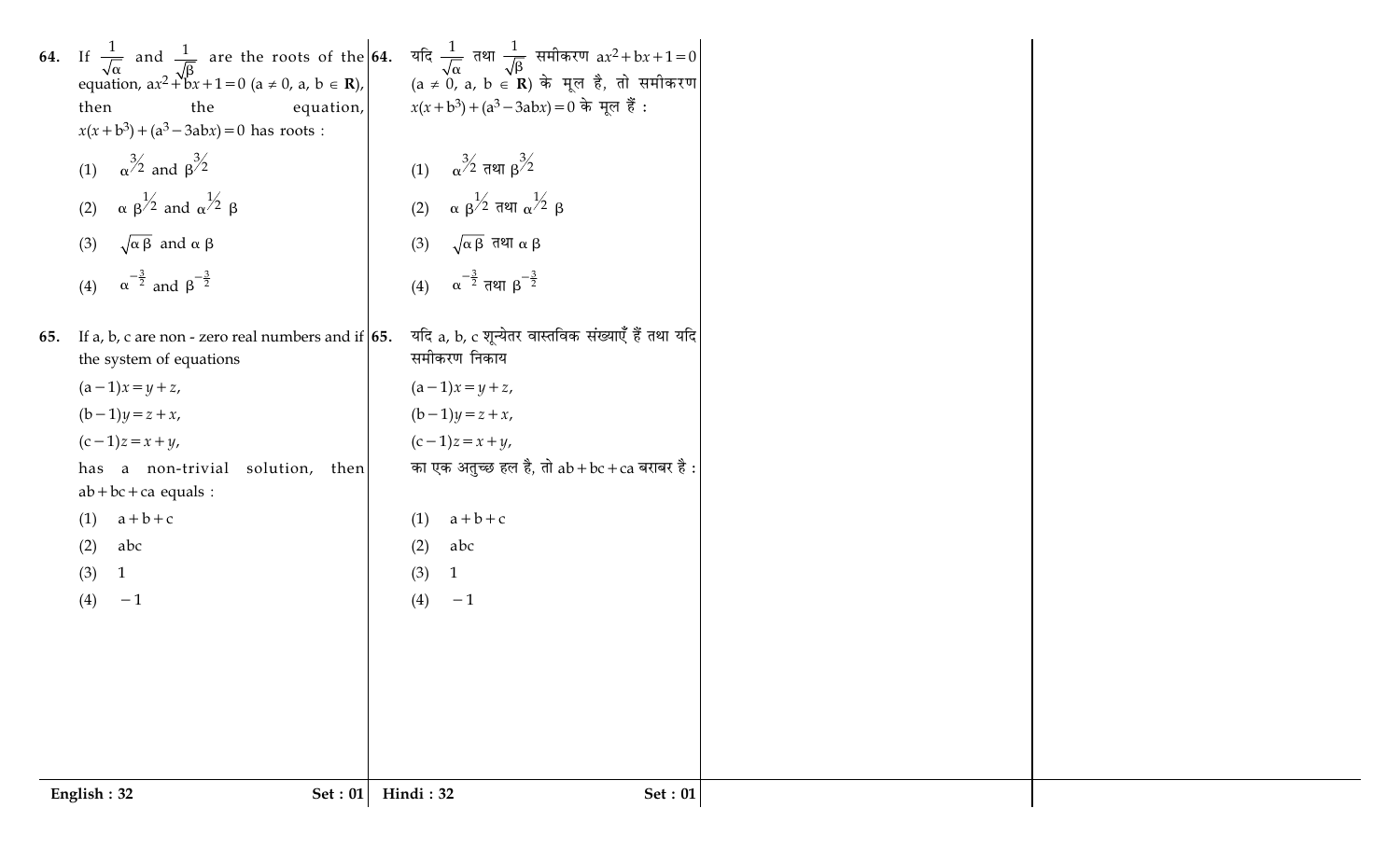| 66. | If B is a $3 \times 3$ matrix such that $B^2 = 0$ , then <b>66.</b>                                 | यदि B एक ऐसा $3 \times 3$ आव्यूह है कि B <sup>2</sup> =0 है, तो                   |  |
|-----|-----------------------------------------------------------------------------------------------------|-----------------------------------------------------------------------------------|--|
|     | det. $[(I + B)^{50} - 50B]$ is equal to :                                                           | det. $[(I + B)50 - 50B]$ बराबर है :                                               |  |
|     | (1) 1                                                                                               | (1)<br>$\overline{1}$                                                             |  |
|     | (2)<br>$\overline{2}$                                                                               | (2)<br>$\overline{2}$                                                             |  |
|     | $\mathfrak{Z}$<br>(3)                                                                               | (3)<br>$\mathfrak{Z}$                                                             |  |
|     | 50<br>(4)                                                                                           | (4)<br>50                                                                         |  |
|     |                                                                                                     |                                                                                   |  |
| 67. | The number of terms in the expansion of $67$ .<br>$(1+x)^{101} (1+x^2-x)^{100}$ in powers of x is : | $(1+x)^{101} (1+x^2-x)^{100}$ के x की घातों में प्रसार<br>में पदों की संख्या है : |  |
|     | 302<br>(1)                                                                                          | 302<br>(1)                                                                        |  |
|     | 301<br>(2)                                                                                          | (2)<br>301                                                                        |  |
|     | 202<br>(3)                                                                                          | 202<br>(3)                                                                        |  |
|     | 101<br>(4)                                                                                          | 101<br>(4)                                                                        |  |
|     |                                                                                                     |                                                                                   |  |
| 68. | The sum of the digits in the unit's place of $\vert 68$ .                                           | संख्याओं 3, 4, 5 तथा 6 के प्रयोग से, बिना कोई संख्या                              |  |
|     | all the 4-digit numbers formed by using the                                                         | दोहराए, बनने वाली सभी चार अंकों की संख्याओं के                                    |  |
|     | numbers 3, 4, 5 and 6, without repetition,                                                          | इकाई के स्थान पर आने वाले अंकों का योग है :                                       |  |
|     | is:                                                                                                 |                                                                                   |  |
|     | 432<br>(1)                                                                                          | 432<br>(1)                                                                        |  |
|     | 108<br>(2)                                                                                          | (2)<br>108                                                                        |  |
|     | 36<br>(3)                                                                                           | 36<br>(3)                                                                         |  |
|     | 18<br>(4)                                                                                           | 18<br>(4)                                                                         |  |
|     |                                                                                                     |                                                                                   |  |
|     |                                                                                                     |                                                                                   |  |
|     |                                                                                                     |                                                                                   |  |
|     |                                                                                                     |                                                                                   |  |
|     |                                                                                                     |                                                                                   |  |
|     |                                                                                                     |                                                                                   |  |
|     |                                                                                                     |                                                                                   |  |
|     | Set : 01<br>English: 33                                                                             | Hindi: 33<br><b>Set: 01</b>                                                       |  |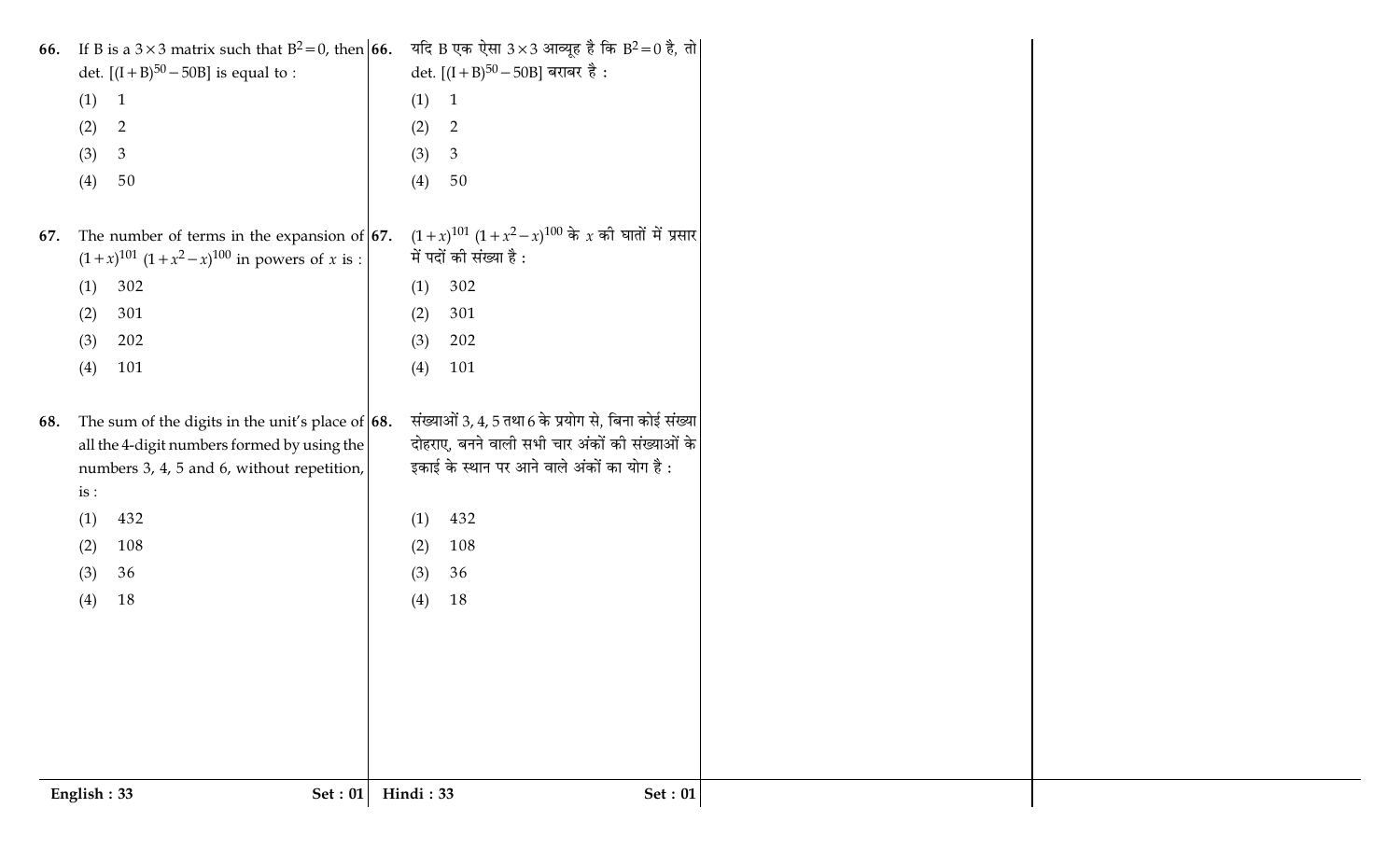|     | English: 34<br>Set : $01$                                                                                                                                                                                  | Hindi: 34  | Set: $01$                                         |  |
|-----|------------------------------------------------------------------------------------------------------------------------------------------------------------------------------------------------------------|------------|---------------------------------------------------|--|
|     | 8/9<br>(4)                                                                                                                                                                                                 | (4)        | 8/9                                               |  |
|     | (3)<br>$\theta$                                                                                                                                                                                            | (3)        | $\overline{0}$                                    |  |
| (2) | 2/9                                                                                                                                                                                                        | (2)        | 2/9                                               |  |
|     | 9/2<br>(1)                                                                                                                                                                                                 | (1)        | 9/2                                               |  |
|     | $\lim_{x\to 0} f\left(\frac{1-\cos 3x}{x^2}\right)$ is equal to : $\lim_{x\to 0} f\left(\frac{1-\cos 3x}{x^2}\right)$ बराबर है:                                                                            |            |                                                   |  |
|     | 71. If $f(x)$ is continuous and $f(\frac{9}{2}) = \frac{2}{9}$ , then $\left  71.$ यदि $f(x)$ सतत है तथा $f(\frac{9}{2}) = \frac{2}{9}$ है, तो                                                             |            |                                                   |  |
|     | 60<br>(4)                                                                                                                                                                                                  | (4)        | 60                                                |  |
|     | 240<br>(3)                                                                                                                                                                                                 | (3)        | 240                                               |  |
| (2) | 180                                                                                                                                                                                                        | (2)        | 180                                               |  |
|     | 120<br>(1)                                                                                                                                                                                                 | (1)        | 120                                               |  |
|     | 20 terms is equal to $\frac{k}{21}$ , then k is equal to : $\begin{vmatrix} 1 & 0 & 0 \\ 0 & 0 & 0 \\ 0 & 0 & 0 \end{vmatrix}$ and $\frac{k}{21}$ and all $\frac{k}{21}$ and all $k$ and all $k$ and $k$ : |            |                                                   |  |
|     | $\frac{3}{1^2} + \frac{5}{1^2 + 2^2} + \frac{7}{1^2 + 2^2 + 3^2} + \dots + \text{upto}$<br>$\frac{3}{1^2} + \frac{5}{1^2 + 2^2} + \frac{7}{1^2 + 2^2 + 3^2} + \dots + \text{ } \frac{3}{1^2}$              |            |                                                   |  |
| 70. | If the sum                                                                                                                                                                                                 | यदि<br>70. |                                                   |  |
|     | 24<br>(4)                                                                                                                                                                                                  | (4)        | 24                                                |  |
| (3) | 20                                                                                                                                                                                                         | (3)        | 20                                                |  |
| (2) | 16                                                                                                                                                                                                         | (2)        | 16                                                |  |
|     | (1)<br>8                                                                                                                                                                                                   |            | (1) 8                                             |  |
|     | second term in it is 12, then its $4th$ term<br>is:                                                                                                                                                        |            | इसका चौथा पद है :                                 |  |
|     | greater than 200 and less than 220. If the                                                                                                                                                                 |            | 220 से कम है। यदि इसका दूसरा पद 12 है, तो         |  |
|     | integers. The sum of its first nine terms is                                                                                                                                                               |            | इसके प्रथम नौ पदों का योग 200 से अधिक तथा         |  |
| 69. | Given an A.P. whose terms are all positive $\vert 69. \vert$                                                                                                                                               |            | दी गई एक समांतर श्रेढ़ी के सभी पद धनपूर्णांक हैं। |  |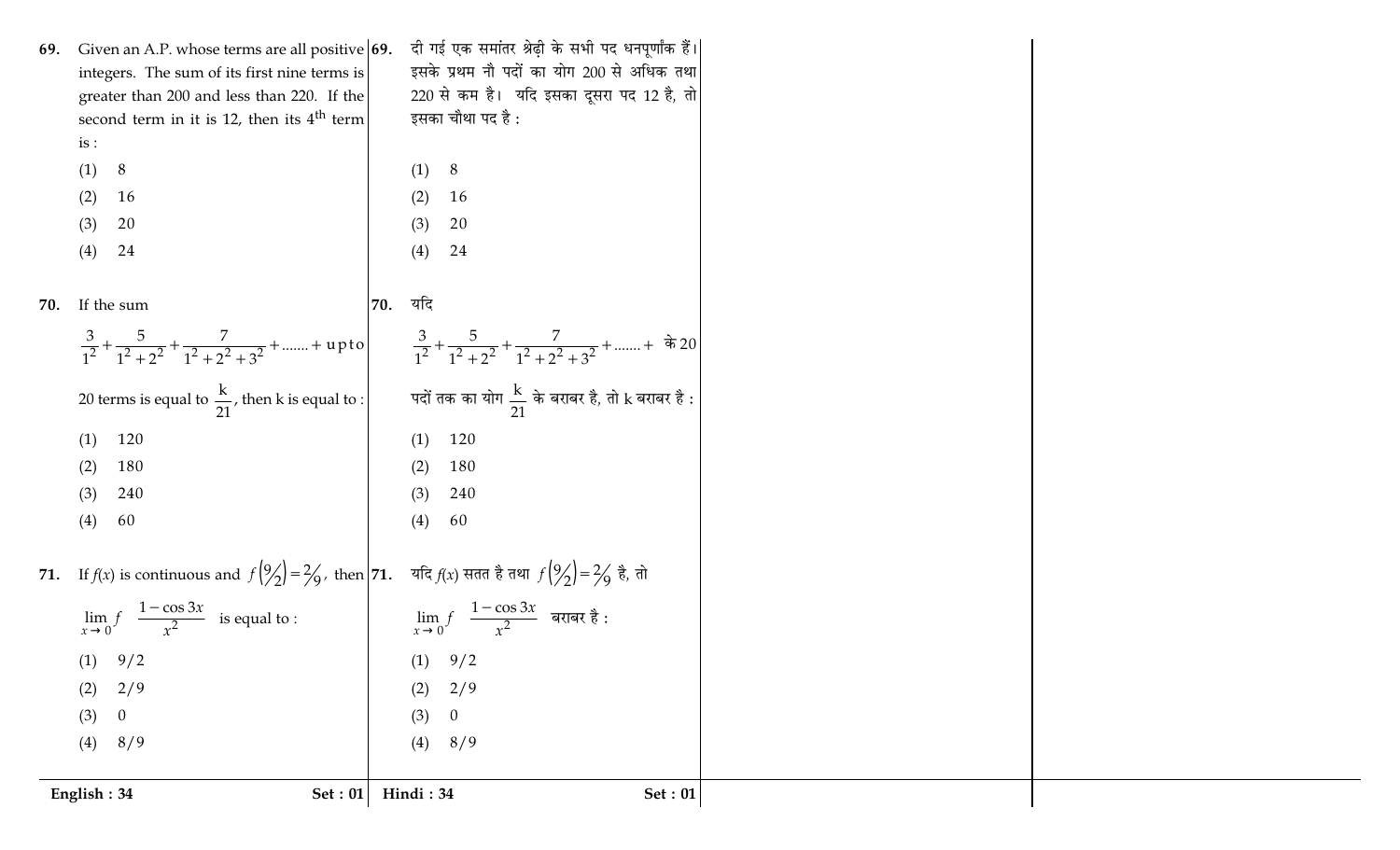|     | 72. If $y = e^{nx}$ , then $\left(\frac{d^2 y}{dx^2}\right) \left(\frac{d^2 x}{dy^2}\right)$ is equal to : $\left 72$ . यदि $y = e^{nx} \frac{3}{6}$ , तो $\left(\frac{d^2 y}{dx^2}\right) \left(\frac{d^2 x}{dy^2}\right)$ बराबर है :    |                                                                |                |  |  |
|-----|-------------------------------------------------------------------------------------------------------------------------------------------------------------------------------------------------------------------------------------------|----------------------------------------------------------------|----------------|--|--|
|     | $n e^{nx}$<br>(1)                                                                                                                                                                                                                         | $n e^{nx}$<br>(1)                                              |                |  |  |
|     | $n e^{-nx}$<br>(2)                                                                                                                                                                                                                        | $n e^{-nx}$<br>(2)                                             |                |  |  |
|     | (3)<br>$\mathbf{1}$                                                                                                                                                                                                                       | (3)<br>$\mathbf{1}$                                            |                |  |  |
|     | $-n e^{-nx}$<br>(4)                                                                                                                                                                                                                       | (4)<br>$-n e^{-nx}$                                            |                |  |  |
| 73. | If the Rolle's theorem holds for the 73.                                                                                                                                                                                                  | यदि फलन $f(x) = 2x^3 + ax^2 + bx$ के लिए अंतराल                |                |  |  |
|     | function $f(x) = 2x^3 + ax^2 + bx$ in the interval                                                                                                                                                                                        | [-1, 1] में बिंदु $c = \frac{1}{2}$ पर रोले का प्रमेय लागू है, |                |  |  |
|     | $[-1, 1]$ for the point $c = \frac{1}{2}$ , then the value                                                                                                                                                                                | तो 2a + b का मान है :                                          |                |  |  |
|     | of $2a + b$ is :                                                                                                                                                                                                                          |                                                                |                |  |  |
|     | (1)<br>$\overline{1}$                                                                                                                                                                                                                     | (1) 1                                                          |                |  |  |
|     | (2)<br>$-1$                                                                                                                                                                                                                               | (2)<br>$-1$                                                    |                |  |  |
|     | $\overline{2}$<br>(3)                                                                                                                                                                                                                     | (3)<br>2                                                       |                |  |  |
|     | (4)<br>$-2$                                                                                                                                                                                                                               | (4)<br>$-2$                                                    |                |  |  |
|     | 74. If $f(x) = \left(\frac{3}{5}\right)^x + \left(\frac{4}{5}\right)^x - 1$ , $x \in \mathbb{R}$ , then the 74. $\vec{f}(x) = \left(\frac{3}{5}\right)^x + \left(\frac{4}{5}\right)^x - 1$ , $x \in \mathbb{R}$ $\frac{3}{5}$ , $\vec{f}$ |                                                                |                |  |  |
|     | equation $f(x) = 0$ has :                                                                                                                                                                                                                 | समीकरण $f(x) = 0$ का/के :                                      |                |  |  |
|     | no solution<br>(1)                                                                                                                                                                                                                        | कोई हल नहीं है।<br>(1)                                         |                |  |  |
|     | one solution<br>(2)                                                                                                                                                                                                                       | एक हल है।<br>(2)                                               |                |  |  |
|     | two solutions<br>(3)                                                                                                                                                                                                                      | दो हल हैं।<br>(3)                                              |                |  |  |
|     | more than two solutions<br>(4)                                                                                                                                                                                                            | दो से अधिक हल हैं।<br>(4)                                      |                |  |  |
|     |                                                                                                                                                                                                                                           |                                                                |                |  |  |
|     |                                                                                                                                                                                                                                           |                                                                |                |  |  |
|     |                                                                                                                                                                                                                                           |                                                                |                |  |  |
|     |                                                                                                                                                                                                                                           |                                                                |                |  |  |
|     |                                                                                                                                                                                                                                           | Hindi: 35                                                      |                |  |  |
|     | English: 35<br><b>Set: 01</b>                                                                                                                                                                                                             |                                                                | <b>Set: 01</b> |  |  |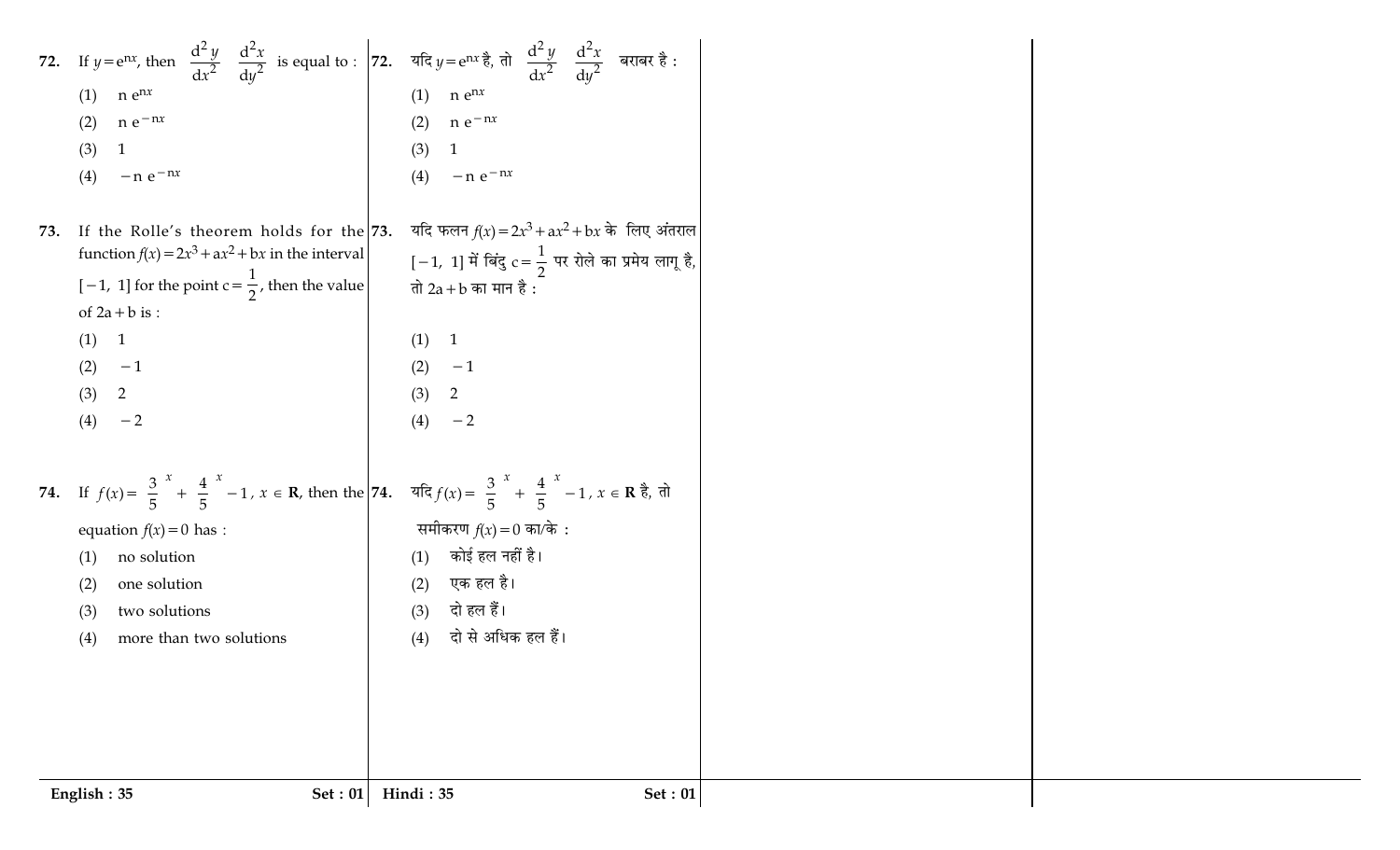75. 
$$
\int \frac{\sin^5 x - \cos^5 x}{(1 - 2 \sin^2 x \cos^2 x)} dx
$$
 is equal to:  
\n(1)  $\frac{1}{2} \sin 2x + c$   
\n(2)  $-\frac{1}{2} \sin 2x + c$   
\n(3)  $-\frac{1}{2} \sin x + c$   
\n(4)  $- \sin^2 x + c$   
\n(5. The integral  $\int_0^{\frac{\pi}{2}} \frac{ln(1 + 2x)}{1 + 4x^2} dx$ , equals:  
\n(1)  $\frac{\pi}{4} \ln 2$   
\n(2)  $\frac{\pi}{8} \ln 2$   
\n(3)  $\frac{\pi}{16} \ln 2$   
\n(4)  $-\frac{\pi}{2} \ln 2$   
\n(5)  $\frac{\pi}{8} \ln 2$   
\n(6)  $-\frac{1}{2} \sin x + c$   
\n(7)  $-\frac{\pi}{4} \ln 2$   
\n(8)  $\frac{\pi}{16} \ln 2$   
\n(9)  $\frac{\pi}{8} \ln 2$   
\n(1)  $\frac{\pi}{4} \ln 2$   
\n(2)  $\frac{\pi}{8} \ln 2$   
\n(3)  $\frac{\pi}{16} \ln 2$   
\n(4)  $\frac{\pi}{32} \ln 2$   
\n(5)  $\frac{\pi}{16} \ln 2$   
\n(6)  $\frac{\pi}{16} \ln 2$   
\n(7)  $\frac{\pi}{16} \ln 2$   
\n(8)  $\frac{\pi}{16} \ln 2$   
\n(9)  $\frac{\pi}{16} \ln 2$   
\n(1)  $\frac{\pi}{32} \ln 2$   
\n(2)  $\frac{\pi}{8} \ln 2$   
\n(3)  $\frac{\pi}{16} \ln 2$   
\n(4)  $\frac{\pi}{32} \ln 2$   
\n(5)  $\frac{\pi}{16} \ln 2$   
\n(6)  $\frac{\pi}{16} \ln 2$   
\n(7)  $\ln(\ln(\arcsin x) + \sin x) + \sin x = \$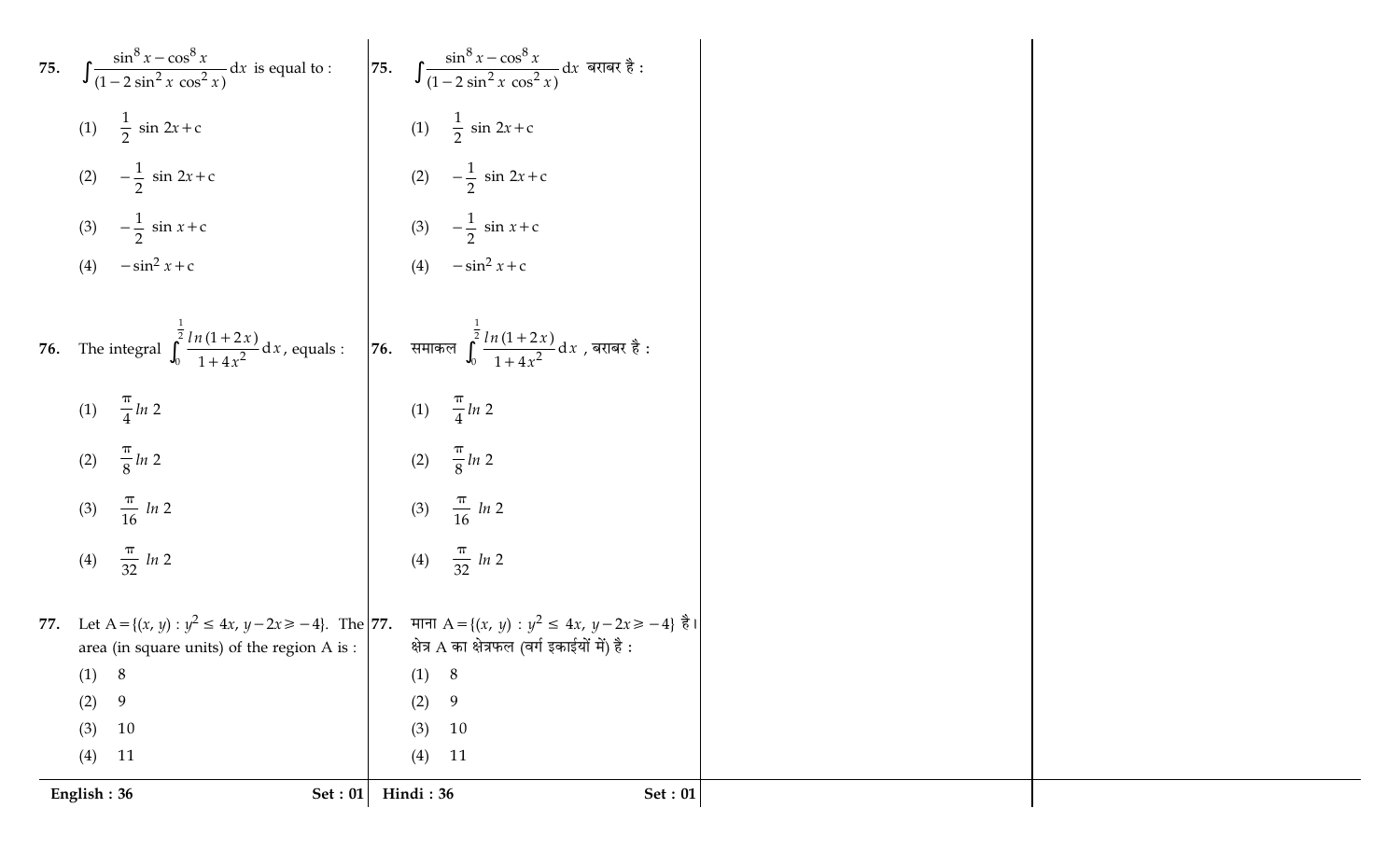| 78. | If the differential equation representing the $ 78$ .<br>family of all circles touching $x$ -axis at the                                                                                                                                                                                                                                                                                                                                                                                                  | यदि उन सभी वृत्तों के कुल, जो $x$ –अक्ष को मूल बिंदु<br>पर स्पर्श करते हैं, का अवकल समीकरण                                                                                                                                                                                                                                                      |  |
|-----|-----------------------------------------------------------------------------------------------------------------------------------------------------------------------------------------------------------------------------------------------------------------------------------------------------------------------------------------------------------------------------------------------------------------------------------------------------------------------------------------------------------|-------------------------------------------------------------------------------------------------------------------------------------------------------------------------------------------------------------------------------------------------------------------------------------------------------------------------------------------------|--|
|     | origin is $(x^2-y^2)\frac{dy}{dx} = g(x) y$ , then $g(x)$<br>equals :                                                                                                                                                                                                                                                                                                                                                                                                                                     | $(x^2-y^2)\frac{dy}{dx}=g(x)\ y$ , है, तो $g(x)$ बराबर है :                                                                                                                                                                                                                                                                                     |  |
|     | $\frac{1}{2}x$<br>(1)<br>$2x^2$<br>(2)<br>(3)<br>2x<br>(4) $\frac{1}{2}x^2$                                                                                                                                                                                                                                                                                                                                                                                                                               | (1) $\frac{1}{2}x$<br>$2x^2$<br>(2)<br>(3)<br>2x<br>$\frac{1}{2}x^2$<br>(4)                                                                                                                                                                                                                                                                     |  |
|     | 79. Let a and b be any two numbers satisfying 79. मान a और b, $\frac{1}{a^2} + \frac{1}{b^2} = \frac{1}{4}$ को संतुष्ट करने वाली<br>$rac{1}{a^2} + \frac{1}{b^2} = \frac{1}{4}$ . Then, the foot of<br>perpendicular from the origin on the<br>variable line, $\frac{x}{a} + \frac{y}{b} = 1$ , lies on :<br>a hyperbola<br>with<br>(1)<br>each<br>semi-axis = $\sqrt{2}$ .<br>a hyperbola with each semi-axis $= 2$ .<br>(2)<br>a circle of radius $=2$<br>(3)<br>a circle of radius = $\sqrt{2}$<br>(4) | दो संख्याएँ हैं, तो चररेखा, $\frac{x}{a} + \frac{y}{b} = 1$ मूल बिंदु से<br>डाले गए लंब का पाद, स्थित है :<br>एक अतिपरवलय पर, जिसका प्रत्येक<br>(1)<br>अर्ध अक्ष= $\sqrt{2}$ है।<br>एक अतिरपरवलय पर, जिसका प्रत्येक<br>(2)<br>अर्ध अक्ष=2 है।<br>एक वृत्त पर, जिसकी त्रिज्या=2 है।<br>(3)<br>एक वृत्त पर, जिसकी त्रिज्या= $\sqrt{2}$ है।<br>(4) |  |
|     | English: 37<br><b>Set: 01</b>                                                                                                                                                                                                                                                                                                                                                                                                                                                                             | Hindi: 37<br><b>Set: 01</b>                                                                                                                                                                                                                                                                                                                     |  |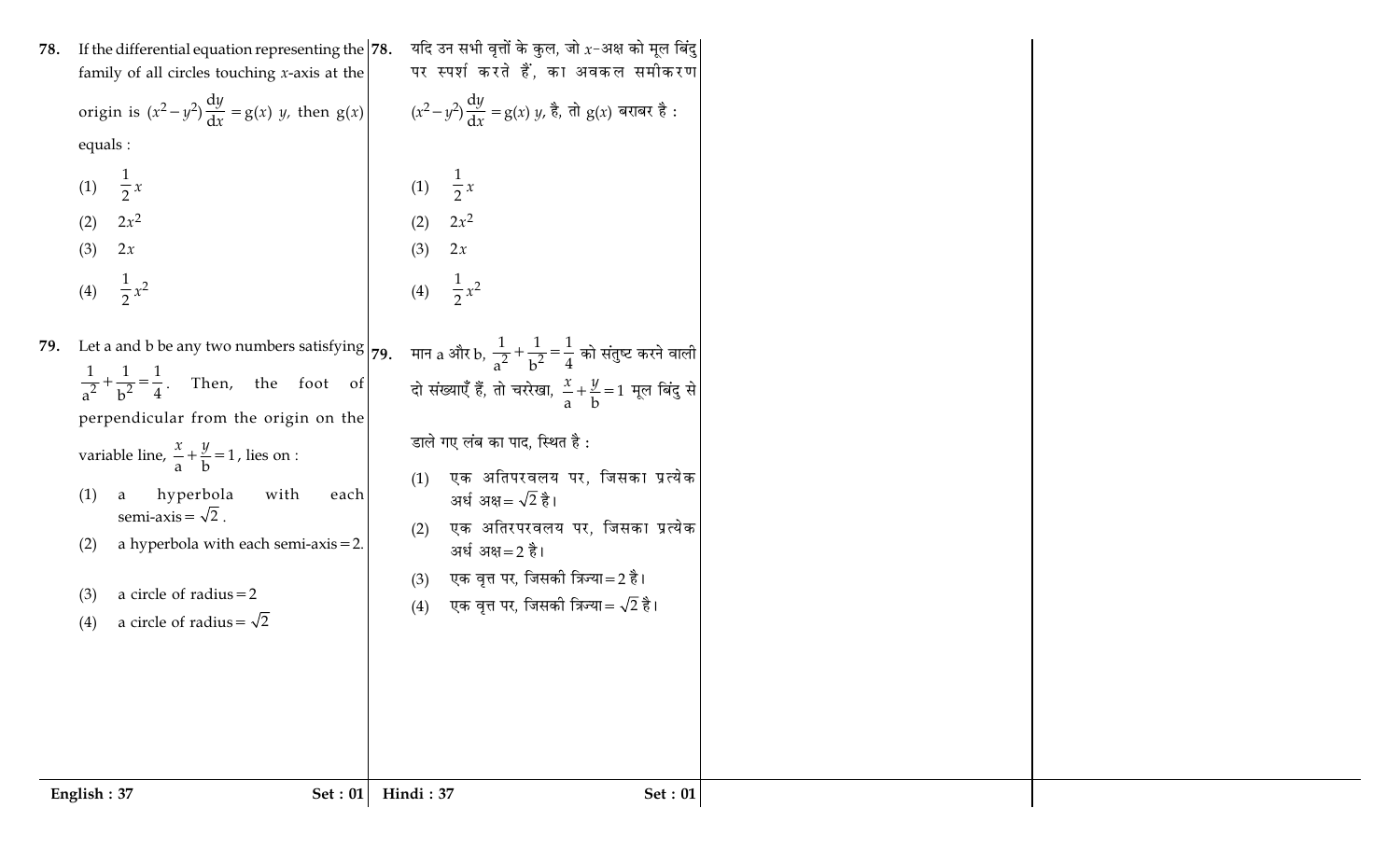|     | English: 38<br>Set : $01$                                                                                                                                                                                                                                                                                                                                                        | (4)<br>Hindi: 38<br>Set: 01                                                                                                                                                                                                                                                                                                                                                                        |  |
|-----|----------------------------------------------------------------------------------------------------------------------------------------------------------------------------------------------------------------------------------------------------------------------------------------------------------------------------------------------------------------------------------|----------------------------------------------------------------------------------------------------------------------------------------------------------------------------------------------------------------------------------------------------------------------------------------------------------------------------------------------------------------------------------------------------|--|
| 82. | If OB is the semi-minor axis of an ellipse, $ 82$ .<br>$F_1$ and $F_2$ are its foci and the angle between<br>$F_1B$ and $F_2B$ is a right angle, then the<br>square of the eccentricity of the ellipse is :<br>(1)<br>$\overline{2}$<br>$\frac{1}{\sqrt{2}}$<br>(2)<br>(3)<br>$\overline{2\sqrt{2}}$<br>$rac{1}{4}$<br>(4)                                                       | यदि OB, एक दीर्घवृत्त का अर्ध लघुअक्ष है, F <sub>1</sub> तथा<br>$F_2$ उसकी नाभियाँ हैं तथा $F_1B$ तथा $F_2B$ के बीच का <br>कोण एक समकोण है, तो दीर्घवृत्त की उत्केंद्रता का<br>वर्ग है :<br>(1)<br>(2)<br>$\overline{\sqrt{2}}$<br>(3)<br>$\overline{2\sqrt{2}}$                                                                                                                                   |  |
|     | $x - 2y + 1 = 0$<br>(2)<br>$5x - 2y = 0$<br>(3)<br>$2x - 5y = 0$<br>(4)<br>81. If the point $(1, 4)$ lies inside the circle<br>$x^2 + y^2 - 6x - 10y + p = 0$ and the circle 81.<br>does not touch or intersect the coordinate<br>axes, then the set of all possible values of $p$<br>is the interval:<br>(0, 25)<br>(1)<br>(25, 39)<br>(2)<br>(9, 25)<br>(3)<br>(25, 29)<br>(4) | $2x + y - 9 = 0$<br>(1)<br>$x - 2y + 1 = 0$<br>(2)<br>$5x - 2y = 0$<br>(3)<br>$2x - 5y = 0$<br>(4)<br>यदि बिंदु (1, 4) वृत्त $x^2 + y^2 - 6x - 10y + p = 0$<br>के अन्त: भाग में स्थित है तथा वृत्त, निर्देशांक अक्षों को<br>न तो स्पर्श करता है, और न ही काटता है, तो p के<br>सभी संभव मानों का समुच्चय निम्न अतंराल है:<br>(0, 25)<br>(1)<br>(25, 39)<br>(2)<br>(9, 25)<br>(3)<br>(4)<br>(25, 29) |  |
| 80. | Given three points P, Q, R with $P(5, 3)$ and $ 80$ .<br>R lies on the <i>x</i> -axis. If equation of RQ is<br>$x - 2y = 2$ and PQ is parallel to the <i>x</i> -axis,<br>then the centroid of $\Delta PQR$ lies on the<br>line :<br>$2x + y - 9 = 0$<br>(1)                                                                                                                      | तीन दिए गए बिंदुओं P, Q, R में P(5, 3) है तथा R,<br>$x$ -अक्ष पर स्थित है। यदि RQ का समीकरण<br>$x-2y=2$ है तथा PQ, x-अक्ष के समांतर है, तो<br>$\Delta$ PQR का केंद्रक जिस रेखा पर स्थित है, वह<br>है :                                                                                                                                                                                             |  |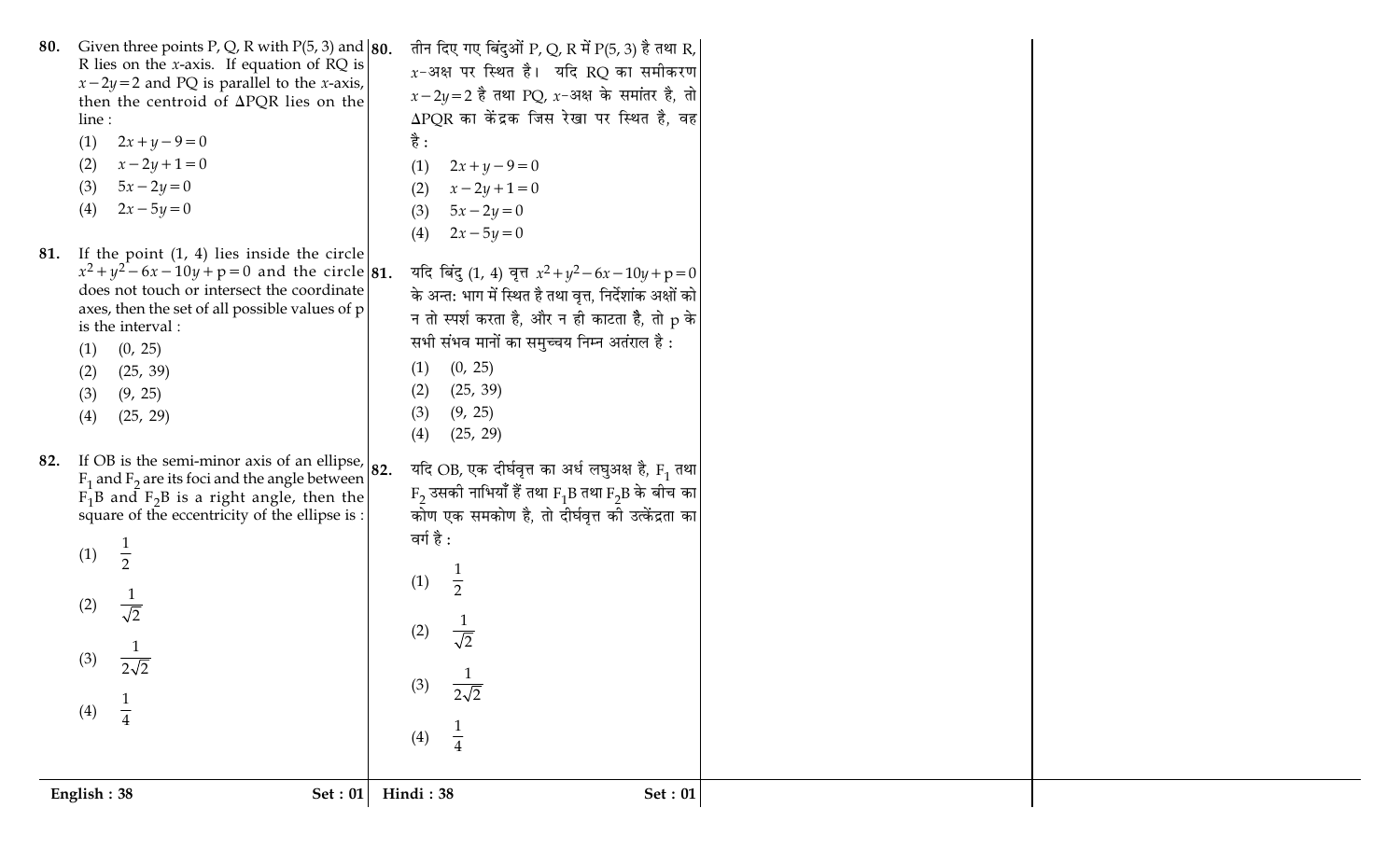| English: 39<br><b>Set: 01</b>                                             | Hindi: 39<br><b>Set: 01</b>                                                       |
|---------------------------------------------------------------------------|-----------------------------------------------------------------------------------|
|                                                                           |                                                                                   |
| $\left(\frac{\pi}{3},\frac{\pi}{2}\right)$<br>(4)                         | (4) $\left(\frac{\pi}{3}, \frac{\pi}{2}\right)$                                   |
| (3) $\left[\frac{\pi}{4},\frac{\pi}{2}\right]$                            | (3) $\left[\frac{\pi}{4},\frac{\pi}{2}\right]$                                    |
|                                                                           |                                                                                   |
| (2) $\left[\frac{\pi}{6},\frac{\pi}{3}\right]$                            | (2) $\left[\frac{\pi}{6},\frac{\pi}{3}\right]$                                    |
| (1) $\left(0, \frac{\pi}{4}\right)$                                       | (1) $\left(0, \frac{\pi}{4}\right)$                                               |
| $\theta$ is the interval :                                                |                                                                                   |
| $x$ and $y$ axes. Then the set of all values of                           | तो $\theta$ के सभी मानों का समुच्चय निम्न अंतराल है:                              |
| an angle $\theta\left(0 < \theta \leq \frac{\pi}{2}\right)$ with both the | दोनों अक्षों के साथ कोण $\theta\left(0<\theta\leq \frac{\pi}{2}\right)$ बनाती है, |
| 34. A line in the 3-dimensional space makes $ 84.$                        | त्रिविमीय आकाश (space) में एक रेखा $x$ तथा $y$ ,                                  |
| $5x + 4y + 3z = 57$<br>(4)                                                | $5x + 4y + 3z = 57$<br>(4)                                                        |
| $4x + 3y + 5z = 50$<br>(3)                                                | $4x + 3y + 5z = 50$<br>(3)                                                        |
| (1)<br>$7x + 2y + 4z = 54$<br>$3x + 4y + 5z = 49$<br>(2)                  | $7x + 2y + 4z = 54$<br>(1)<br>$3x + 4y + 5z = 49$<br>(2)                          |
| is:                                                                       |                                                                                   |
| and has the largest distance from the origin                              | अधिकतम दूरी पर है, है:                                                            |
| $\frac{x-3}{1} = \frac{y-1}{2} = \frac{z-2}{3}$                           | के प्रतिच्छेदन बिंदु से हो कर जाता है, तथा मूलबिंदु से                            |
|                                                                           | $\frac{x-3}{1} = \frac{y-1}{2} = \frac{z-2}{3}$                                   |
| $rac{x-1}{3} = \frac{y-2}{1} = \frac{z-3}{2}$ and                         | $\frac{x-1}{3} = \frac{y-2}{1} = \frac{z-3}{2}$ तथा                               |
| through the point of intersection of lines                                |                                                                                   |
| 33. Equation of the plane which passes $ 83$ .                            | उस समतल का समीकरण, जो रेखाओं                                                      |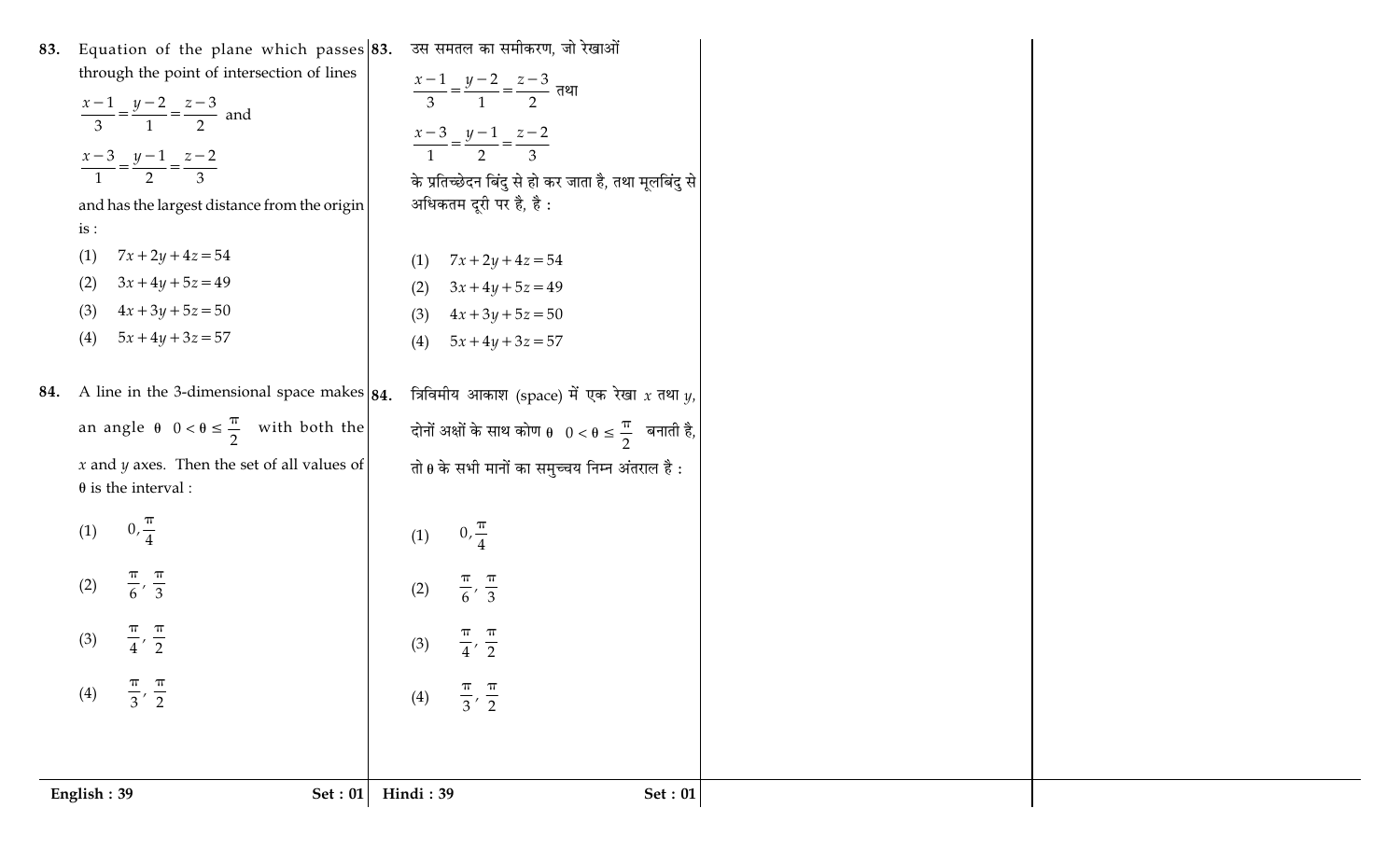| (3)<br>(4) | $P(A' \cap B) = 0$<br>$P(A) + P(B) = 1$                                                                   |                                                                                                                                                                                      |
|------------|-----------------------------------------------------------------------------------------------------------|--------------------------------------------------------------------------------------------------------------------------------------------------------------------------------------|
|            |                                                                                                           |                                                                                                                                                                                      |
|            |                                                                                                           |                                                                                                                                                                                      |
|            |                                                                                                           |                                                                                                                                                                                      |
|            |                                                                                                           | $P(A) + P(B) = 1$<br>(4)                                                                                                                                                             |
|            | (2) $P(A \cap B') = 0$                                                                                    | (3) $P(A' \cap B) = 0$                                                                                                                                                               |
| (1)        | A and B are equally likely                                                                                | $P(A \cap B') = 0$<br>(2)                                                                                                                                                            |
|            | statement amongst the following<br>statements is :                                                        | $A$ तथा B समसंभावित हैं<br>(1)                                                                                                                                                       |
|            | $P(A \cup B) = P(A \cap B)$ , then the <b>incorrect</b>                                                   | है, तो निम्न कथनों में से कौन सा कथन <b>गलत</b> है ?                                                                                                                                 |
| 87.        | If A and B are two events such that $ 87$ .                                                               | A तथा B दो ऐसी घटनाएँ हैं कि P(A $\cup$ B) = P(A $\cap$ B)                                                                                                                           |
| (4)        | increases by 2.                                                                                           | 2 से बढ़ जाता है।<br>(4)                                                                                                                                                             |
| (3)        | decreases by 2.                                                                                           | 2 से घट जाता है।<br>(3)                                                                                                                                                              |
| (2)        | decreases by 1.                                                                                           | 1 से घट जाता है।<br>(2)                                                                                                                                                              |
| (1)        | increases by 1.                                                                                           | 1 से बढ़ जाता है।<br>(1)                                                                                                                                                             |
|            | observations :                                                                                            |                                                                                                                                                                                      |
|            | 3. Then the mean of the new set of                                                                        | माध्य :                                                                                                                                                                              |
|            | the remaining observations is decreased by                                                                | से कम कर दिया गया, तो प्रेक्षणों के नए समुच्चय का                                                                                                                                    |
|            | observations is increased by 5 and each of                                                                | बढ़ा दिया गया तथा शेष सभी प्रेक्षणों में प्रत्येक को 3                                                                                                                               |
| 86.        | In a set of 2n distinct observations, each of $\vert 86$ .<br>the observation below the median of all the | 2n विभिन्न प्रेक्षणों के समुच्चय में, उन सभी प्रेक्षणों,<br>जो सभी प्रेक्षणों के माध्यक से कम हैं, प्रत्येक को 5 से                                                                  |
|            |                                                                                                           |                                                                                                                                                                                      |
| (4)        | $\mathbf{1}$                                                                                              | (4)<br>$\mathbf{1}$                                                                                                                                                                  |
| (3)        | $\overline{5}$                                                                                            | (3)<br>$\overline{5}$                                                                                                                                                                |
| (2)        | 7                                                                                                         | (2)<br>7                                                                                                                                                                             |
| (1)        | 17                                                                                                        | 17<br>(1)                                                                                                                                                                            |
|            |                                                                                                           | $ 2\overrightarrow{a}+\overrightarrow{b} $ बराबर है:                                                                                                                                 |
|            |                                                                                                           |                                                                                                                                                                                      |
|            |                                                                                                           |                                                                                                                                                                                      |
|            |                                                                                                           | 85. If $ a =2$ , $ b =3$ and $ 2a-b =5$ , then 85. $\vec{a} a =2$ , $ b =3$ $\vec{a}$ and $ 2a-b =5$ $\vec{a}$ , $\vec{a} $<br>$ 2\overrightarrow{a} + \overrightarrow{b} $ equals : |